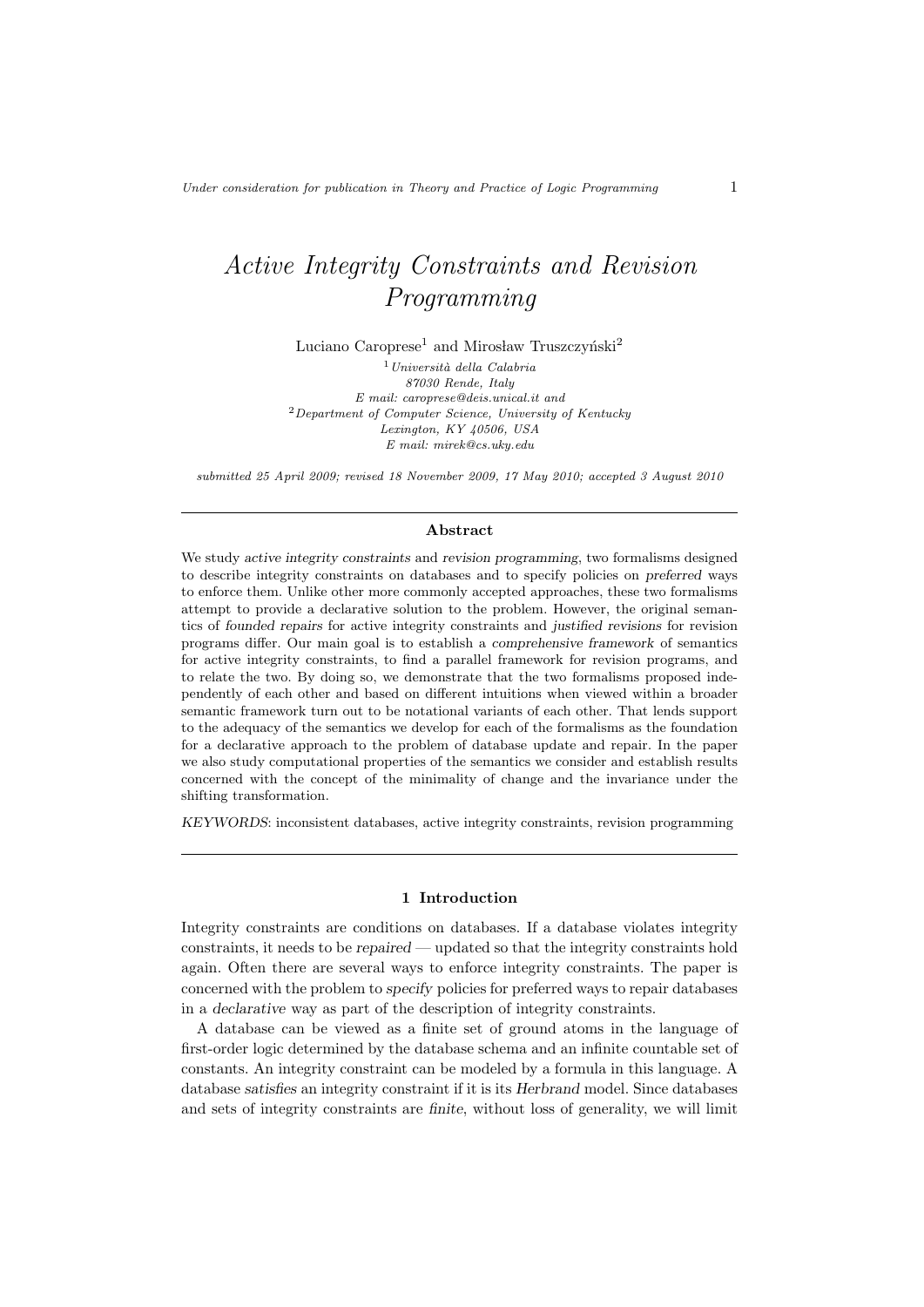our attention to the case when databases are subsets of some finite set At of propositional atoms, and integrity constraints are clauses in the propositional language generated by At. The notions we propose and the results we obtain in that restricted setting lift to the first-order one (including aggregate operations and built-in predicates) via the standard concept of grounding. We do not discuss this matter here in more detail, as our main objective is to develop a semantic framework for declarative specifications of repair policies rather than to study practical issues of possible implementations.

To illustrate the problem of database repair with respect to integrity constraints, let us consider the database  $\mathcal{I} = \{a, b\}$  and the integrity constraint  $\neg a \vee \neg b$ . Clearly,  $\mathcal I$  does not satisfy  $\neg a \vee \neg b$  and needs to be "repaired" — replaced by a database that satisfies the constraint. Assuming  $At = \{a, b, c, d\}$ , the databases  $\emptyset$ ,  $\{a\}$ ,  $\{b\}$ ,  ${a, c}$  are examples of databases that could be considered as replacements for  $\mathcal{I}$ . Since the class of replacements of  $\mathcal I$  is quite large, the question arises whether there is a principled way to narrow it down. One of the most intuitive and commonly accepted postulates is that the change between the initial database  $\mathcal I$  and the revised database R, given by  $\mathcal{I} \div \mathcal{R}$ , be minimal (an example of an early work exploiting that idea is the paper by Winslett (1990); for a more detailed discussion of the role of minimality in studies of database updates we refer to the paper by Chomicki (2007)). In our case, the minimality of change narrows down the class of possible revisions to  $\{a\}$  and  $\{b\}$ .

In some cases, the minimality of change is not specific enough and may leave too many candidate revisions. The problem can be addressed by formalisms that allow the database designer to formulate integrity constraints and, in addition, to state preferred ways for enforcing them. In this paper, which represents an extended version of two conference papers (Caroprese and Truszczyński 2008b; Caroprese and Truszczynski 2008a), we study two such formalisms: active integrity constraints introduced by Caroprese, Greco, Sirangelo and Zumpano (2006), and revision programming introduced by Marek and Truszczyński (1998).

Active integrity constraints and revision programs are languages for specifying integrity constraints. However, unlike in the standard case, when integrity constraints are just first-order formulas that make no distinctions among its models, both sets of active integrity constraints and revision programs are meant to represent policies for preferring some models over others. In other words, they give database system designers means to express policies for narrowing down the space of models that need to be considered when repairing inconsistencies or when querying an inconsistent database. In a sense, the two formalisms arise from the need to provide declarative counterparts to procedural attempts to accomplish the same objective (Widom and Ceri 1996; Jagadish et al. 1999). An in-depth understanding of the semantics and, in general, properties of these two formalisms is then essential. Developing that understanding is the main goal of our paper.

To recall, active integrity constraints explicitly encode both integrity constraints and preferred basic actions to repair them, in the case when the constraints are violated. To specify a precise meaning of sets of active integrity Caroprese et al.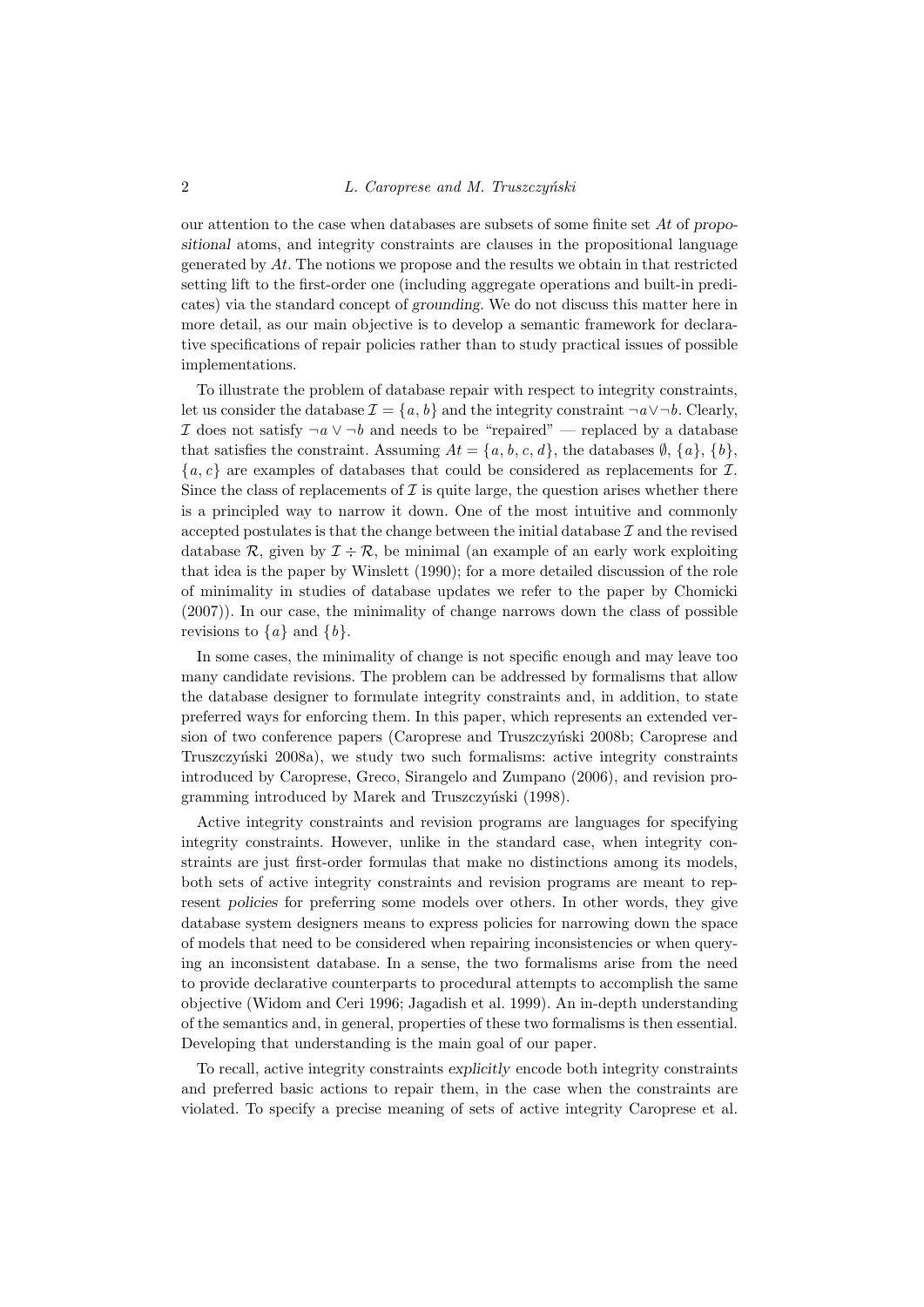(2006) proposed the semantics of founded repairs. Founded repairs are changeminimal and satisfy a certain groundedness condition.

Revision programs consist of revision rules. Each revision rule represents an integrity constraint, and implicitly encodes preferred ways to enforce it by means of a certain syntactic convention. Following intuitions from logic programming, Marek and Truszczyński (1998) proposed two semantics for revision programs: the semantics of justified revisions and the semantics of supported revisions. Each semantics reflects some form of preferences on ways to repair a database given a revision program.

The original semantics of active integrity constraints and revision programming seemingly cannot be related in any direct way. They have different computational properties. For instance, the problem of the existence of a founded repair for a set of normal active integrity constraints is  $\Sigma_P^2$ -complete, while the same problem for justified revisions of normal revision programs is NP-complete. Furthermore, while the semantics for revision programming do not have the minimality of change property, founded repairs with respect to active integrity constraints do.

In this paper, we demonstrate that despite the differences in the syntax, and the lack of a simple correspondence between justified revisions and founded repairs, the formalisms of revision programs and active integrity constraints are closely related. There are two keys to the relationship. First, we need a certain syntactic restriction on revision programs. Specifically, we introduce the class of proper revision programs and show that restricting to proper programs does not affect the expressive power.

Second, we need to broaden the families of the semantics for each formalism so that the two sides could be aligned. To this end for active integrity constraints we introduce new semantics by dropping the minimality of change condition, which results in the semantics of weak repairs and founded weak repairs. We also adapt to the case of active integrity constraints the semantics of justified revisions (justified weak revisions), which leads us to the semantics of justified weak repairs and justified repairs. For revision programs, we modify the semantics of revisions and justified revisions by imposing on them the minimality condition. Moreover we introduce the semantics of founded revisions (founded weak revisions) that corresponds to the semantics of founded repairs (founded weak repairs). We show that under a simple bijection between proper revision programs and active integrity constraints, founded (weak) revisions correspond to founded (weak) repairs and justified (weak) revisions correspond to justified (weak) repairs. This result demonstrates that both formalisms, even though rooted in different intuitions, can be "completed" so that to become notational variants of each other.

Both in the case of active integrity constraints and revision programs, the concepts of "groundedness" we consider do not imply, in general, the property of the minimality of change. However, there are broad classes of sets of active integrity constraints, as well as classes of revision programs when it is so. In the paper, we present one class of sets of active integrity constraints, for which, independently of what database they are considered with, groundedness based on the notion of being justified does imply minimality, that is, for which justified weak repairs are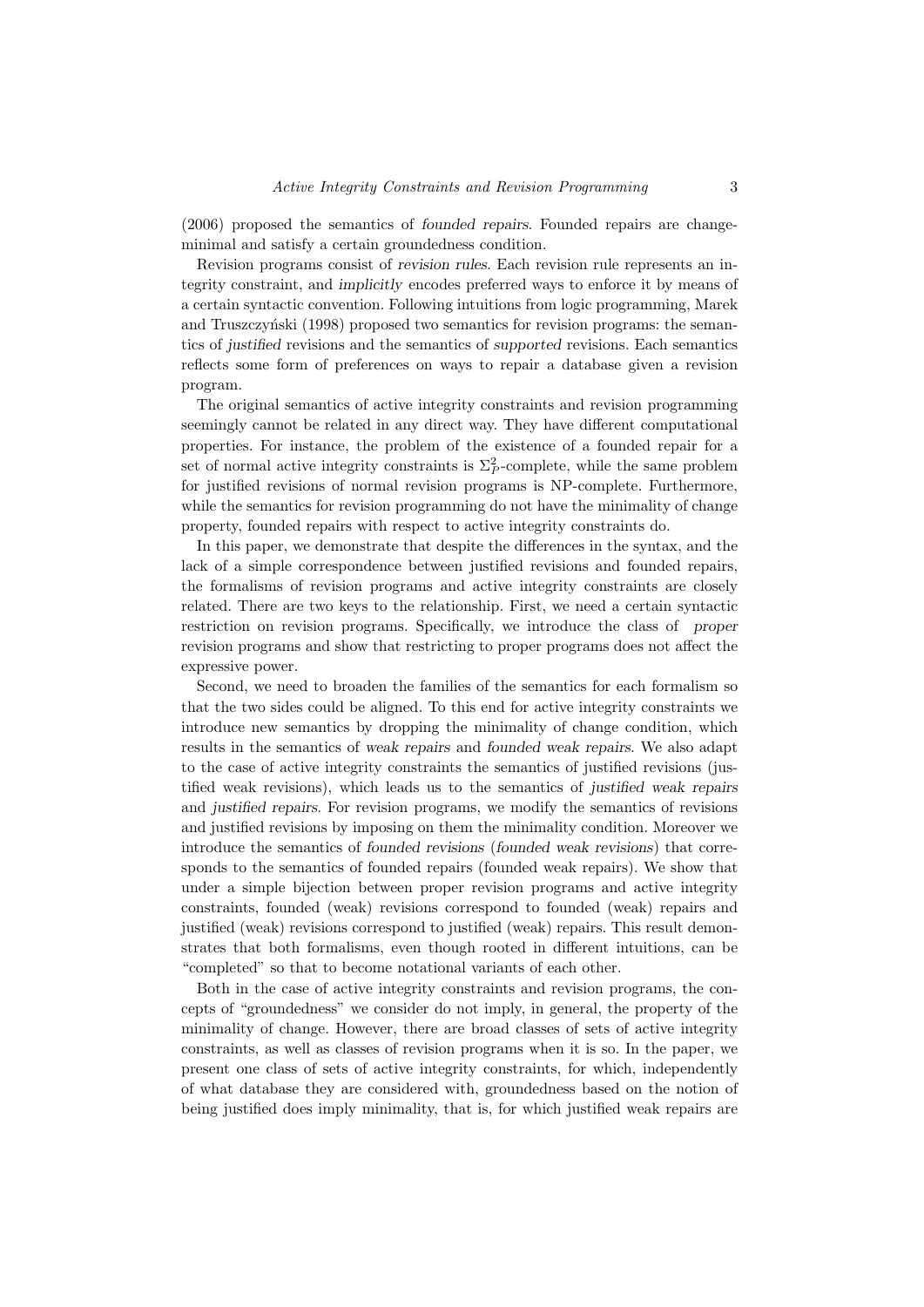minimal and so, are justified repairs (cf. Theorem 4). We also show that for every set of active integrity constraints there is a class of databases such that the minimality of justified weak repairs is guaranteed (cf. Theorem 3). Because of the correspondence between active integrity constraints and revision programs, one can derive analogous results for revisions programs.

A fundamental property of semantics describing database updates is the invariance under a certain transformation of repair instances that consists of (1) removing some elements from a database and adding to it some other elements (thus, "shifting" the database into a different one), and then (2) rewriting active integrity constraints by replacing literals to reflect the changed status of some atoms in the database (cf. Section 13 for a detailed definition). Intuitively such a transformation, we call it shifting, when applied to a database and a set of integrity constraints should result in a new database repair instance, "isomporphic" to the original one under any reasonable database repair semantics. We show that it indeed is so for all the semantics we consider in the paper. Thanks to the correspondence between the setting of active integrity constraints and revision programs, the same holds true in that latter setting, too. Shifting is an important property. It allows us to reduce the general database repair (revision) problem, which is specified by two parameters, a database and a set of active integrity constraints (or a revision program), to a special case, when the database to be repaired is empty. The resulting setting is simpler as it involves one parameter only (a set of active integrity constraints or a revision program, respectively). An important consequence of this is the existence of a direct way, in which database repair problem can be related to standard logic programming with the semantics of supported and stable models (Marek and Truszczyński 1998; Pivkina 2001). This paves the way to computational techniques for finding database repairs and revisions.

The paper is organized as follows. In the following section, we situate our paper in the context of some related work. In Section 3, we give a formal introduction to the database update problem. In Section 4, we recall basic concepts related to active integrity constraints, including the semantics of repairs and founded repairs (Caroprese et al. 2006). Next, for a set of active integrity constraints we define weak repairs, founded weak repairs, justified weak repairs and justified repairs. We then discuss the normalization of active integrity constraints in Section 6. We prove that justified repairs of a database with respect to the "normalization" of a set of arbitrary active integrity constraints are justified repairs of this database with respect to the original ("non-normalized") active integrity constraints (cf. Theorem 5). This class of justified repairs is the most restrictive semantics for the database repair problem among those we consider. Thus, it offers repairs that can be regarded as most strongly grounded in a database repair instance (a database and a set of active integrity constraints).

Section 7 contains complexity results concerning the existence of repairs of the types we consider in the paper, and Section 8 gives a brief summary of our knowledge concerning the semantics of active integrity constraints. In particular, we discuss there the relationships among the semantics as well as how one could take advantage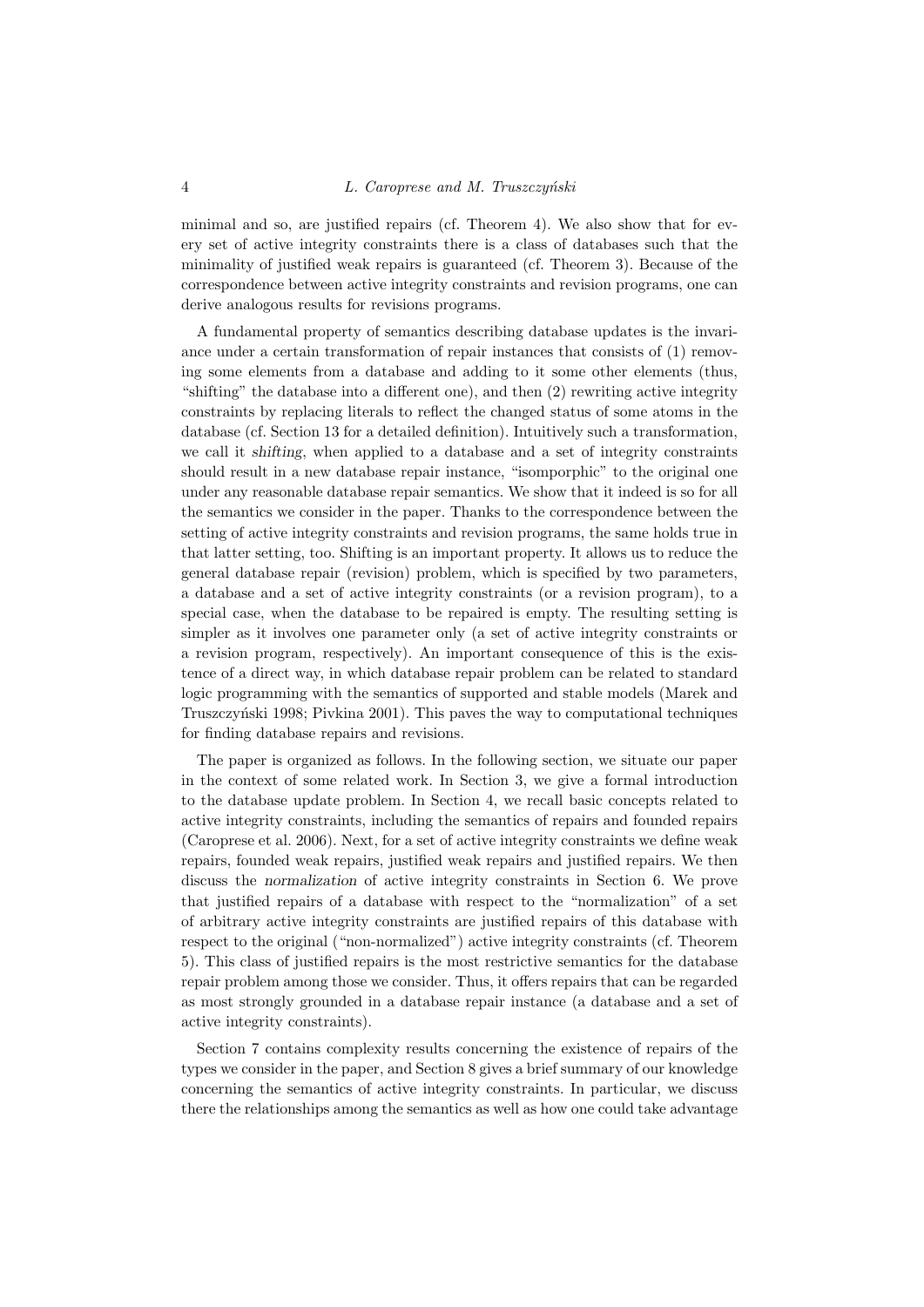of the multitude of the semantics considered to handle inconsistency (non-existence of repairs of the most restrictive types).

Next, we recall basic concepts of revision programming. We then introduce some new semantics for revision programs. In Section 11 we establish a precise connection between active integrity constraints and revision programs. We also obtain some complexity results.

Section 13 is concerned with the shifting transformation (Marek and Truszczyński 1998; Pivkina 2001). We show that all semantics discussed in the paper (for either formalism) are invariant under the shifting transformation (the proofs of those results are quite technical and we provide them in the appendix). The last section of the paper offers additional discussion of the contributions of the paper and lists some open problems.

We close the introduction by stressing that our goal is not to single out any of the semantics as the "right" one. For instance, while the semantics of justified repairs (revisions) seems to be best motivated by the principles of groundedness and minimality, the semantics given by the justified repairs (revisions) of the normalization of active integrity constraints (revision programs), being even more restrictive, certainly deserves attention. And, in those cases when justified semantics do not offer any repairs (revisions) relaxing the minimality requirement or the groundedness requirement offers justified weak repairs (revisions) or founded repairs (revisions) that one could use to enforce constraints. We discuss this matter, as well as computational trade-offs, in Section 8 and at the end of Section 12.

#### 2 Related Work

Integrity constraints may render a database inconsistent. Addressing database inconsistency is a problem that has been studied extensively in the literature, and several approaches to database maintenance under integrity constraints have been proposed.

Our work is closely related to studies of event-condition-event (ECA) rules in active databases (Widom and Ceri 1996). The main difference is that while the formalisms of active integrity constraints and revision programs are declarative, ECA rules have only been given a procedural interpretation.

To recall, an ECA rule consists of three parts:

- 1. Event: It specifies situations that trigger the rule (e.g. the insertion, deletion or update of a tuple, the execution of a query, the login by a user)
- 2. Condition: It usually models an integrity constraint. Being true in a triggered ECA rule means the constraint is violated and causes the execution of the action
- 3. Action: Typically, it is a set of update actions (insert, delete, update). It is executed when the condition of a triggered rule is true.

ECA rules without the event part are called condition-action (CA) rules. The structure of CA rules is similar to normal active integrity constraints, as we consider them here. In this sense, the formalisms of ECA rules and active integrity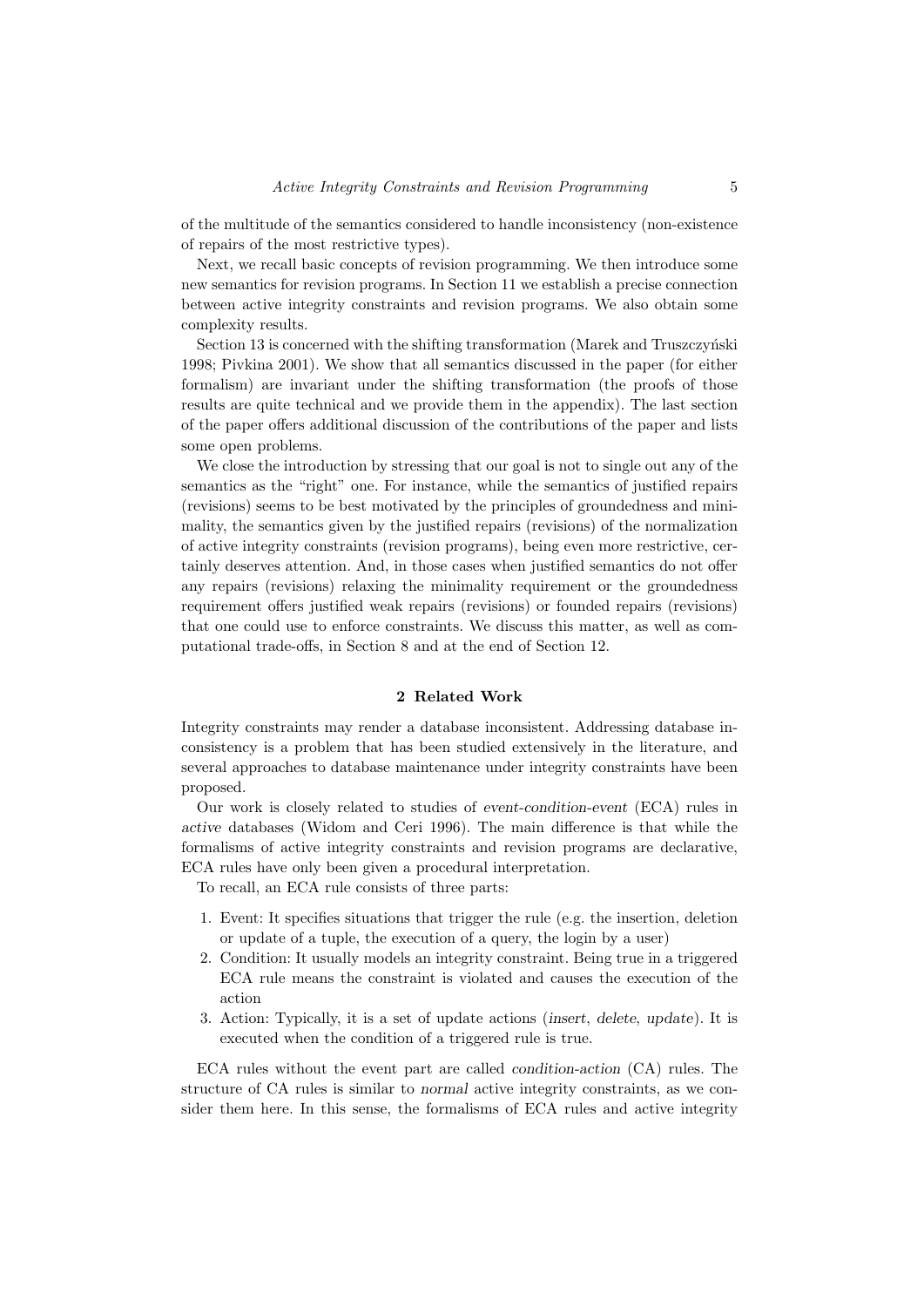## 6 L. Caroprese and M. Truszczyński

constraints are similar. However, there are significant differences, too. Most importantly, the work on ECA rules focused so far only on procedural semantics and particular rule processing algorithms. These algorithms determine which ECA rules are invoked and in what order. They use different methods for conflict resolution (needed when several rules are triggered at the same time), and for ensuring termination (executing an action of a rule may make another triggered rule applicable, whose action in turn may make the first rule applicable again).

Another approach to specify the policy for selecting a rule from among those that were activated was proposed by Jagadish et al. (1999). It is based on the specification of a set of meta-rules of four types:

- 1. Positive requirement meta-rules: A meta-rule of this type specifies that if a rule A executes, than a rule B must execute as well.
- 2. Disabling Rules: A meta-rule of this type specifies if a rule A is executed then a rule B will not be executed and vice versa.
- 3. Preference meta-rules: A preference meta-rule specifies a preference between two rules. If A is preferable over B and both are fireable then A will be fired.
- 4. Scheduling meta-rules: A meta-rule of this type specifies the order of execution of two fireable rules.

Again, so far only procedural approaches to interpret meta-rules have been developed and studied.

In the two cases discussed, the lack of declarative semantics means there are no grounds for a principled evaluation of rule processing algorithms. In contrast, in our work we focus on declarative semantics for sets of active integrity constraints and revision programs. In particular, we propose several new semantics and study their properties. Our results apply to CA rules and, in fact, they are more general, as active integrity constraints allow several possible actions to choose from. On the other hand, at present our formalisms do not allow us to specify triggering events.

Our work is also related to studies of consistent query answering (Arenas et al. 1999; Arenas et al. 2003).<sup>1</sup> That research established a logical characterization of the notion of a consistent answer in a relational database that may violate integrity constraints, developed properties of consistent answers, and methods to compute them.

The notion of a consistent answer is based on the notion of repair. A repair of a database is a database that is consistent with respect to a given set of integrity constraints and differs minimally from the original one. A consistent answer to a query  $Q$  over a (possibly inconsistent) database  $\mathcal I$  with respect to a set of integrity constraints is a tuple that belongs to the answers to the same query over all repairs of  $I$ . Computing consistent answers exploits the notion of a residue (Chakravarthy et al. 1990). Given a query and a set of integrity constraints over a database  $\mathcal{I},$ instead of computing all the repairs of  $\mathcal I$  and querying them, the consistent answers are obtained by computing a new query and submitting it to  $\mathcal I$ . The answers to

<sup>1</sup> Chomicki (2007) gives an in-depth overview of this line of research.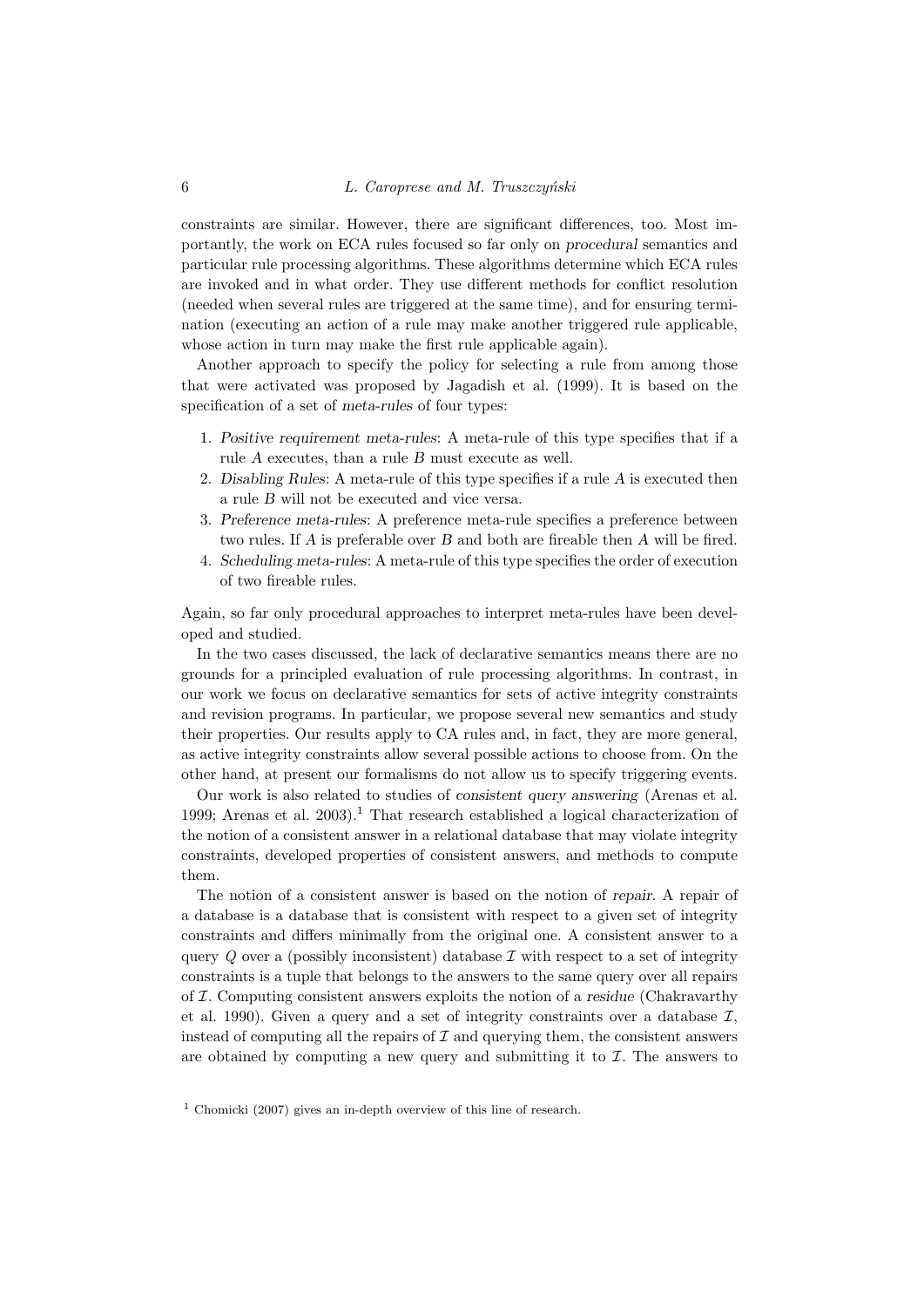the new query are exactly the consistent answers to the original one. The soundness, completeness and termination of this technique is proved for several classes of constraints and queries. However, the completeness is lost in the case of disjunctive or existential queries. Arenas, Bertossi and Chomicki (2003) present a more general approach that allows us to compute consistent answers to any first-order query. It is based on the notion of a logic program with exceptions. Bravo and Bertossi (2006) study the problem of consistent query answering for databases with null values. They propose a semantics for integrity constraint satisfaction for that setting. Marileo and Bertossi (2007) developed a system for computing consistent query answers based on that semantics.

In research on consistent query answering, the semantics of choice is that of minimal change — queries are answered with respect to all databases that differ minimally from the present one and that satisfy all integrity constraints. Thus, no distinction is made among different ways inconsistencies could be removed and no formalisms for specifying policies for removing inconsistencies are discussed. The objectives of the research on active integrity constraints and revision programs have been, in a sense, orthogonal. Up to now (including this paper), the main focus was on embedding within integrity constraints declarative policies for removing inconsistencies, and on establishing possible semantics identifying candidate databases to consider as repairs. It has not yet addressed the problem of consistent query answering with respect to these semantics, an intriguing and important problem to address in the future.

A closely related framework to ours was proposed and studied by Greco et al. (2003). It was designed for computing repairs and consistent answers over inconsistent databases. Greco et al. (2003) defined a repair as an inclusion-minimal set of update actions (insertions and deletions) that makes the database consistent with respect to a set of integrity constraints. The framework relies on repair constraints, rules that specify a set of insertions and deletions which are disallowed, and prioritized constraints, rules that define priorities among repairs. In that framework, to compute repairs or the consistent answers, one rewrites the constraints into a prioritized extended disjunctive logic programs with two different forms of negation (negation as failure and classical negation). As shown by Caroprese et al. (2006), the framework can be cast as a special case of the formalism of active integrity constraints. A different notion of minimality, based on the cardinality of sets of insert and delete actions, is studied in (Lopatenko and Bertossi 2006). This work presents a set of detailed complexity results of the problem of consistent query answering in the case only cardinality-based repairs are considered.

Katsuno and Mendelzon (1991), consider the problem of knowledge base updates. They analyze some knowledge base update operators and propose a set of postulates knowledge base update operators should satisfy, but do not advocate any particular update operator. For Katsuno and Mendelzon a knowledge base is a propositional formula. Our setting is much more concrete as we consider databases, knowledge bases that are conjunctions of atoms and integrity constraints and, importantly, where updates are restricted to insertion or deletions of atoms. Moreover, our focus is not in update operators but on defining types of databases that can result from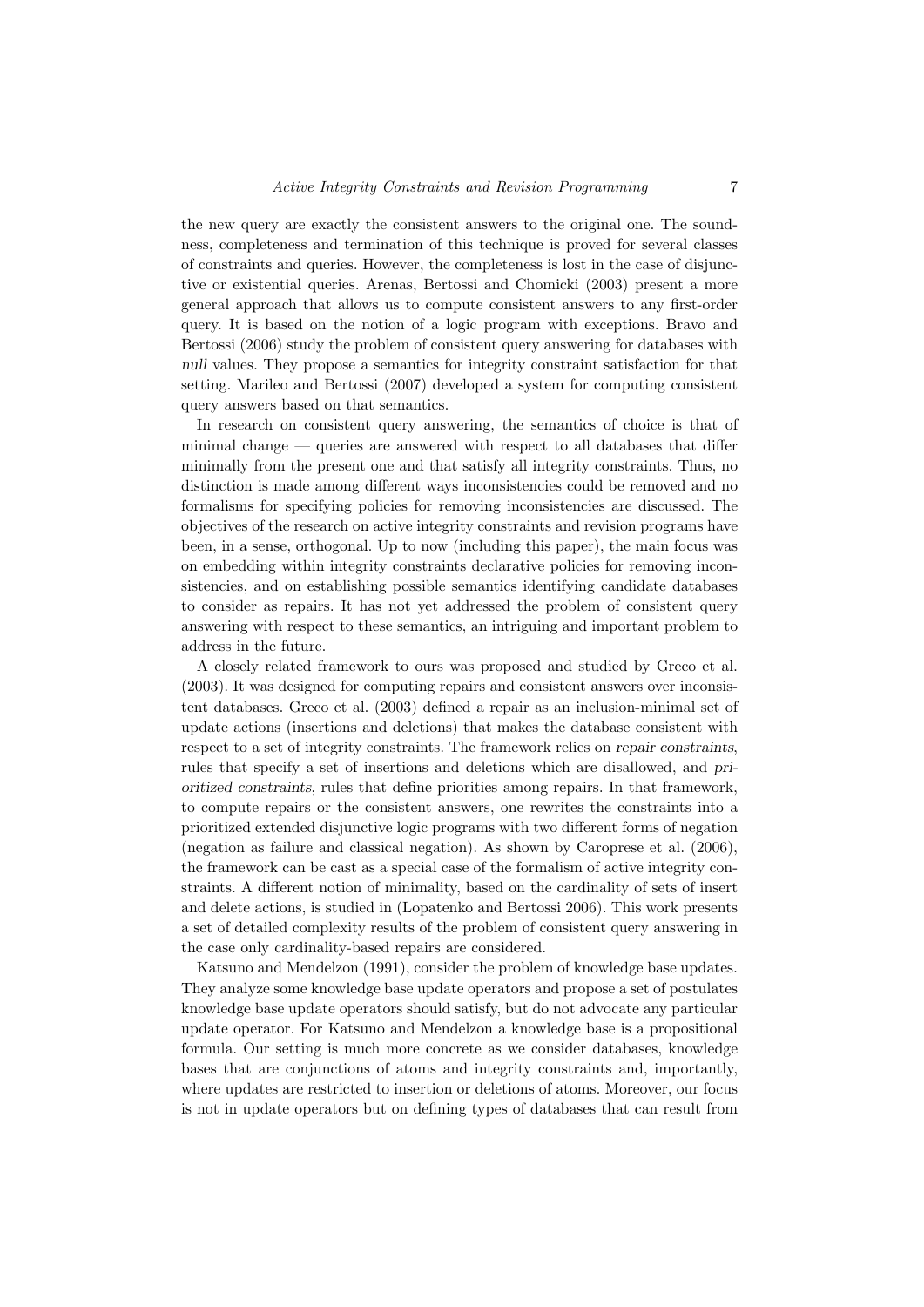a given database when integrity constraints are enforced according to policies they encode. However, the semantics we propose and study in the paper give rise to knowledge base operators that could be considered from the standpoint of Katsuno-Mendelzon postulates. We provide additional comments on that mater in the last section of the paper.

#### 3 Integrity Constraints and Database Repairs — Basic Concepts

Databases and entailment. We consider a finite set At of propositional atoms. We represent databases as subsets of At. A database  $\mathcal I$  entails a literal  $L = a$ (respectively,  $L = not a$ ), denoted by  $\mathcal{I} \models L$ , if  $a \in \mathcal{I}$  (respectively,  $a \notin \mathcal{I}$ ). Moreover, I entails a set of literals S, denoted by  $\mathcal{I} \models S$ , if it entails each literal in S.

Update actions, consistency. Databases are updated by inserting and deleting atoms. An update action is an expression of the form  $+a$  or  $-a$ , where  $a \in At$ . Update action  $+a$  states that a is to be inserted. Similarly, update action  $-a$  states that a is to be deleted. We say that a set  $U$  of update actions is consistent if it does not contain update actions  $+a$  and  $-a$ , for any  $a \in At$ .

Sets of update actions determine database updates. Let  $\mathcal I$  be a database and  $\mathcal U$ a consistent set of update actions. We define the result of updating  $\mathcal I$  by means of  $U$  as the database

$$
\mathcal{I} \circ \mathcal{U} = (\mathcal{I} \cup \{a \mid + a \in \mathcal{U}\}) \setminus \{a \mid - a \in \mathcal{U}\}.
$$

We have the following straightforward property of the operator  $\circ$ , which asserts that if a set of update actions is consistent, the order in which they are executed is immaterial.

#### Proposition 1

If  $U_1$  and  $U_2$  are sets of update actions such that  $U_1 \cup U_2$  is consistent, then for every database  $\mathcal{I}, \mathcal{I} \circ (\mathcal{U}_1 \cup \mathcal{U}_2) = (\mathcal{I} \circ \mathcal{U}_1) \circ \mathcal{U}_2$ 

Integrity constraints, entailment (satisfaction). It is common to impose on databases conditions, called integrity constraints, that must always be satisfied. In the propositional setting, an integrity constraint is a formula

$$
r = L_1, \ \ldots, \ L_m \supset \bot,\tag{1}
$$

where  $L_i$ ,  $1 \leq i \leq m$ , are literals and ',' stands for the conjunction. Any subset of At (and so, also any database) can be regarded as a propositional interpretation. We say that a database I satisfies an integrity constraint r, denoted by  $\mathcal{I} \models r$ , if If satisfies the propositional formula represented by r. Moreover, I satisfies a set R of integrity constraints, denoted by  $\mathcal{I} \models R$ , if  $\mathcal{I}$  satisfies each integrity constraint in R. In this way, an integrity constraint encodes a condition on databases: the conjunction of its literals must not hold (or equivalently, the disjunction of the corresponding dual literals must hold).

Any language of (propositional) logic could be used to describe integrity constraints (in the introduction we used the language with the connectives  $\vee$  and  $\neg$ ).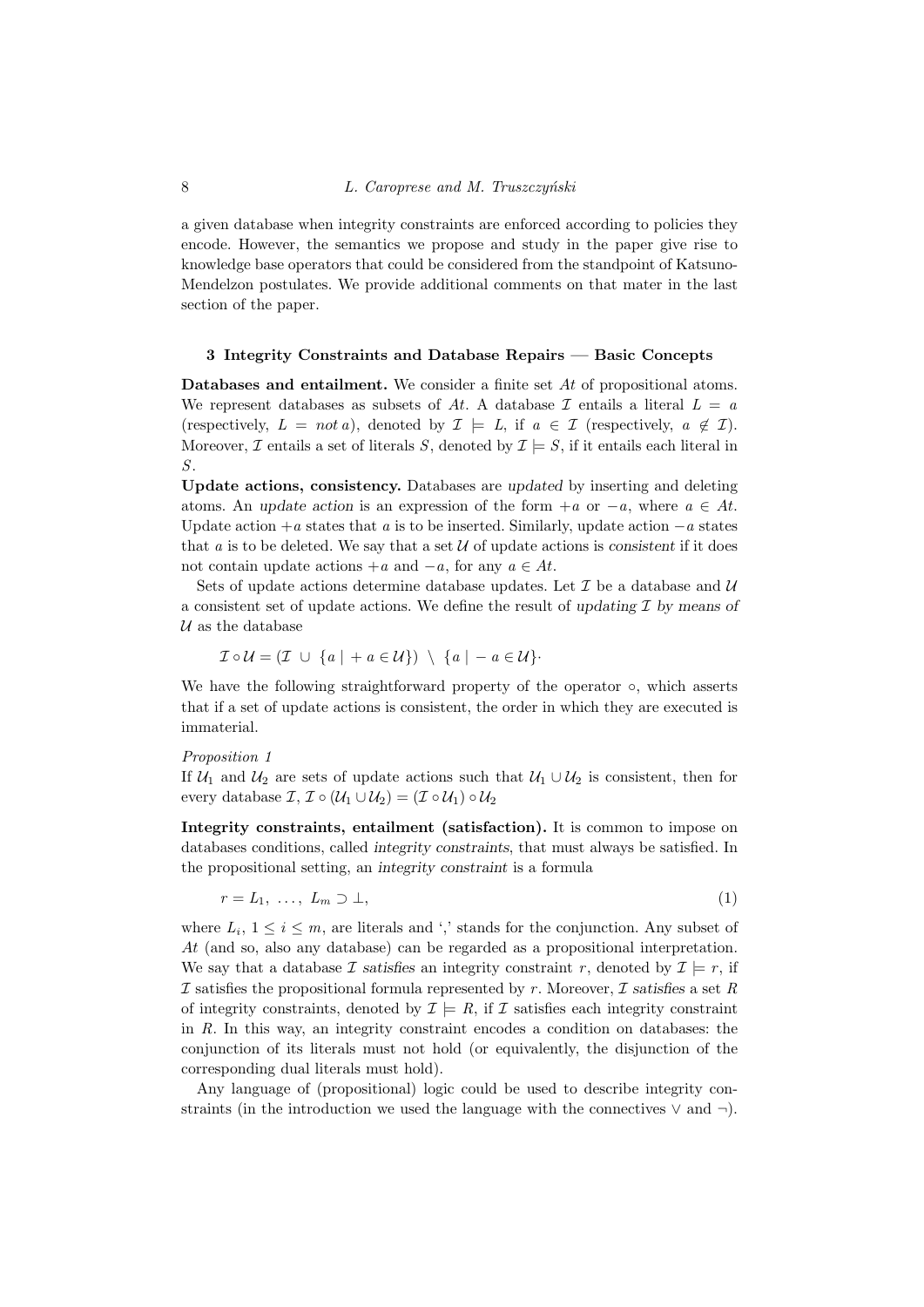Our present choice is reminiscent of the syntax used in logic programming. It is not coincidental. While for integrity constraints we adopt a classical meaning of the logical connectives, for active integrity constraints the meaning depends on and is given by the particular semantics considered. We discuss later several possible semantics for active integrity constraints and discuss their properties. In most of them, the way we interpret boolean connectives, in particular, the negation and the disjunction, has some similarities to the default negation operator in logic programming and so, as it is common in the logic programming literature, we denote them with *not* and | rather than  $\neg$  and  $\vee$ .

Given a set  $\eta$  of integrity constraints and a database  $\mathcal{I}$ , the problem of database repair is to update  $\mathcal I$  so that integrity constraints in  $\eta$  hold.

# Definition 1 (Weak Repairs and Repairs)

Let *I* be a database and  $\eta$  a set of integrity constraints. A weak repair for  $\langle I, \eta \rangle$  is a consistent set U of update actions such that  $({+a \mid a \in \mathcal{I}} \cup {-a \mid a \in At \setminus \mathcal{I}}) \cap$  $\mathcal{U} = \emptyset$  (U consists of "essential" update actions only), and  $\mathcal{I} \circ \mathcal{U} \models \eta$  (constraint enforcement).

A consistent set U of update actions is a repair for  $\langle I, \eta \rangle$  if it is a weak repair for  $\langle \mathcal{I}, \eta \rangle$  and for every  $\mathcal{U}' \subseteq \mathcal{U}$  such that  $\mathcal{I} \circ \mathcal{U}' = \eta$ ,  $\mathcal{U}' = \mathcal{U}$  (minimality of change).  $\Box$ 

If an original database satisfies integrity constraints (formally, if  $\mathcal{I} \models \eta$ ), then no change is needed to enforce the constraints and so  $\mathcal{U} = \emptyset$  is the only repair for  $\langle \mathcal{I}, \eta \rangle$ . However, there may be other weak repairs for  $\langle \mathcal{I}, \eta \rangle$ . This points to the problem with weak repairs. They allow for the possibility of updating  $\mathcal I$  by means of a weak repair U for  $\langle \mathcal{I}, \eta \rangle$  even when I does not violate  $\eta$ . Thus, the minimality of change is a natural and useful property and, for the most part, we are interested in properties of repairs and their refinements. However, considering weak repairs explicitly is useful as it offers a broader perspective.

If a set  $\eta$  of integrity constraints is inconsistent, there is no database satisfying it (constraints cannot be enforced). In such case, the database repair problem is trivial and not interesting. For that reason, it is common in the database research to restrict investigations to the case when integrity constraints are consistent. However, assuming consistency of integrity constraints does not yield any significant simplifications in our setting. Moreover, as we point out in the next section, a different notion of inconsistency arises in formalisms we study here that is more relevant and interesting. Therefore, in this paper, we do not adopt the assumption that integrity constraints are consistent.

Finally, we note that the problem of the existence of a weak repair is NP-complete (it is just a simple reformulation of the SAT problem). Indeed, given a database  $\mathcal I$ and a set of integrity constraints  $\eta = \{L_{1,1}, \ldots, L_{1,m_1} \supset \bot, \ldots, L_{n,1}, \ldots, L_{n,m_n} \supset$  $\perp$ , a weak repair for  $\langle \mathcal{I}, \eta \rangle$  exists if and only if  $\eta$  is satisfiable (we point out that the class of propositional integrity constraints is, modulo a standard syntactic transformation, the same as the class of all propositional CNF theories). Since repairs exist if and only if weak repairs do, the problem of the existence of a repair is NP-complete, too.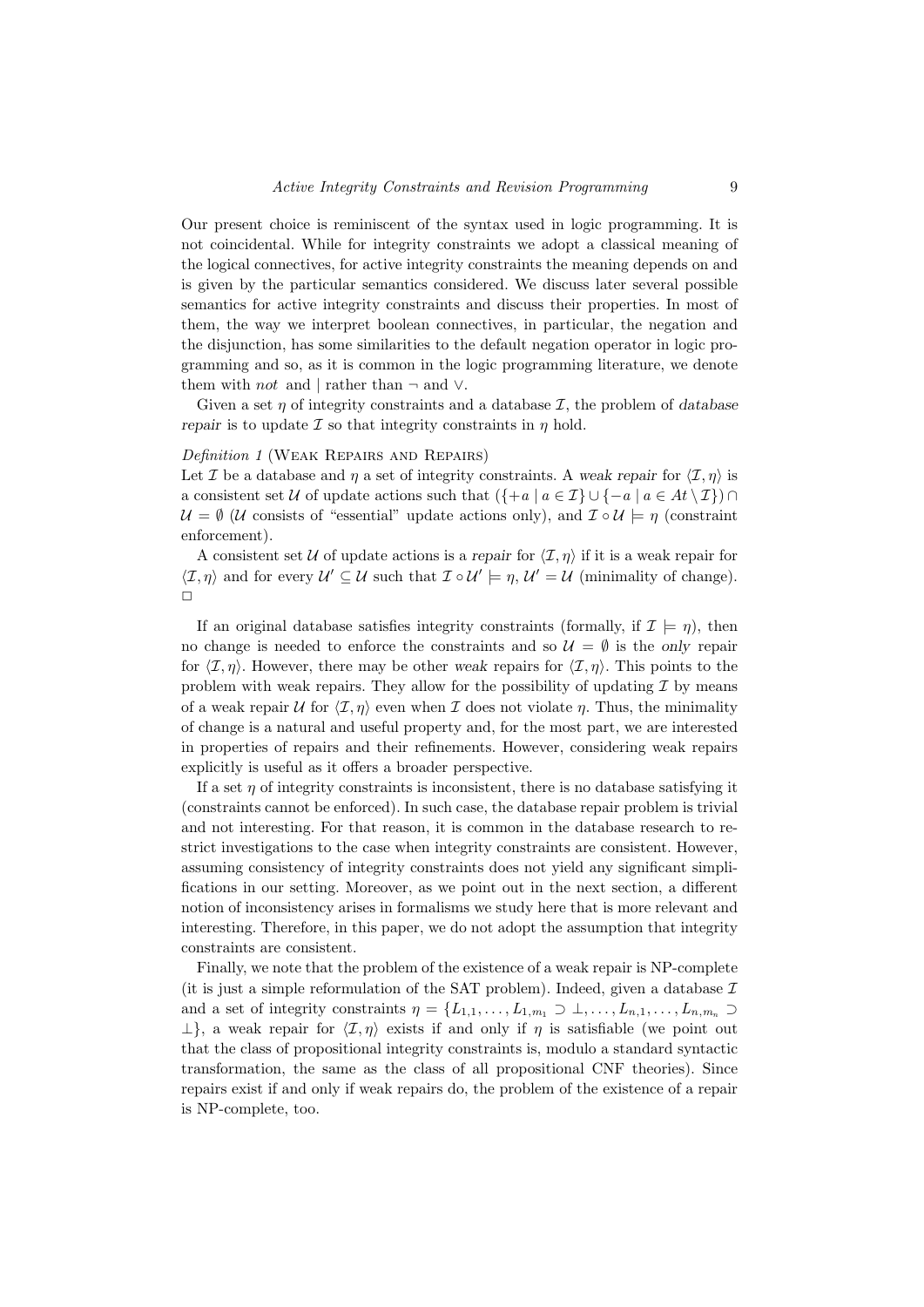#### 4 Active Integrity Constraints - an Overview

Given no other information but a set of integrity constraints, we have no reason to prefer one repair over another. If several repairs are possible, guidance on how to select a repair to execute could be useful. The formalism of active integrity constraints (Caroprese et al. 2006) was designed to address this problem. We will now review it and offer a first extension by introducing the semantics of founded weak repairs.

Dual literals, dual update actions, mappings  $ua(\cdot)$  and  $lit(\cdot)$ . For a propositional literal L, we write  $L^D$  for the dual literal to L. Further, if  $L = a$ , we define  $ua(L) = +a$ . If  $L = not a$ , we define  $ua(L) = -a$ . Conversely, for an update action  $\alpha = +a$ , we set  $lit(\alpha) = a$  and for  $\alpha = -a$ ,  $lit(\alpha) = not$  a. We call  $+a$  and  $-a$  the duals of each other, and write  $\alpha^D$  to denote the update action dual to an update action  $\alpha$ . Finally, we extend the notation introduced here to sets of literals and sets of update actions, as appropriate.

Active integrity constraints, the body and head. An active integrity constraint (aic, for short) is an expression of the form

$$
r = L_1, \ldots, L_m \supset \alpha_1 | \ldots | \alpha_k \tag{2}
$$

where  $L_i$  are literals,  $\alpha_j$  are update actions, and

$$
\{lit(\alpha_1)^D, \dots, lit(\alpha_k)^D\} \subseteq \{L_1, \dots, L_m\}.
$$
\n
$$
(3)
$$

The set  $\{L_1, \ldots, L_m\}$  is the body of r; we denote it by  $body(r)$ . Similarly, the set  $\{\alpha_1, \ldots, \alpha_k\}$  is the head of r; we denote it by head(r).

Active integrity constraints as integrity constraints; entailment (satisfaction). An active integrity constraint with the empty head can be regarded as an integrity constraint (and so, we write the empty head as  $\perp$ , for consistency with the notation of integrity constraints). An active integrity constraint with a non-empty body can be viewed as an integrity constraint that explicitly provides support for some update actions to apply. Namely, the body of an active integrity constraint  $r$  of the form  $(2)$  represents a condition that must be false and so, it represents the integrity constraint  $L_1, \ldots, L_m \supset \perp$ . Thus, we say that a database *I* satisfies an active integrity constraint  $r$  if it satisfies the corresponding integrity constraint  $L_1, \ldots, L_m \supset \bot$ . We write  $\mathcal{I} \models r$  to denote that. This concept extends to sets of active integrity constraints in the standard way. However, an active integrity constraint is more than just an integrity constraint. It also provides support for use of update actions that are listed in its head.

Updatable and non-updatable literals. The role of the condition  $(3)$  is to ensure that an active integrity constraint supports only those update actions that can "fix" it (executing them ensures that the resulting database satisfies the constraint). The condition can be stated concisely as follows:  $[lit(head(r))]^D \subseteq body(r)$ . We call literals in  $[lit(head(r))]^{D}$  updatable by r. They are precisely those literals that can be affected by an update action in  $head(r)$ . We call every literal in  $body(r) \setminus [lit(head(r))]^D$  non-updatable by r. We denote the set of literals updatable by r as  $up(r)$  and the set of literals non-updatable by r as  $nup(r)$ .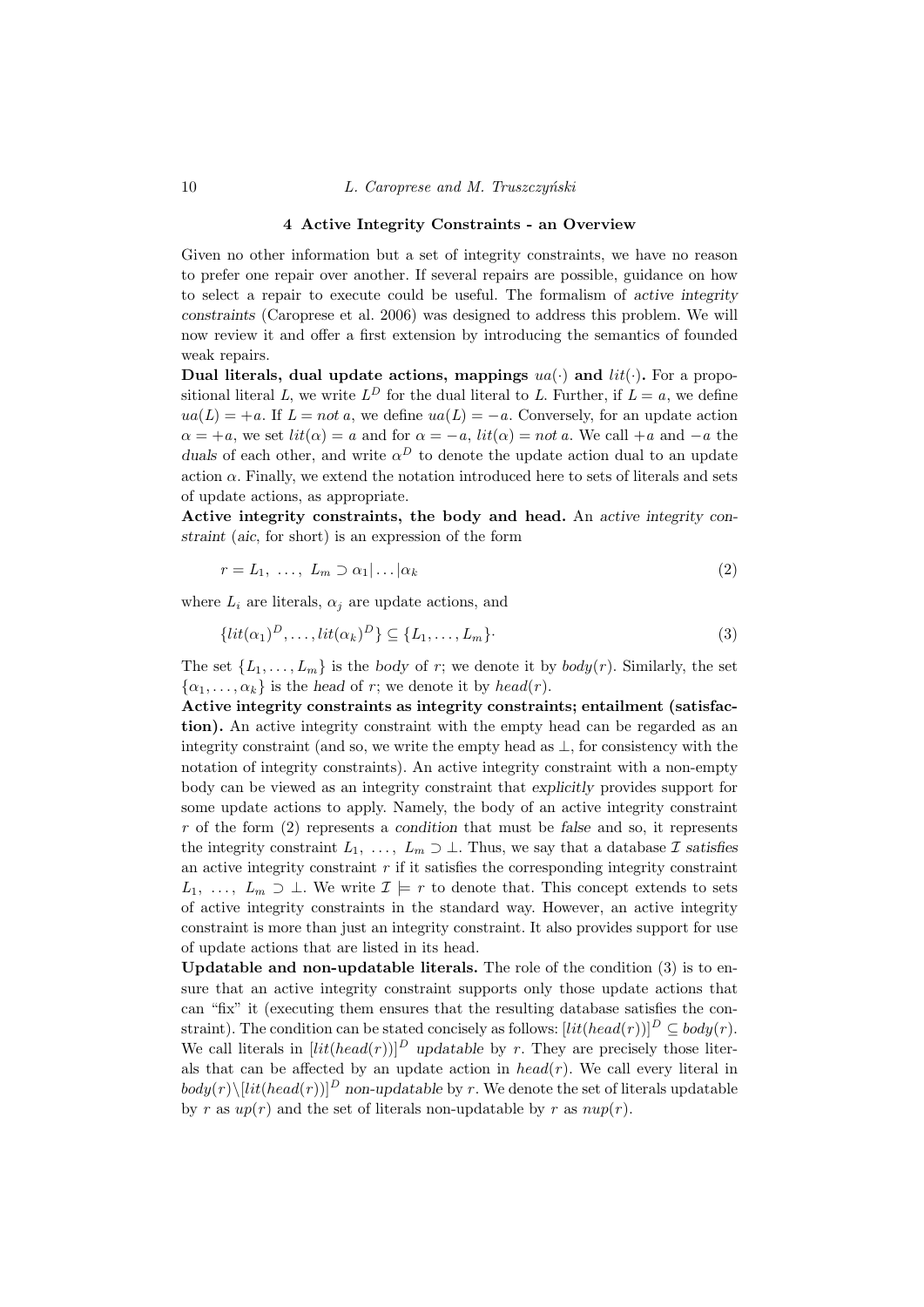With the notation we introduced, we can discuss the intended meaning of an active integrity constraint  $r$  of the form  $(2)$  in more detail. First,  $r$  functions as an integrity constraint  $L_1, \ldots, L_m \supset \bot$ . Second, it provides support for one of the update actions  $\alpha_i$ , assuming all non-updatable literals in r hold in the repaired database. In particular, the constraint  $a, b \supset -a |- b$ , given  $\mathcal{I} = \{a, b\}$ , provides the support for  $-a$  or  $-b$ , independently of the repaired database, as it has no non-updatable literal. In the same context of  $\mathcal{I} = \{a, b\}$ , the constraint  $a, b \supset -a$ provides support for  $-a$  but only if b is present in the repaired database.

It is now straightforward to adapt the concept of a (weak) repair to the case of active integrity constraints. Specifically, a set  $\mathcal U$  of update actions is a (weak) repair for a database  $\mathcal I$  with respect to a set  $\eta$  of active integrity constraints if it is a repair for  $\mathcal I$  with respect to the set of integrity constraints represented by  $\eta$ .

Let us consider the active integrity constraint  $r = a, b \supset -b$ , and let  $\mathcal{I} = \{a, b\}$ be a database. Clearly,  $\mathcal I$  violates r as the condition expressed in the body of r is true. There are two possible repairs of  $\mathcal I$  with respect to r or, more precisely, with respect to the integrity constraint encoded by r: performing the update action  $-a$ (deleting a), and performing the update action  $-b$  (deleting b). Since r provides support for the update action  $-b$ , we select the latter.

Repairs do not need to obey preferences expressed by the heads of active integrity constraints. To formalize the notion of "support" and translate it into a policy to select "preferred" repairs, Caroprese et al. (2006) proposed the concept of a founded repair — a repair that is grounded (in some sense, implied) by a set of active integrity constraints. The following definition, in addition to founded repairs, introduces a new semantics of founded weak repairs.

# Definition 2 (FOUNDED (WEAK) REPAIRS)

Let T be a database,  $\eta$  a set of active integrity constraints, and U a consistent set of update actions.

- 1. An update action  $\alpha$  is founded with respect to  $\langle \mathcal{I}, \eta \rangle$  and U if there is  $r \in \eta$ such that  $\alpha \in head(r)$ ,  $\mathcal{I} \circ \mathcal{U} \models nup(r)$ , and  $\mathcal{I} \circ \mathcal{U} \models lit(\beta)^D$ , for every  $\beta \in head(r) \setminus {\{\alpha\}}.$
- 2. The set U is founded with respect to  $\langle \mathcal{I}, \eta \rangle$  if every element of U is founded with respect to  $\langle \mathcal{I}, \eta \rangle$  and U.
- 3. U is a founded (weak) repair for  $\langle \mathcal{I}, \eta \rangle$  if U is a (weak) repair for  $\langle \mathcal{I}, \eta \rangle$  and U is founded with respect to  $\langle \mathcal{I}, \eta \rangle$ .

The notion of foundedness of update actions is not restricted to update actions in  $U$ . In other words, any update action whether in  $U$  or not may be founded with respect to  $\langle \mathcal{I}, \eta \rangle$  and U. However, if an update action, say  $\alpha$ , is founded with respect to  $\langle \mathcal{I}, \eta \rangle$  and U, and U enforces constraints, that is,  $\mathcal{I} \circ \mathcal{U} \models \eta$ , then U must contain  $\alpha$ . Indeed, let us assume that  $\alpha$  is founded with respect to  $\langle \mathcal{I}, \eta \rangle$  and  $\mathcal{U}$ by means of an active integrity constraint  $r \in \eta$ . Let us also assume that  $\mathcal{I} \not\models r$ , that is,  $\mathcal{I} \models body(r)$ . By the foundedness, all literals in  $body(r)$ , except possibly for  $lit(\alpha)^D$ , are satisfied in  $\mathcal{I} \circ \mathcal{U}$ . Thus, since  $\mathcal{U}$  enforces r, it must contain  $\alpha$ . In other words, foundedness of  $\alpha$  "grounds"  $\alpha$  in  $\langle \mathcal{I}, \eta \rangle$  and U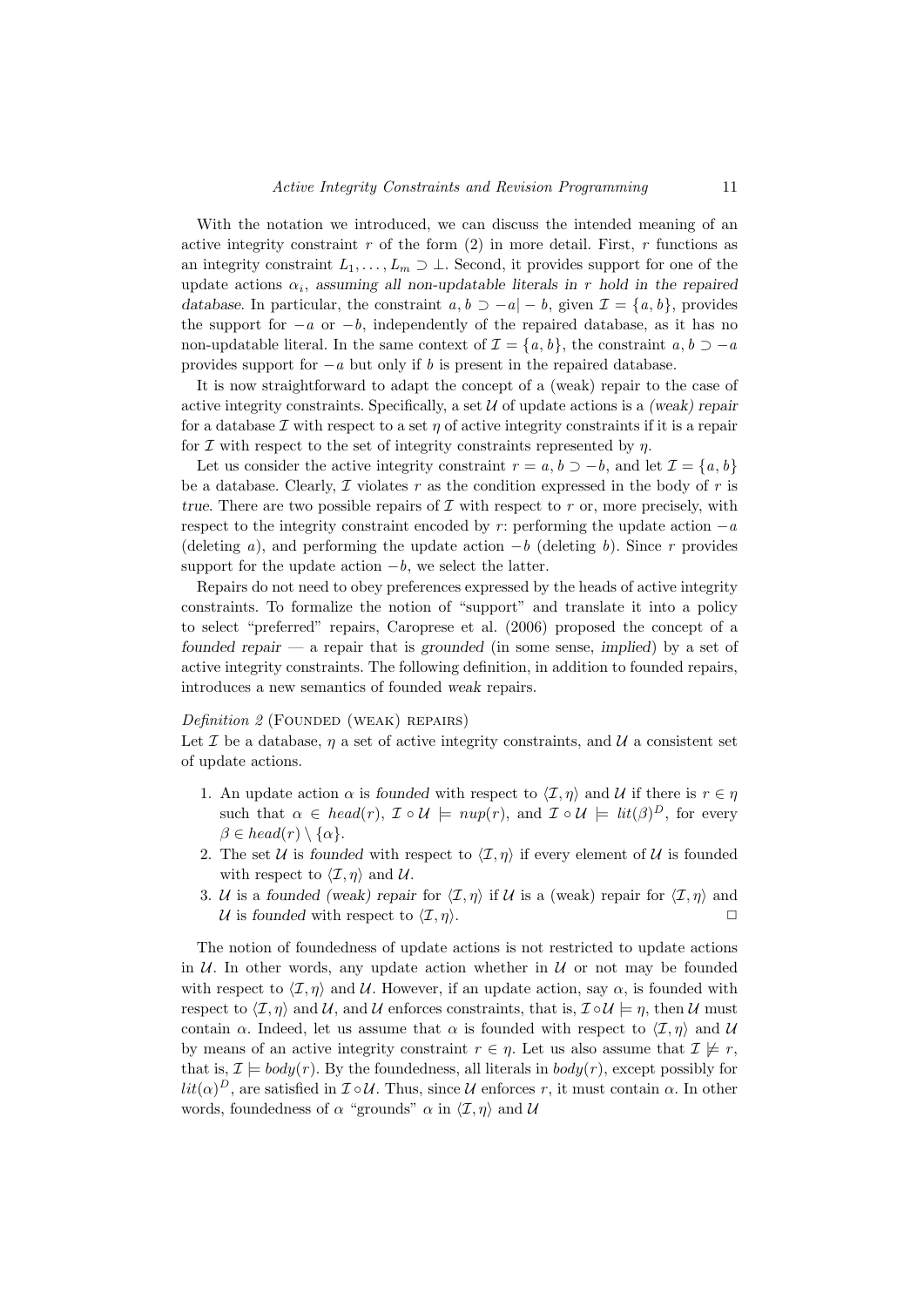In the same time, it is important to note that just foundedness of a set  $U$  of update actions does not imply the constraint enforcement nor the minimality of change. We show that in the example below. Therefore, in the definition of founded (weak) repairs, the property of being a (weak) repair must be imposed explicitly.

# Example 1

Let  $\mathcal{I} = \emptyset$  and  $\eta$  consist of the following active integrity constraints:

 $r_1 = not a \Rightarrow +a$  $r_2 = not b, c \supset +b$  $r_3 = b, not c \supset +c \cdot$ 

The unique founded repair for  $\langle \mathcal{I}, \eta \rangle$  is  $\{+a\}$ . The set  $\{+a, +b, +c\}$  is founded, guarantees constraint enforcement (and so, it is a founded weak repair), but it is not change-minimal. The set  $\{+b, +c\}$  is founded but does not guarantee constraint enforcement. We also note that foundedness properly narrows down the class of repairs. If  $\eta = \{a, b \supset -b\}$ , and  $\mathcal{I} = \{a, b\}$  (an example we considered earlier),  $U = \{-a\}$  is a repair for  $\langle \mathcal{I}, \eta \rangle$  but not a founded repair.  $\Box$ 

We emphasize that founded repairs are not minimal founded weak repairs but founded weak repairs that happen to be repairs (are minimal among all repairs). In particular, it is possible that founded weak repairs exist but founded repairs do not.

#### Example 2

Let  $\mathcal{I} = \emptyset$  and  $\eta$  consist of the following active integrity constraints:  $not a, b, c \supset +a$  not b, a, c  $\supset +b$  $not c, a, b \supset +c$   $not a \supset \perp$ 

We recall that the integrity constraint not  $a \supset \bot$  is a special active integrity constraint (with an empty head).One can check that the only founded sets of update actions are  $\mathcal{U}_1 = \emptyset$  ( $\emptyset$  is always vacuously founded) and  $\mathcal{U}_2 = \{+a, +b, +c\}$ . Moreover,  $U_3 = \{+a\}$  is a repair and  $U_2$  is a weak repair. Thus,  $U_2$  is a founded weak repair but, as it is not minimal, not a founded repair. In fact, there are no founded repairs in this example.  $\Box$ 

This example demonstrates that when we encode into integrity constraints a policy for selecting preferred repairs, that policy may be "non-executable" for some databases under the semantics of founded repairs, as founded repairs may simply not exist. Moreover, it may be so even if the set of integrity constraints underlying the active integrity constraints involved is consistent, that is, if weak repairs exist (or, equivalently, if repairs exist, as repairs exist if and only if weak repairs do). The same is possible under the semantics of founded weak repairs and under all other semantics we consider later in the paper. In other words, the assumption of consistency of integrity constraints does not buy us much and so, we decided not to adopt it.

Finally, we discuss the key issue arising in the context of founded repairs that points out to the need of considering other semantics for active integrity constraints. In some cases, founded repairs, despite combining foundedness with change-minimality, are still not grounded strongly enough. The problem is the circularity of support.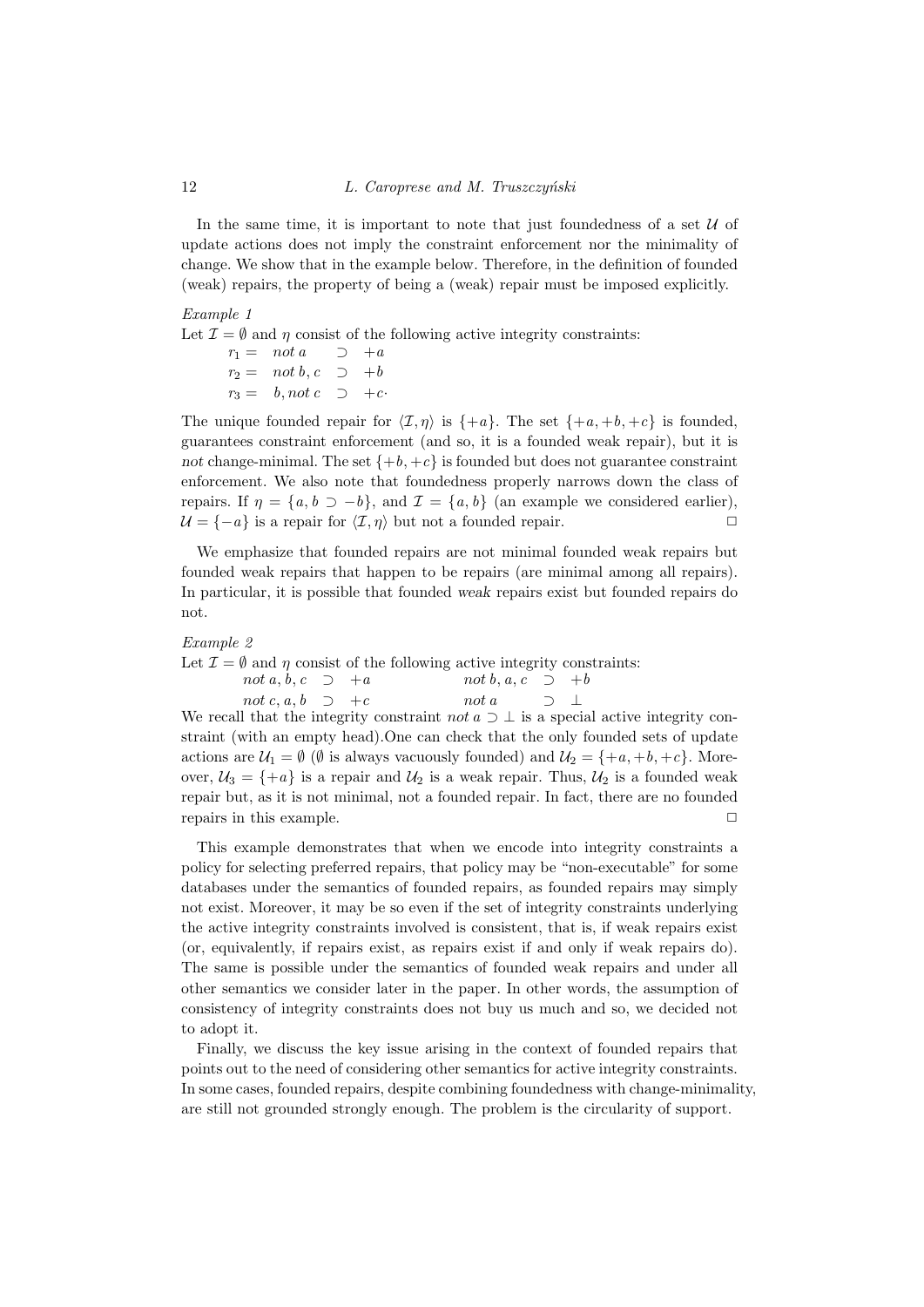Example 3

Let  $\mathcal{I} = \{a, b\}$  and let  $\eta_1$  consist of the following aic's:

 $r_1 = a, b \qquad \supset -a$ 

 $r_2 = a, not b \supset -a$ 

 $r_3 = not a, b \supset -b$ 

One can check that  $\mathcal{U} = \{-a, -b\}$  is a repair for  $\langle \mathcal{I}, \eta_1 \rangle$ . Moreover, it is a founded repair:  $-a$  is founded with respect to  $\langle \mathcal{I}, \eta_1 \rangle$  and U, with  $r_2$  providing the support necessary for foundedness of  $-a$  (i.e. Item 1 of Definition 2 is satisfied by  $-a$ ,  $\eta_1$ , I, U and r<sub>2</sub>),while  $-b$  is founded with respect to  $\langle I, \eta_1 \rangle$  and U because of r<sub>3</sub> (i.e. Item 1 of Definition 2 is satisfied by  $-b$ ,  $\eta_1$ ,  $\mathcal{I}$ ,  $\mathcal{U}$  and  $r_3$ ).

The problem is that, arguably,  $\mathcal{U} = \{-a, -b\}$  supports itself through circular dependencies. The constraint  $r_1$  is the only one violated by  $\mathcal I$  and is the one forcing the need for a repair. However,  $r_1$  does not support foundedness of  $-a$  with respect to  $\langle \mathcal{I}, \eta_1 \rangle$  and U, as  $\mathcal{I} \circ \mathcal{U}$  does not satisfy the literal  $b \in nup(r_1)$  (required by Item 1 of Definition 2). Similarly,  $r_1$  does not support foundedness of  $-b$  with respect to  $\langle \mathcal{I}, \eta_1 \rangle$  and U (in fact,  $-b$  is not even mentioned in the head of  $r_1$ ). Thus, the support for the foundedness of  $-a$  and  $-b$  in U must come from  $r_2$  and  $r_3$  only. In fact,  $r_2$  provides the support needed for  $-a$  to be founded with respect to  $\langle \mathcal{I}, \eta_1 \rangle$ and U. However, that requires that b be absent from  $\mathcal{I} \circ \mathcal{U}$  and so, U must contain the update action  $-b$ . Similarly, the support for foundedness of  $-b$  is given by r<sub>3</sub>, which requires that a be absent from  $\mathcal{I} \circ \mathcal{U}$ , that is, that  $-a$  be in  $\mathcal{U}$ . Thus, in order for  $-b$  to be founded, U must contain  $-a$ , and for  $-a$  to be founded, U must contain  $-b$ . In other words, the foundedness of  $\{-a, -b\}$  is "circular":  $-a$  is founded (and so included in  $\mathcal{U}$ ) due to the fact that  $-b$  has been included in  $\mathcal{U}$ , and  $-b$  is founded (and so included in  $\mathcal{U}$ ) due to the fact that  $-a$  has been included in  $U$ , and there is no independent justification for having any of these two actions included — as we noted,  $r_1$  does not "found" any of  $-a$  nor  $-b$ .  $\Box$ 

The problem of circular justifications cannot be discarded by simply hoping they will not occur in practice. If there are several independent sources of integrity constraints, such circular dependencies may arise, if only inadvertently.

To summarize this section, the semantics of repairs for active integrity constraints enforces constraints and satisfies the minimality of change property. It has no groundedness properties beyond what is implied by the two requirements. The semantics of founded repairs gives preference to some ways of repairing constraints over others. It only considers repairs whose all elements are founded. However, foundedness may be circular and some founded (weak) repairs may be "selfgrounded" as in the example above. In the next section, we address the issue of self-groundedness of founded (weak) repairs.

On the computational side, the complexity of the semantics of repairs is lower than that of founded repairs. From the result stated in the previous section, it follows that the problem of the existence of a repair is NP-complete, while the problem of the existence of a founded repair is  $\Sigma_P^2$ -complete (Caroprese et al. 2006). As we observed earlier, founded repairs are not minimal founded weak repairs and, in general, the existence of founded weak repairs is not equivalent to the existence of founded repairs. Thus, the complexity of the problem to decide whether founded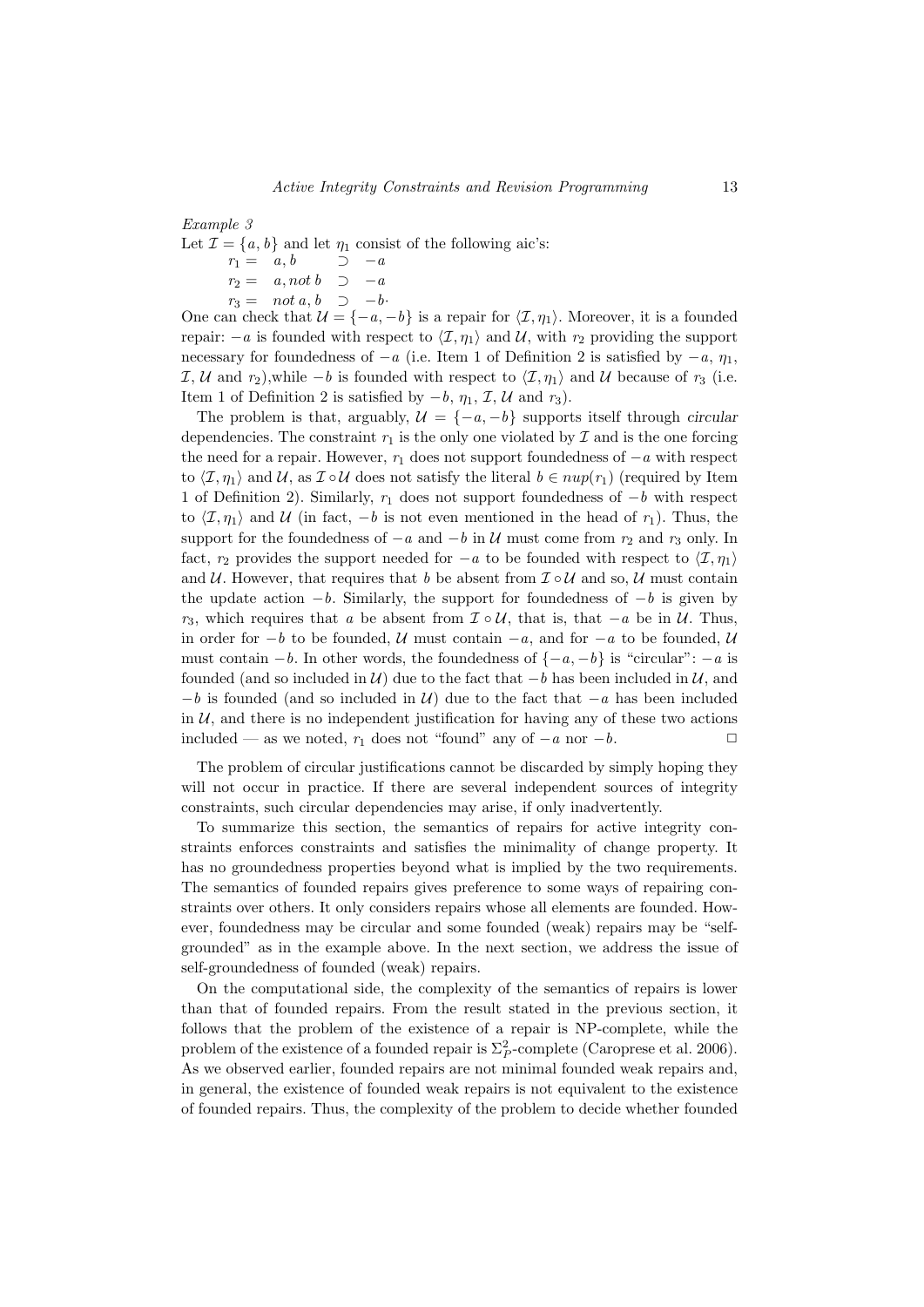weak repairs exist need not be the same as that of deciding the existence of founded repairs. Indeed, the complexities of the two problems are different (assuming no collapse of the polynomial hierarchy). Namely, the problem of the existence of founded weak repairs is "only" NP-complete (the proof is simple and we omit it).

## 5 Justified repairs

In this section, we will introduce another semantics for active integrity constraints that captures a stronger concept of groundedness than the one behind founded repairs. The goal is to disallow circular dependencies like the one we discussed in Example 3.

We start by defining when a set of update actions is *closed* under active integrity constraints. Let  $\eta$  be a set of active integrity constraints and let  $\mathcal U$  be a set of update actions. If  $r \in \eta$ , and for every non-updatable literal  $L \in body(r)$  there is an update action  $\alpha \in \mathcal{U}$  such that  $lit(\alpha) = L$  then, after applying U or any of its consistent supersets to the initial database, the result of the update, say  $\mathcal{R}$ , satisfies all nonupdatable literals in  $body(r)$ . To guarantee that R satisfies r, R must falsify at least one literal in  $body(r)$ . To this end U must contain at least one update action from  $head(r)$ .

Closed sets of update actions. A set  $U$  of update actions is closed under an aic r if  $nup(r) \subseteq lit(\mathcal{U})$  implies  $head(r) \cap \mathcal{U} \neq \emptyset$ . A set  $\mathcal{U}$  of update actions is closed under a set  $\eta$  of active integrity constraints if it is closed under every  $r \in \eta$ .

If a set of update actions is not closed under a set  $\eta$  of active integrity constraints, executing its elements does not guarantee to enforce constraints represented by  $\eta$ . Therefore closed sets of update actions are important. We regard closed sets of update actions that are also minimal as "forced" by  $\eta$ , as all elements in a minimal set of update actions closed under  $\eta$  are necessary (no nonempty subset can be dropped).

# Example 4

Let us consider the database and active integrity constraints from Example 3. The set  $\mathcal{U} = \{-a, -b\}$  is closed under  $\eta_1$ . We observe that the empty set is also closed under  $\eta_1$ . Therefore U is not minimal.  $\Box$ 

No-effect actions. Another key notion in our considerations is that of no-effect actions. Let  $\mathcal I$  be a database and  $\mathcal R$  a result of updating  $\mathcal I$ . An update action +a (respectively,  $-a$ ) is a no-effect action with respect to  $(\mathcal{I}, \mathcal{R})$  if  $a \in \mathcal{I} \cap \mathcal{R}$ (respectively,  $a \notin \mathcal{I} \cup \mathcal{R}$ ). Informally, a no-effect action does not change the status of its underlying atom. We denote by  $ne(\mathcal{I}, \mathcal{R})$  the set of all no-effect actions with respect to  $(\mathcal{I}, \mathcal{R})$ . We note the following two simple properties reflecting the nature of no-effect actions — their redundancy.

# Proposition 2

Let  $\mathcal I$  be a database. Then

1. For every databases  $\mathcal{R}, \mathcal{R}'$ , if  $ne(\mathcal{I}, \mathcal{R}) \subseteq ne(\mathcal{I}, \mathcal{R}')$ , then  $\mathcal{R}' \circ ne(\mathcal{I}, \mathcal{R}) = \mathcal{R}'$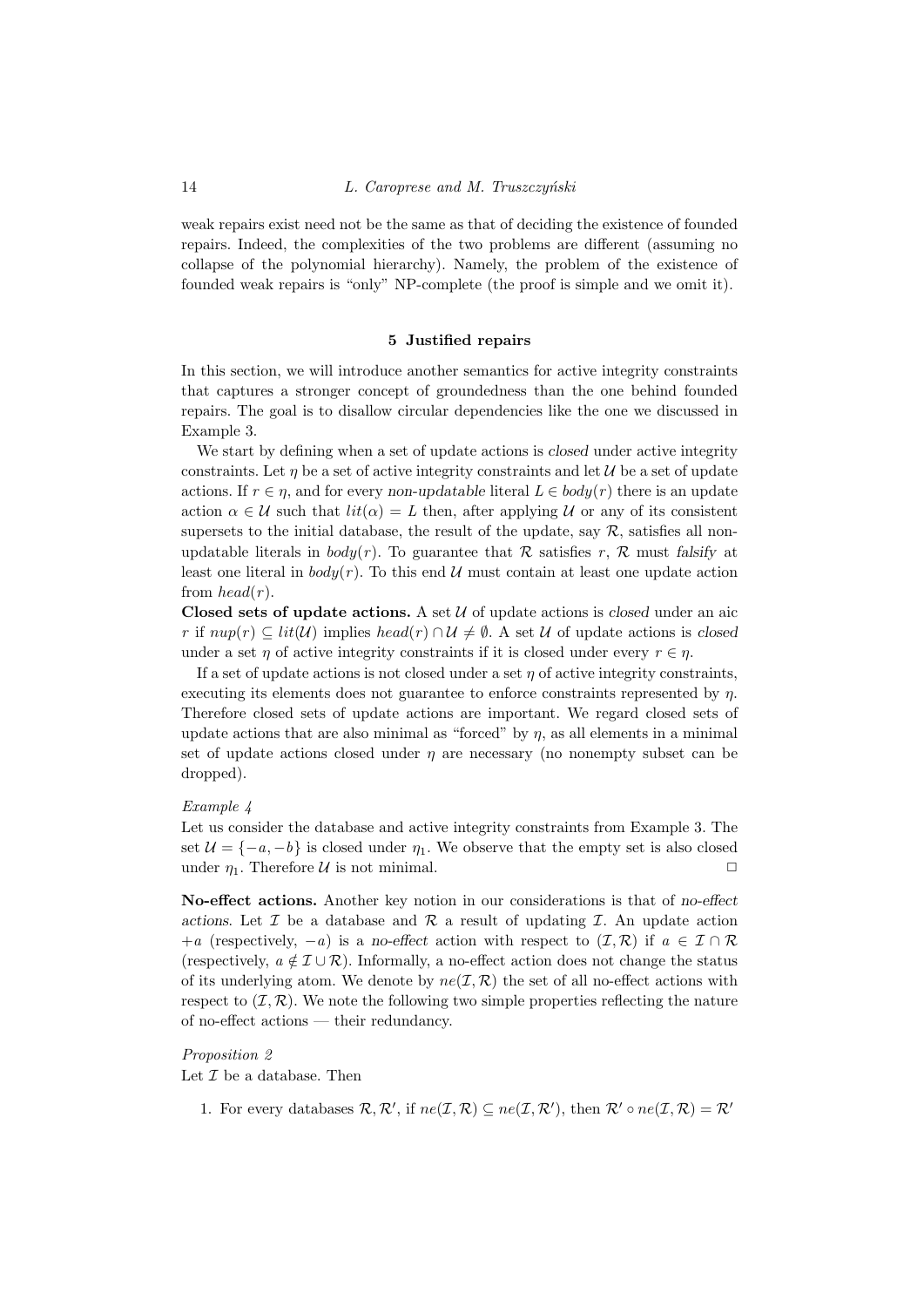2. For every set  $\mathcal E$  of update actions such that  $\mathcal E \cup ne(\mathcal I,\mathcal I \circ \mathcal E)$  is consistent, if  $\mathcal{E}' \subseteq \mathcal{E}$ , then  $\mathcal{I} \circ \mathcal{E}' = \mathcal{I} \circ (\mathcal{E}' \cup ne(\mathcal{I}, \mathcal{I} \circ \mathcal{E})).$ 

# Proof:

- 1. Since  $ne(\mathcal{I}, \mathcal{R}) = \{+a \mid a \in \mathcal{I} \cap \mathcal{R}\} \cup \{-a \mid a \notin \mathcal{I} \cup \mathcal{R}\}\$ and  $ne(\mathcal{I}, \mathcal{R}') =$  $\{+a \mid a \in \mathcal{I} \cap \mathcal{R}'\} \cup \{-a \mid a \notin \mathcal{I} \cup \mathcal{R}'\}$ , we have  $\mathcal{I} \cap \mathcal{R} \subseteq \mathcal{I} \cap \mathcal{R}'$  and  $I\cup\mathcal{R}'\subseteq I\cup\mathcal{R}$ . It follows that  $I\cap\mathcal{R}\subseteq\mathcal{R}'$  and  $\mathcal{R}'\subseteq I\cup\mathcal{R}$ . Thus,  $\mathcal{R}'\circ ne(\mathcal{I},\mathcal{R})=$  $(\mathcal{R}' \cup (\mathcal{I} \cap \mathcal{R})) \cap (\mathcal{I} \cup \mathcal{R}) = \mathcal{R}'.$
- 2. As  $\mathcal{E}' \subseteq \mathcal{E}$ , then  $ne(\mathcal{I},\mathcal{I} \circ \mathcal{E}) \subseteq ne(\mathcal{I},\mathcal{I} \circ \mathcal{E}')$ . Since  $\mathcal{E} \cup ne(\mathcal{I},\mathcal{I} \circ \mathcal{E})$  is consistent, Propositions 1 and 2(1) imply that  $\mathcal{I} \circ (\mathcal{E}' \cup ne(\mathcal{I}, \mathcal{I} \circ \mathcal{E})) = (\mathcal{I} \circ \mathcal{E}') \circ ne(\mathcal{I}, \mathcal{I} \circ \mathcal{E}) =$  $I \circ \mathcal{E}'$ . . The contract of the contract of the contract of the contract of the contract of  $\Box$

Our semantics of justified repairs is based on the knowledge-representation principle, a form of the frame axiom (McCarthy and Hayes 1969), that remaining in the previous state requires no reason (persistence by inertia). Thus, when justifying update actions necessary to transform  $\mathcal I$  into  $\mathcal R$  based on  $\eta$  we assume the set  $ne(\mathcal{I}, \mathcal{R})$  as given. This brings us to the notion of a justified weak repair.

# $Definition 3 (JUSTIFIED WEAK REPRESENTS)$

Let T be a database and  $\eta$  a set of active integrity constraints. A consistent set U of update actions is a justified action set for  $\langle I, \eta \rangle$  if U is a minimal set of update actions containing  $ne(\mathcal{I}, \mathcal{I} \circ \mathcal{U})$  and closed under  $\eta$ .

If U is a justified action set for  $\langle \mathcal{I}, \eta \rangle$ , then  $\mathcal{E} = \mathcal{U} \setminus ne(\mathcal{I}, \mathcal{I} \circ \mathcal{U})$  is a justified weak repair for  $\langle \mathcal{I}, \eta \rangle$ .

Intuitively, a set  $U$  of update actions is a justified action set, if it is precisely the set of update actions forced or justified by  $\eta$  and the no-effect actions with respect to  $\mathcal I$  and  $\mathcal I \circ \mathcal U$ . This "fixpoint" aspect of the definition is reminiscent of the definitions of semantics of several non-monotonic logics, including (disjunctive) logic programming with the answer set semantics. The connection can be made more formal and we take advantage of it in the section on the complexity and computation.

Before we proceed, we will illustrate the notion of justified weak repairs.

# Example 5

Let us consider again Example 3. The set  $\mathcal{U} = \{-a, -b\}$  is not a justified weak repair for  $\langle \mathcal{I}, \eta_1 \rangle$ . One can check that  $\mathcal{U} \cup ne(\mathcal{I}, \mathcal{I} \circ \mathcal{U})$  (= {-a, -b}) contains  $ne(\mathcal{I}, \mathcal{I} \circ \mathcal{U})$  (=  $\emptyset$ ), and is closed under  $\eta_1$ . But, as we observed in Example 4, it is not a minimal set of update actions containing  $ne(\mathcal{I}, \mathcal{I} \circ \mathcal{U})$  and closed under  $\eta_1$ . Indeed,  $\emptyset$  has these two properties, too. In fact, one can check that  $\langle \mathcal{I}, \eta_1 \rangle$  has no justified weak repairs.

Next, let us consider a new set,  $\eta_2$ , of aic's, where  $r_1$  is replaced with  $r'_1 = a, b \supset$  $-a$ | − b. The constraint  $r'_1$  provides support for  $-a$  or  $-b$  independently of the repaired database (as there are no non-updatable literals in  $r'_1$ ). If  $-a$  is selected (with support from  $r'_1$ ),  $r_3$  supports  $-b$ . If  $-b$  is selected (with support from  $r'_1$ ),  $r_2$  supports  $-a$ , Thus the cyclic support given by  $r_2$  and  $r_3$  in the presence of  $r_1$  is broken. Indeed, one can check that  $\{-a, -b\}$  is a justified weak repair, in fact, the only one.  $\Box$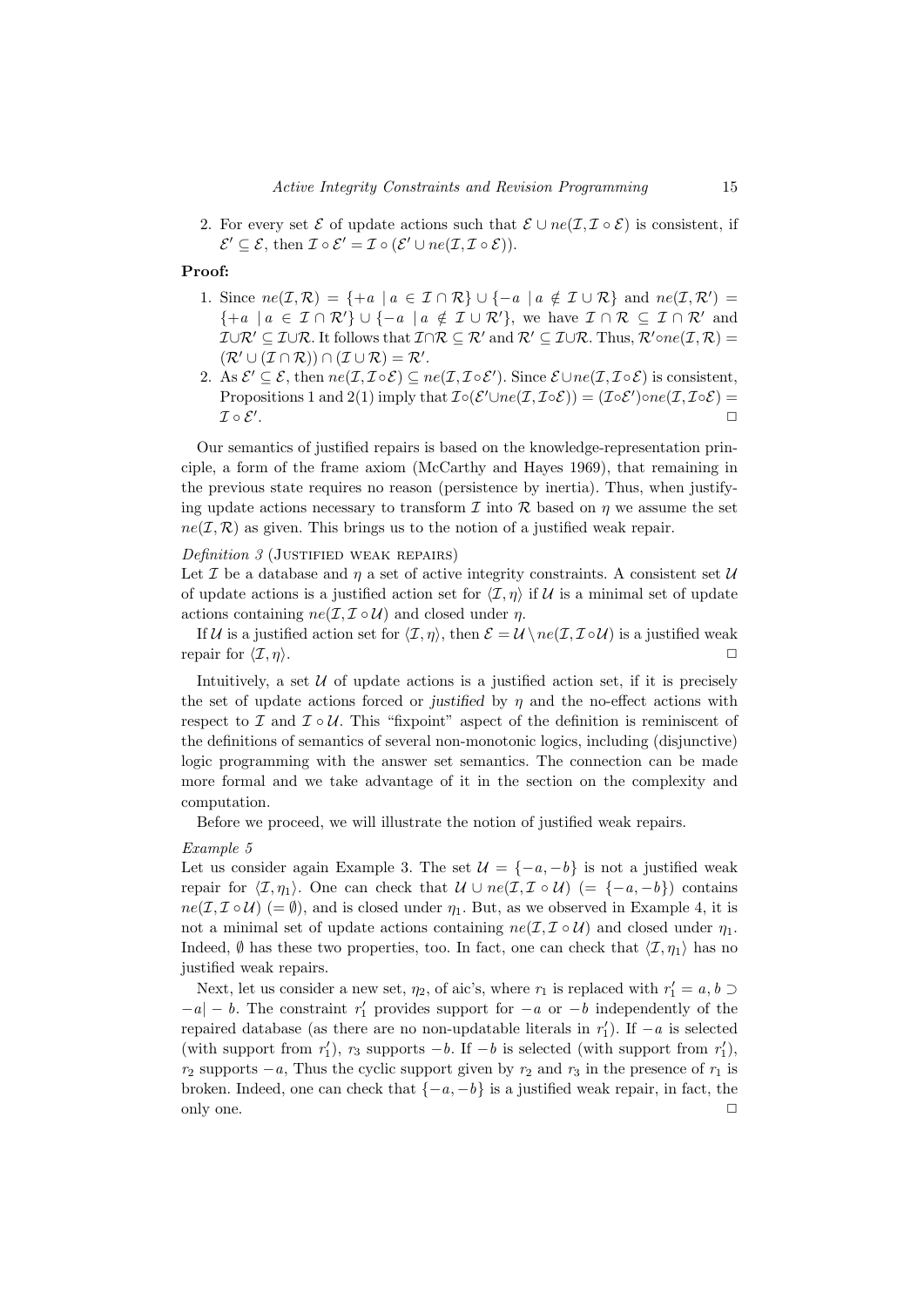We note that the set  $ne(\mathcal{I}, \mathcal{I} \circ \mathcal{U})$  can be quite large. In particular, the cardinality of the set of update actions  $-a$ , where  $a \notin \mathcal{I} \cup \mathcal{R}$ , cannot be bounded by the size of the database repair problem, which is given by the size of  $\mathcal I$  and  $\eta$ . However, only those update actions  $-a$  of that type are important from the perspective of justified weak revisions, whose literals not (a) occur in the bodies of active integrity constraints in  $\eta$  (as no other update action of that type can play a role in determining minimal sets of update actions closed under integrity constraints).

We will now study justified action sets and justified weak repairs. We start with an alternative characterization of justified weak repairs.

# Theorem 1

Let  $\mathcal I$  be a database,  $\eta$  a set of active integrity constraints and  $\mathcal E$  a consistent set of update actions. Then  $\mathcal E$  is a justified weak repair for  $\langle \mathcal I, \eta \rangle$  if and only if  $\mathcal{E} \cap ne(\mathcal{I}, \mathcal{I} \circ \mathcal{E}) = \emptyset$  and  $\mathcal{E} \cup ne(\mathcal{I}, \mathcal{I} \circ \mathcal{E})$  is a justified action set for  $\langle \mathcal{I}, \eta \rangle$ .

**Proof:** ( $\Rightarrow$ ) Since  $\mathcal{E}$  is a justified weak repair for  $\langle \mathcal{I}, \eta \rangle$ ,  $\mathcal{E} = \mathcal{U} \setminus ne(\mathcal{I}, \mathcal{I} \circ \mathcal{U})$  for some consistent set U of update actions such that U is minimal containing  $ne(\mathcal{I}, \mathcal{I} \circ \mathcal{U})$ and closed under  $\eta$ . By Proposition 2(2),  $\mathcal{I} \circ \mathcal{U} = \mathcal{I} \circ \mathcal{E}$ . Thus,  $\mathcal{E} \cap ne(\mathcal{I}, \mathcal{I} \circ \mathcal{E}) = \emptyset$ . Moreover, since  $ne(\mathcal{I},\mathcal{I}\circ\mathcal{U})\subseteq\mathcal{U},\mathcal{U}=\mathcal{E}\cup ne(\mathcal{I},\mathcal{I}\circ\mathcal{E})$ . Hence,  $\mathcal{E}\cup ne(\mathcal{I},\mathcal{I}\circ\mathcal{E})$  is a justified action set for  $\langle \mathcal{I}, \eta \rangle$ .

 $(\Leftarrow)$  Let  $\mathcal{U} = \mathcal{E} \cup ne(\mathcal{I}, \mathcal{I} \circ \mathcal{E})$ . We will show that  $ne(\mathcal{I}, \mathcal{I} \circ \mathcal{U}) = ne(\mathcal{I}, \mathcal{I} \circ \mathcal{E})$ . To this end, let  $+a \in ne(\mathcal{I}, \mathcal{I} \circ \mathcal{U})$ . Then,  $a \in \mathcal{I}$  and  $-a \notin \mathcal{U}$  (the latter property follows by the consistency of U). It follows that  $-a \notin \mathcal{E}$  and, consequently,  $+a \in ne(\mathcal{I}, \mathcal{I} \circ \mathcal{E}).$ Similarly, we show that if  $-a \in ne(\mathcal{I}, \mathcal{I} \circ \mathcal{U})$ , then  $-a \in ne(\mathcal{I}, \mathcal{I} \circ \mathcal{E})$ . Thus, we obtain that  $ne(\mathcal{I}, \mathcal{I} \circ \mathcal{U}) \subseteq ne(\mathcal{I}, \mathcal{I} \circ \mathcal{E}).$ 

Conversely, let  $+a \in ne(\mathcal{I}, \mathcal{I} \circ \mathcal{E})$ . Then  $a \in \mathcal{I}$  and  $+a \in \mathcal{U}$ . Since  $\mathcal{U}$  is consistent (it is a justified action set for  $\langle \mathcal{I}, \eta \rangle$ ),  $\mathcal{I} \circ \mathcal{U}$  is well defined and  $+a \in ne(\mathcal{I}, \mathcal{I} \circ \mathcal{U})$ . The case  $-a \in ne(\mathcal{I}, \mathcal{I} \circ \mathcal{E})$  is similar. Thus,  $ne(\mathcal{I}, \mathcal{I} \circ \mathcal{E}) \subseteq ne(\mathcal{I}, \mathcal{I} \circ \mathcal{U})$  and the claim follows.

Since  $\mathcal{E} \cap ne(\mathcal{I}, \mathcal{I} \circ \mathcal{E}) = \emptyset$ , we obtain that  $\mathcal{E} = \mathcal{U} \setminus ne(\mathcal{I}, \mathcal{I} \circ \mathcal{U})$ . Since  $\mathcal{U}$  is a justified action set for  $\langle \mathcal{I}, \eta \rangle$ , E is a justified weak repair for  $\langle \mathcal{I}, \eta \rangle$ .

Justified weak repairs have two key properties for the problem of database update: constraint enforcement (hence the term "weak repair") and foundedness.

## Theorem 2

Let T be a database,  $\eta$  a set of active integrity constraints, and E a justified weak repair for  $\langle \mathcal{I}, \eta \rangle$ . Then

- 1. For every atom a, exactly one of  $+a$  and  $-a$  is in  $\mathcal{E} \cup ne(\mathcal{I}, \mathcal{I} \circ \mathcal{E})$
- 2.  $\mathcal{I} \circ \mathcal{E} \models \eta$
- 3.  $\mathcal E$  is founded for  $\langle \mathcal I, \eta \rangle$ .

**Proof:** Throughout the proof, use the notation  $\mathcal{U} = \mathcal{E} \cup ne(\mathcal{I}, \mathcal{I} \circ \mathcal{E}).$ 

1. Since U is consistent (cf. Theorem 1), for every atom a, at most one of  $+a$ ,  $-a$  is in U. If  $+a \in ne(\mathcal{I}, \mathcal{I} \circ \mathcal{E})$  or  $-a \in ne(\mathcal{I}, \mathcal{I} \circ \mathcal{E})$  then the claim follows. Otherwise, the status of a changes as we move from  $\mathcal I$  to  $\mathcal I \circ \mathcal E$ . That is, either +a or  $-a$  belongs to  $\mathcal E$  and, consequently, to  $\mathcal U$ , as well.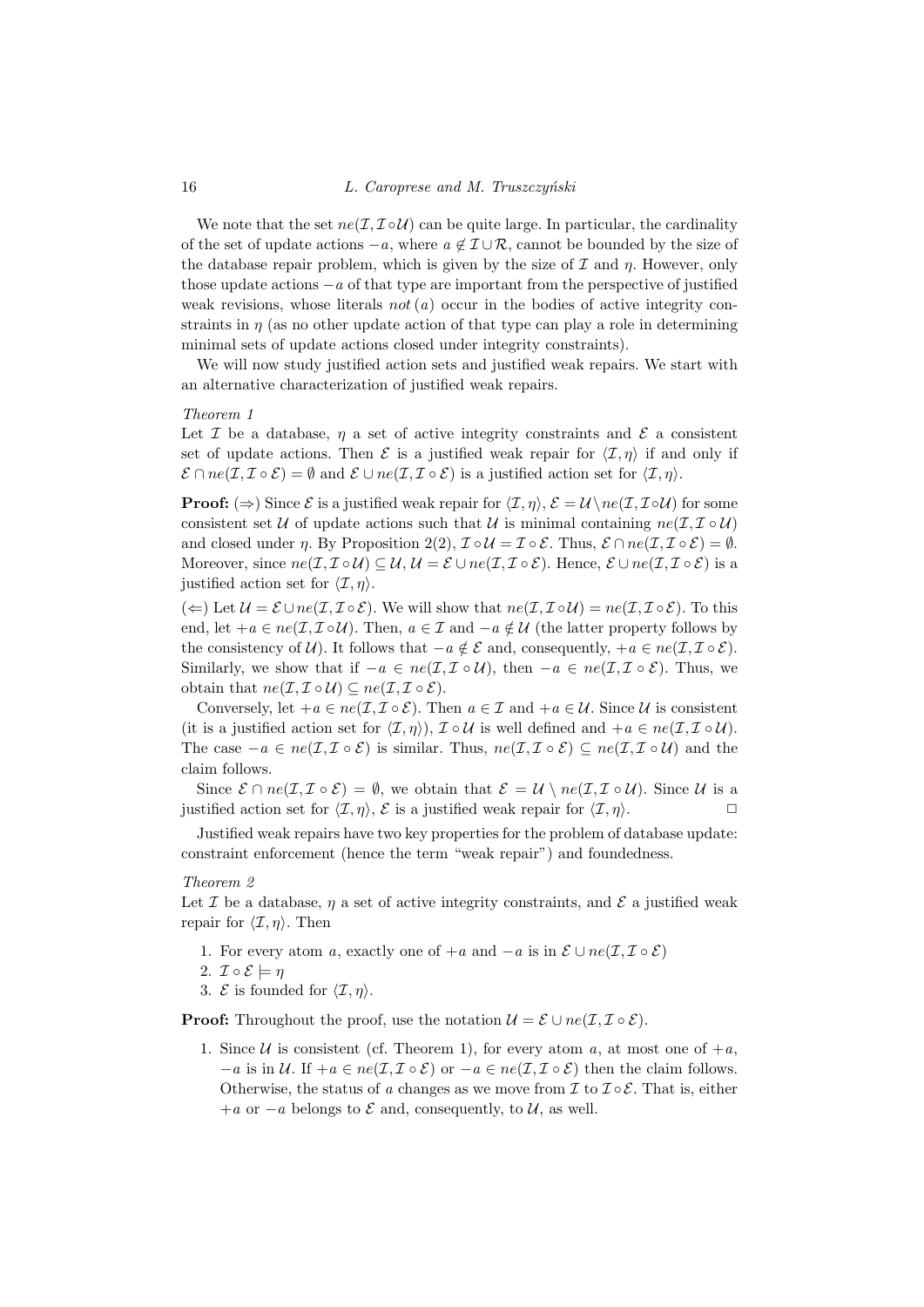2. Let us consider  $r \in \eta$ . Since U is closed under  $\eta$  (cf. Theorem 1), we have  $nup(r) \nsubseteq lit(\mathcal{E} \cup ne(\mathcal{I}, \mathcal{I} \circ \mathcal{E}))$  or  $head(r) \cap (\mathcal{E} \cup ne(\mathcal{I}, \mathcal{I} \circ \mathcal{E})) \neq \emptyset$ . Let us assume the first possibility, and let L be a literal such that  $L \in nup(r)$  and  $ua(L) \notin \mathcal{U}$ . By (1),  $ua(L^D) \in \mathcal{U}$ . Consequently,  $\mathcal{I} \circ \mathcal{U} \not\models L$ . By Proposition  $2(2), \mathcal{I} \circ \mathcal{E} \not\models L$ . Since  $L \in body(r), \mathcal{I} \circ \mathcal{E} \models r$ . Thus, let us assume that  $head(r) \cap U \neq \emptyset$  and let  $\alpha \in head(r) \cap U$ . Then

 $\alpha \in head(r)$  and so,  $lit(\alpha)^D \in body(r)$ . Furthermore,  $\alpha \in \mathcal{U}$  and so,  $\mathcal{I} \circ \mathcal{U} \models$ lit( $\alpha$ ). By Proposition 2(2),  $\mathcal{I} \circ \mathcal{E} \models lit(\alpha)$ . Thus,  $\mathcal{I} \circ \mathcal{E} \models r$  in this case, too.

3. Let  $\alpha \in \mathcal{E}$ . By Theorem 1,  $\alpha \notin ne(\mathcal{I}, \mathcal{I} \circ \mathcal{E})$ . Thus,  $ne(\mathcal{I}, \mathcal{I} \circ \mathcal{E}) \subseteq \mathcal{U} \setminus \{\alpha\}.$ Since U is a minimal set closed under  $\eta$  and containing  $ne(\mathcal{I}, \mathcal{I} \circ \mathcal{E}), \mathcal{U} \setminus {\alpha}$ is not closed under  $\eta$ . That is, there is  $r \in \eta$  such that  $nup(r) \subseteq lit(\mathcal{U} \setminus {\alpha})$ and  $head(r) \cap (\mathcal{U} \setminus {\alpha}) = \emptyset$ . We have

$$
\mathcal{I} \circ (\mathcal{U} \setminus \{ \alpha \}) = \mathcal{I} \circ (ne(\mathcal{I}, \mathcal{I} \circ \mathcal{E}) \cup (\mathcal{E} \setminus \{ \alpha \}))
$$
  
= 
$$
(\mathcal{I} \circ ne(\mathcal{I}, \mathcal{I} \circ \mathcal{E})) \circ (\mathcal{E} \setminus \{ \alpha \})
$$

By Proposition 2 (and the fact that  $ne(\mathcal{I}, \mathcal{R}) = ne(\mathcal{R}, \mathcal{I})$ , for every databases  $\mathcal I$  and  $\mathcal R$ ),

$$
\mathcal{I} \circ (\mathcal{U} \setminus \{\alpha\}) = \mathcal{I} \circ (\mathcal{E} \setminus \{\alpha\}) \tag{4}
$$

From  $nup(r) \subseteq lit(U \setminus {\alpha})$ , it follows that  $\mathcal{I} \circ (\mathcal{U} \setminus {\alpha}) = nup(r)$ . By  $(4), \mathcal{I} \circ (\mathcal{E} \setminus \{\alpha\}) \models nup(r).$  Since  $\alpha \in head(r), \text{lit}(\alpha^D) \notin nup(r).$  Thus,  $I \circ \mathcal{E} \models nup(r)$ .

The inclusion  $nup(r) \subseteq lit(U \setminus {\alpha})$  also implies  $nup(r) \subseteq lit(U)$ . Since U is closed under  $\eta$ , head(r)  $\cap \mathcal{U} \neq \emptyset$  and so, head(r)  $\cap \mathcal{U} = {\alpha}.$ 

Let us consider  $\beta \in head(r)$  such that  $\beta \neq \alpha$ . It follows that  $\beta \notin \mathcal{U}$ . By (1),  $\beta^D \in \mathcal{U}$  and, consequently,  $I \circ \mathcal{U} \models \beta^D$ . Since  $\mathcal{I} \circ \mathcal{U} = \mathcal{I} \circ \mathcal{E}$  (Proposition 2), it follows that  $\alpha$  is founded with respect to  $\langle \mathcal{I}, \eta \rangle$  and  $\mathcal{E}$ .

Theorem 2 directly implies that justified weak repairs are founded weak repairs.

# Corollary 1

Let T be a database,  $\eta$  a set of active integrity constraints, and E a justified weak repair for  $\langle \mathcal{I}, \eta \rangle$ . Then,  $\mathcal{E}$  is a founded weak repair for  $\langle \mathcal{I}, \eta \rangle$ .

Examples 3 and 5 show that the converse to Corollary 1 does not hold. That is, there are founded weak repairs that are not justified weak repairs.

While a stronger property than foundedness, being a justified weak repair still does not guarantee change-minimality (and so, the term weak cannot be dropped).

Example 6

Let  $\mathcal{I}' = \emptyset$ , and  $\eta_3$  be a set of aic's consisting of  $r_1 = not a, b \supset +a |- b$  $r_2 = a, not b \supset -a| + b$ 

Clearly,  $\mathcal{I}'$  is consistent with respect to  $\eta_3$ . Let us consider the set of update actions  $\mathcal{E} = \{+a, +b\}.$  It is easy to verify that  $\mathcal{E}$  is a justified weak repair for  $\langle \mathcal{I}', \eta_3 \rangle$ . Therefore, it ensures constraint enforcement and it is founded. However,  $\mathcal E$  is not minimal and the empty set of update actions is its only repair.  $\Box$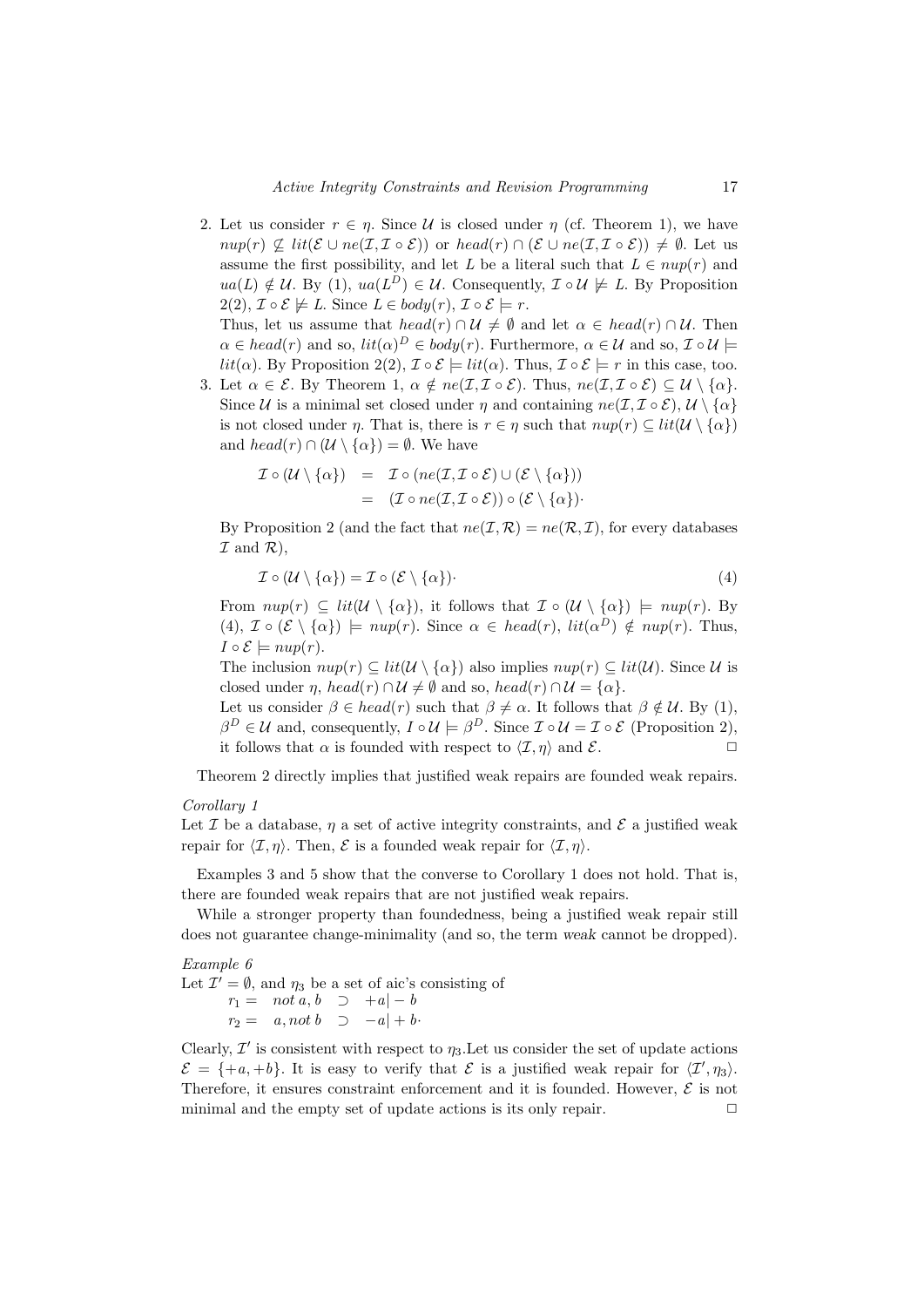Thus, to have change-minimality, it needs to be enforced directly as in the case of founded repairs. By doing so, we obtain the notion of justified repairs.

# Definition  $\lambda$  (JUSTIFIED REPAIR)

Let  $\mathcal I$  be a database and  $\eta$  a set of active integrity constraints. A set  $\mathcal E$  of update actions is a justified repair for  $\langle \mathcal{I}, \eta \rangle$  if  $\mathcal{E}$  is a justified weak repair for  $\langle \mathcal{I}, \eta \rangle$ , and for every  $\mathcal{E}' \subseteq \mathcal{E}$  such that  $\mathcal{I} \circ \mathcal{E}' \models \eta, \, \mathcal{E}' = \mathcal{E}.$ 

Theorem 2 has yet another corollary, this time concerning justified and founded repairs.

# Corollary 2

Let T be a database,  $\eta$  a set of active integrity constraints, and  $\mathcal E$  a justified repair for  $\langle \mathcal{I}, \eta \rangle$ . Then,  $\mathcal{E}$  is a founded repair for  $\langle \mathcal{I}, \eta \rangle$ .

**Proof:** Let  $\mathcal{E}$  be a justified repair for  $\langle \mathcal{I}, \eta \rangle$ . It follows by Theorem 2 that  $\mathcal{I} \circ \mathcal{E} \models \eta$ . Moreover, by the definition of justified repairs,  $\mathcal E$  is change minimal. Thus,  $\mathcal E$  is a repair. Again by Theorem 2,  $\mathcal E$  is founded. Thus,  $\mathcal E$  is a founded repair for  $\langle \mathcal I, \eta \rangle$ .

Examples 3 and 5 show that the inclusion asserted by Corollary 2 is proper. Indeed, we argued in Example 3 that  $\{-a, -b\}$  is a founded repair. Then, in Example 5 we showed that it is not a justified weak repair. Thus,  $\{-a, -b\}$  is not a justified repair, either.

As illustrated by Example 6, in general, justified repairs form a proper subclass of justified weak repairs. However, in some cases the two concepts coincide — the minimality is a consequence of the groundedness underlying the notion of a justified weak repair. One such case is identified in the next theorem. The other important case is discussed in the next section.

# Theorem 3

Let  $\mathcal I$  be a database and  $\eta$  a set of active integrity constraints such that for each update action  $\alpha \in \bigcup_{r \in \eta} \text{head}(r)$ ,  $\mathcal{I} \models \text{lit}(\alpha^D)$ . If  $\mathcal{E}$  is a justified weak repair for  $\langle \mathcal{I}, \eta \rangle$ , then  $\mathcal{E}$  is a justified repair for  $\langle \mathcal{I}, \eta \rangle$ .

**Proof:** Let  $\mathcal{E}$  be a justified weak repair for  $\langle I,\eta\rangle$  and let  $\mathcal{E}' \subseteq \mathcal{E}$  be such that  $\mathcal{I} \circ \mathcal{E}' \models \eta.$ 

We define  $\mathcal{U} = \mathcal{E} \cup ne(\mathcal{I}, \mathcal{I} \circ \mathcal{E})$ . By Theorem 1 and Proposition 2(2),  $\mathcal{U}$  is a minimal set of update actions containing  $ne(\mathcal{I}, \mathcal{I} \circ \mathcal{E})$  and closed under  $\eta$ . Let  $\mathcal{U}' = \mathcal{E}' \cup ne(\mathcal{I}, \mathcal{I} \circ \mathcal{E})$  and let  $r \in \eta$  be such that  $ua(nup(r)) \subseteq \mathcal{U}'$ . Since  $\mathcal{I} \circ \mathcal{E}' \models \eta$ ,  $\mathcal{I} \circ \mathcal{E}' \not\models \mathit{body}(r)$ . Thus, it follows that there is  $L \in up(r)$  such that  $\mathcal{I} \circ \mathcal{E}' \not\models L$ . Since  $L \in up(r)$ , there is  $\alpha \in head(r)$  such that  $L = lit(\alpha^D)$ . By the assumption,  $\mathcal{I} \models L$ , that is,  $\mathcal{I} \models lit(\alpha^D)$ . Since  $\mathcal{I} \circ \mathcal{E}' \not\models L$ ,  $\mathcal{I} \circ \mathcal{E}' \models lit(\alpha)$ . Thus,  $\alpha \in \mathcal{E}'$ and, consequently,  $\alpha \in \mathcal{U}'$ . It follows that  $\mathcal{U}'$  is closed under r and, since r was an arbitrary element of  $\eta$ , under  $\eta$ . too. Thus,  $\mathcal{U}' = \mathcal{U}$ , that is,  $\mathcal{E}' \cup ne(\mathcal{I}, \mathcal{I} \circ \mathcal{E}) =$  $\mathcal{E} \cup ne(\mathcal{I}, \mathcal{I} \circ \mathcal{E})$ . Since  $E' \subseteq \mathcal{E}$  and  $\mathcal{E} \cap ne(\mathcal{I}, \mathcal{I} \circ \mathcal{E}) = \emptyset$ ,  $\mathcal{E}' = \mathcal{E}$ . It follows that  $\mathcal{E}$  is a minimal set of update actions such that  $\mathcal{I} \circ \mathcal{E} \models \eta$ .

The theorem above states that whenever each update action occurring in  $\eta$  is essential with respect to  $\mathcal I$  (it is able to perform a real change over  $\mathcal I$ ), the minimality of each justified weak repair is guaranteed (that is, it is a justified repair).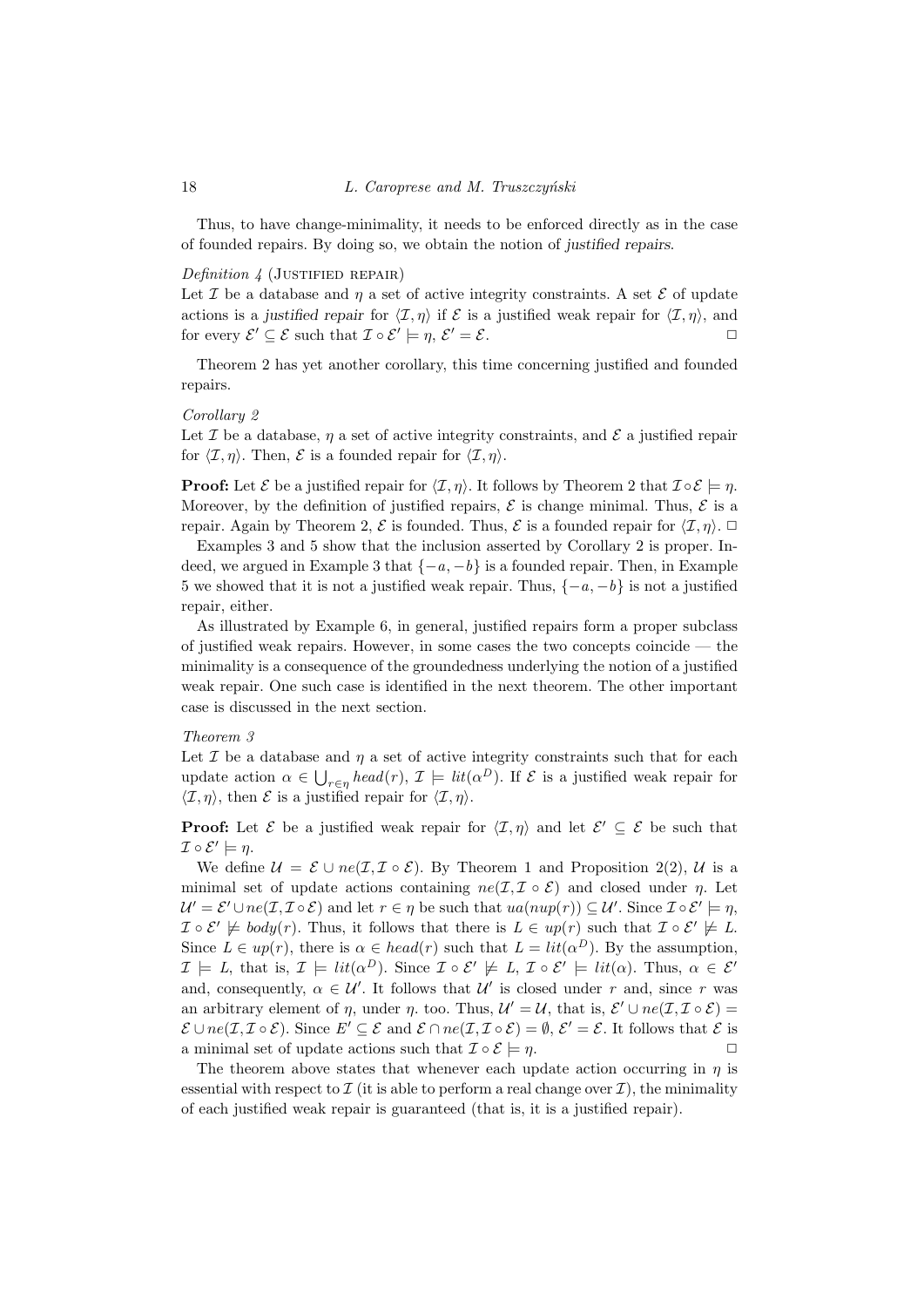# 6 Normal active integrity constraints and normalization

An active integrity constraint r is normal if  $|head(r)| \leq 1$ . We will now study properties of normal active integrity constraints. First, we will show that for that class of constraints, updating by justified weak repairs guarantees the minimality of change property and so, the explicit reference to the latter can be omitted from the definition of justified repairs.

# Theorem 4

Let T be a database and  $\eta$  a set of normal active integrity constraints. If  $\mathcal E$  is a justified weak repair for  $\langle \mathcal{I}, \eta \rangle$  then E is a justified repair for  $\langle \mathcal{I}, \eta \rangle$ .

**Proof:** Let  $\mathcal{E}$  be a justified weak repair for  $\langle \mathcal{I}, \eta \rangle$ . We have to prove that  $\mathcal{E}$  is minimal with respect to constraint enforcement. To this end, let us consider  $\mathcal{E}' \subseteq \mathcal{E}$ such that  $\mathcal{I} \circ \mathcal{E}' \models \eta$ .

We define  $\mathcal{U} = \mathcal{E} \cup ne(\mathcal{I}, \mathcal{I} \circ \mathcal{E})$  and  $\mathcal{U}' = \mathcal{E}' \cup ne(\mathcal{I}, \mathcal{I} \circ \mathcal{E})$ . We will show that  $\mathcal{U}'$ is closed under  $\eta$ . Let  $r \in \eta$  be such that  $ua(nup(r)) \subseteq \mathcal{U}'$ .

Since  $\mathcal{I} \circ \mathcal{E}' \models r, \mathcal{I} \circ \mathcal{E}' \not\models body(r)$ . By our assumption,  $ua(nup(r)) \subseteq \mathcal{U}'$ . Thus,  $\mathcal{I} \circ \mathcal{U}' \models nup(r)$ . Since  $\mathcal{U}'$  is consistent, Proposition 2(2) implies that  $\mathcal{I} \circ \mathcal{E}' = \mathcal{I} \circ \mathcal{U}'$ . Thus,  $\mathcal{I} \circ \mathcal{E}' \models nup(r)$ . If  $head(r) = \emptyset$ ,  $\mathcal{I} \circ \mathcal{E}' \models body(r)$  and so,  $\mathcal{I} \circ \mathcal{E}' \not\models r$ , a contradiction. Thus,  $head(r) = {\alpha}$ , for some update action  $\alpha$ . Moreover, as  $\mathcal{I} \circ \mathcal{E}' \models r, \mathcal{I} \circ \mathcal{E}' \not\models lit(\alpha^D)$ . Consequently,  $\mathcal{I} \circ \mathcal{E}' \models lit(\alpha)$ .

Since  $\mathcal{U}' \subseteq \mathcal{U}$ ,  $ua(nup(r)) \subseteq \mathcal{U}$ . By Theorem 1,  $\mathcal{U}$  is closed under  $\eta$ . Thus,  $\alpha \in \mathcal{U}$ . Since  $\mathcal{I} \circ \mathcal{U} = \mathcal{I} \circ \mathcal{E}$  (Proposition 2(2)),  $\mathcal{I} \circ \mathcal{E} \models lit(\alpha)$ .

If  $\mathcal{I} \models lit(\alpha)$  then, as  $\mathcal{I} \circ \mathcal{E} \models lit(\alpha)$ , we have  $\alpha \in ne(\mathcal{I}, \mathcal{I} \circ \mathcal{E}) \subseteq \mathcal{U}'$ . If  $\mathcal{I} \not\models lit(\alpha)$ then, as  $\mathcal{I} \circ \mathcal{E}' \models lit(\alpha)$ , we have that  $\alpha \in \mathcal{E}' \subseteq \mathcal{U}'$ . Thus,  $\mathcal{U}'$  is closed under r and so, also under  $\eta$ . Consequently,  $\mathcal{U}' = \mathcal{U}$ . Since  $\mathcal{E} \cap ne(\mathcal{I}, \mathcal{I} \circ \mathcal{E}) = \emptyset$ , it follows that  $\mathcal{E}' = \mathcal{E}$ . Thus,  $\mathcal{E}$  is a minimal set of update actions such that  $\mathcal{I} \circ \mathcal{E} \models \eta$ . Normalization. Next, we introduce the operation of normalization of active integrity constraints, which consists of eliminating disjunctions from the heads of rules. For an active integrity constraint  $r = \phi \supset \alpha_1 | \dots | \alpha_n$ , by  $r^n$  we denote the set of normal active integrity constraints  $\{\phi \supset \alpha_1, \ldots, \phi \supset \alpha_n\}$ . For a set  $\eta$  of active integrity constraints, we set  $\eta^n = \bigcup_{r \in \eta} r^n$ . It is shown by Caroprese et al. (2006) that  $\mathcal E$  is founded for  $\langle \mathcal I, \eta \rangle$  if and only if  $\mathcal E$  is a founded for  $\langle \mathcal I, \eta^n \rangle$ . Thus,  $\mathcal E$ is a founded (weak) repair for  $\langle \mathcal{I}, \eta \rangle$  if and only if  $\mathcal{E}$  is a founded (weak) repair for  $\langle \mathcal{I}, \eta^n \rangle$ . For justified repairs, we have a weaker result. Normalization may eliminate some justified repairs. That leads to an even more narrow class of repairs than justified ones, an issue we discuss later in Section 8.

## Theorem 5

Let  $\mathcal I$  be a database and  $\eta$  a set of active integrity constraints.

- 1. If a set  $\mathcal E$  of update actions is a justified repair for  $\langle \mathcal I, \eta^n \rangle$ , then  $\mathcal E$  is a justified repair for  $\langle \mathcal{I}, \eta \rangle$
- 2. If a set  $\mathcal E$  of update action is a justified weak repair for  $\langle \mathcal I, \eta^n \rangle$ , then  $\mathcal E$  is a justified weak repair for  $\langle \mathcal{I}, \eta \rangle$ .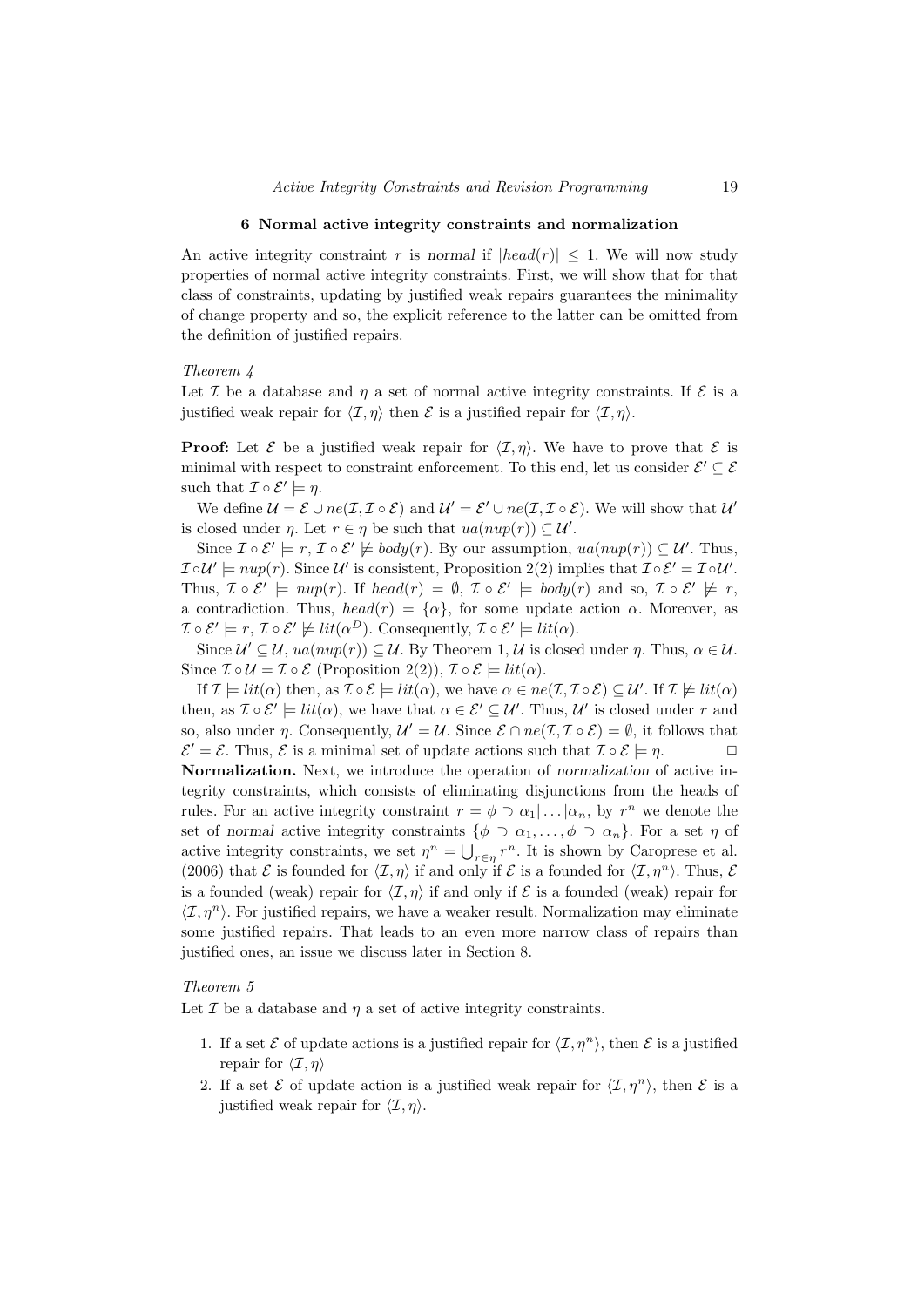**Proof:** Let  $\mathcal{E}$  be a justified repair for  $\langle I, \eta^n \rangle$ . We define  $\mathcal{U} = \mathcal{E} \cup ne(I, \mathcal{I} \circ \mathcal{E})$ . By Corollary 2,  $\mathcal E$  is a founded repair for  $\langle \mathcal I, \eta^n \rangle$ . By a result obtained by Caroprese et al. (2006),  $\mathcal E$  is a founded repair for  $\langle \mathcal I, \eta \rangle$  and, consequently, a repair for  $\langle \mathcal I, \eta \rangle$ .

Since  $\mathcal E$  is, in particular, a justified weak repair for  $\langle \mathcal I, \eta^n \rangle$ , U is a justified action set for  $\langle I, \eta^n \rangle$  (Theorem 1). Thus, U is a minimal set of update actions containing  $ne(\mathcal{I},\mathcal{I}\circ\mathcal{E})$  and closed under  $\eta^n$ . To prove that  $\mathcal{E}$  is a justified repair for  $\langle \mathcal{I},\eta\rangle$ , it suffices to show that U is a minimal set of update actions containing  $ne(\mathcal{I}, \mathcal{I} \circ \mathcal{E})$ and closed under  $\eta$ .

Let us consider an active integrity constraint

$$
r = lit(\alpha_1^D), \dots, lit(\alpha_n^D), \phi \supset \alpha_1 | \dots | \alpha_n
$$

in  $\eta$  such that  $ua(nup(r)) \subseteq U$  (we note that  $nup(r)$  consists precisely of the literals that appear in  $\phi$ ). It follows that  $I \circ \mathcal{U} \models nup(r)$ . Since  $\mathcal{E}$  is a repair,  $\mathcal{I} \circ \mathcal{E} \not\models body(r)$ . By Proposition 2(2),  $\mathcal{I} \circ \mathcal{E} = \mathcal{I} \circ \mathcal{U}$ . Thus,  $\mathcal{I} \circ \mathcal{U} \not\models \text{body}(r)$ . It follows that there is  $i, 1 \leq i \leq n$ , such that  $\mathcal{I} \circ \mathcal{U} \not\models \text{lit}(\alpha_i^D)$ . Thus,  $\alpha_i^D \notin \mathcal{U}$ . By Theorem 2(1),  $\alpha_i \in \mathcal{U}$ . Thus,  $U$  is closed under r and, consequently, under  $\eta$ , as well.

We will now show that  $U$  is minimal in the class of sets of update actions containing  $ne(\mathcal{I}, \mathcal{I} \circ \mathcal{E})$  and closed under  $\eta$ . Let  $\mathcal{U}'$  be a set of update actions such that  $ne(\mathcal{I}, \mathcal{I} \circ \mathcal{E}) \subseteq \mathcal{U}' \subseteq \mathcal{U}$  and  $\mathcal{U}'$  is closed under  $\eta$ . Let us consider an active integrity constraint in  $s \in \eta^n$  such that  $ua(nup(s)) \subseteq \mathcal{U}'$ .

By the definition of  $\eta^n$ , there is an active integrity constraint  $r \in \eta$  such that

$$
r = lit(\alpha_1^D), \dots, lit(\alpha_i^D), \dots, lit(\alpha_n^D), \phi \supset \alpha_1 | \dots | \alpha_i | \dots | \alpha_n
$$

and

$$
s = lit(\alpha_1^D), \dots, lit(\alpha_i^D), \dots, lit(\alpha_n^D), \phi \supset \alpha_i.
$$

Since  $ua(nup(s) \subseteq \mathcal{U}', ua(nup(r) \subseteq \mathcal{U}'.$  As  $\mathcal{U}'$  is closed under  $\eta$ , there is  $j, 1 \leq j \leq n$ , such that  $\alpha_j \in \mathcal{U}'$ . For every k such that  $1 \leq k \leq n$  and  $k \neq i$ ,  $\alpha_k^D \in \mathcal{U}'$ . By the consistency of  $\mathcal{U}'$ , we conclude that  $\alpha_i \in \mathcal{U}'$ . Thus,  $\mathcal{U}'$  is closed under s and, consequently, under  $\eta^n$ . Since  $\mathcal{U}' \subseteq \mathcal{U}$  and  $\mathcal{U}$  is minimal containing  $ne(\mathcal{I},\mathcal{I}\circ\mathcal{E})$  and closed under  $\eta^n$  it follows that  $\mathcal{U}' = \mathcal{U}$ . Thus,  $\mathcal{U}$  is minimal containing  $ne(\mathcal{I}, \mathcal{I} \circ \mathcal{E})$ and closed under *η*. Consequently,  $\mathcal E$  is a justified repair for  $\langle \mathcal I, \eta \rangle$ .

(2) If  $\mathcal E$  is a justified weak repair for  $\langle \mathcal I, \eta^n \rangle$  then, by Theorem 4,  $\mathcal E$  is a justified repair for  $\langle \mathcal{I}, \eta^n \rangle$ . By (1),  $\mathcal{E}$  is a justified repair for  $\langle \mathcal{I}, \eta \rangle$  and so, a justified weak repair for  $\langle \mathcal{I}, \eta \rangle$ .

The following example shows that the inclusions in the previous theorem are, in general, proper.

#### Example 7

Let us consider an empty database  $\mathcal{I}' = \emptyset$ , the set  $\eta_4$  of aic's  $r_1 = not a, not b \Rightarrow +a| + b$  $r_2 = a, not b \qquad \supset \quad +b$  $r_3 = not a, b \qquad \supset +a,$ its normalized version  $\eta_4^n$  $r_{1,1} = not a, not b \Rightarrow +a \qquad r_{2,1} = a, not b \Rightarrow +b$  $r_{1,2} = not a, not b \supset +b$   $r_{3,1} = not a, b \supset +a$ .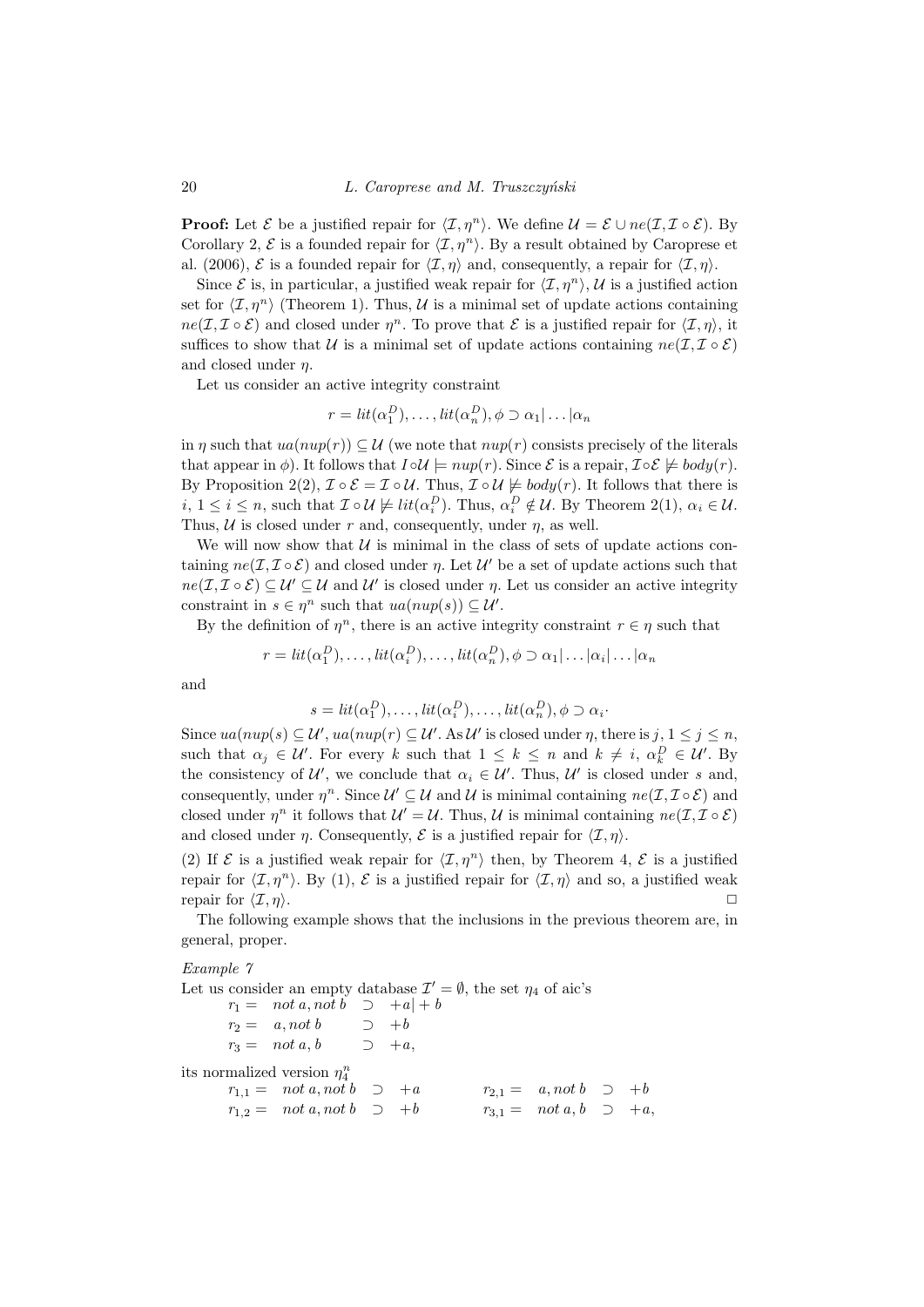and the set of update actions  $\mathcal{E} = \{+a, +b\}$ . It is easy to verify that  $\mathcal{E}$  is a justified repair for  $\langle \mathcal{I}', \eta_4 \rangle$ . However,  $\mathcal E$  is not a justified weak repair for  $\langle \mathcal{I}', \eta_4^n \rangle$  (and so, not a justified repair for  $\langle \mathcal{I}', \eta_4^n \rangle$ . Indeed, it is not a minimal set containing  $ne(\mathcal{I}', \mathcal{I}' \circ \mathcal{E})$  $\emptyset$  and closed under  $\eta_4^n$  , as  $\emptyset$  is also closed under  $\eta_4^n$ .  $\Box$ 

# 7 Complexity and Computation

We noted earlier that the problem of the existence of a (weak) repair is NP-complete, and the same is true for the problem of the existence of founded weak repairs. On the other hand, the problem of the existence of a founded repair is  $\Sigma_P^2$ -complete (Caroprese et al. 2006). In this section, we study the problem of the existence of justified (weak) repairs.

For our hardness results, we will use problems in logic programming. We will consider disjunctive and normal logic programs that satisfy some additional syntactic constraints. Namely, we will consider only programs without rules which contain multiple occurrences of the same atom (that is, in the head and in the body, negated or not; or in the body — both positively and negatively). We call such programs simple. It is well known that the problem of the existence of a stable model of a normal logic program is NP-complete (Marek and Truszczyniski 1991), and of the disjunctive logic program  $-\Sigma_2^P$ -complete (Eiter and Gottlob 1995). The proofs provided by Marek and Truszczyński (1991) and Eiter and Gottlob (1995) imply that the results hold also under the restriction to simple normal and simple disjunctive programs, respectively (in the case of disjunctive logic programs, a minor modification of the construction is required).

Let  $\rho$  be a logic programming rule, say

$$
\rho = a_1 | \dots | a_k \leftarrow \beta \cdot
$$

We define

$$
aic(\rho) = not a_1, \ldots, not a_k, \beta \supset +a_1 | \ldots | + a_k.
$$

We extend the operator  $aic(\cdot)$  to logic programs in a standard way. We note that if a rule  $\rho$  is simple, then  $body(aic(\rho))$  is consistent and  $nup(aic(\rho)) = body(\rho)$ .

We recall that a set  $M$  of atoms is an answer set of a disjunctive logic program P if M is a minimal set closed under the reduct  $P^M$ , where  $P^M$  consists of the rules obtained by dropping all negative literals from those rules in P that do not contain a literal not a in the body, for any  $a \in M$  (we refer to the paper by Gelfond and Lifschitz (1991) for details). Our first two lemmas establish a result needed for hardness arguments.

# Lemma 1

Let  $P$  be a simple disjunctive logic program and  $M', M$  sets of atoms such that  $M' \subseteq M$ . Then M' is a model of  $P^M$  if and only if  $\{+a \mid a \in M'\} \cup \{-a \mid a \notin M\}$ is closed under  $aic(P)$ .

**Proof:** Let us define  $\mathcal{U} = \{+a \mid a \in M'\} \cup \{-a \mid a \notin M\}$ . We note that  $\mathcal{U}$  is consistent.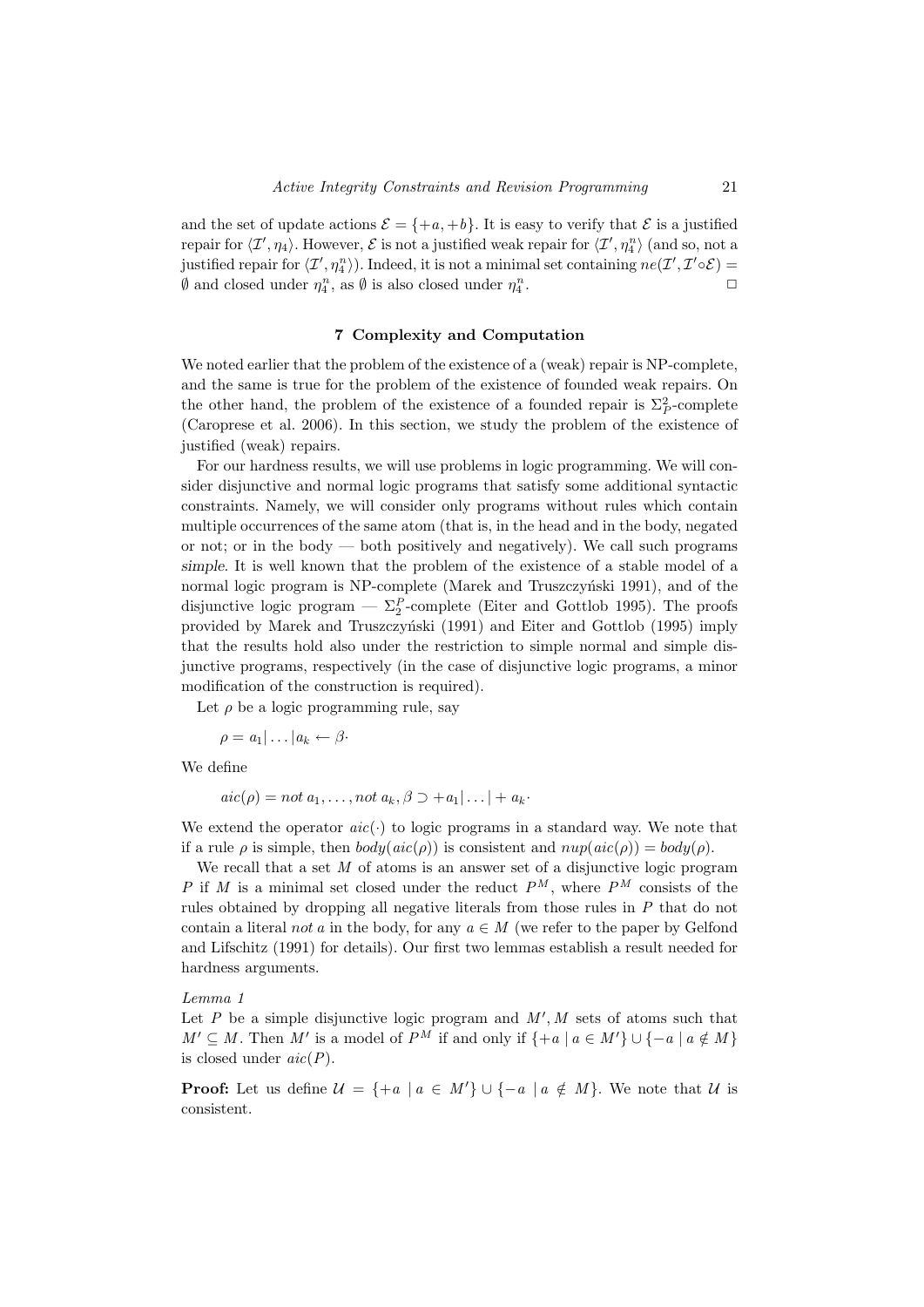$(\Rightarrow)$  Let  $r \in \text{aic}(P)$ ,  $\rho \in P$  be a rule such that  $r = \text{aic}(\rho)$ , and  $\rho'$  be the rule obtained by eliminating from  $\rho$  all negative literals.

Since P is simple,  $nup(r) = body(\rho)$ . Let us assume that  $nup(r) \subset U$ . It follows that  $\rho' \in P^M$  and that  $M' \models body(\rho')$ . Thus,  $head(\rho') \cap M' \neq \emptyset$ . Since  $head(\rho) =$  $head(\rho')$  and  $head(r) = head(aic(\rho)) = ua(head(\rho)), head(r) \cap U \neq \emptyset$ . That is, U is closed under r and, since r was chosen arbitrarily, under  $aic(P)$ , too.

 $(\Leftarrow)$  Let us consider  $\rho' \in P^M$ . There is  $\rho \in P$  such that for every negative literal not  $a \in body(\rho)$ ,  $a \notin M$ , and dropping all negative literals from  $\rho$  results in  $\rho'$ . If  $body(\rho') \subseteq M'$ , then  $body(\rho) \subseteq lit(\mathcal{U})$ . Thus,  $nup(aic(\rho)) \subseteq \mathcal{U}$ . It follows that  $head(aic(\rho)) \cap \mathcal{U} \neq \emptyset$ . Thus,  $head(\rho) \cap lit(\mathcal{U}) \neq \emptyset$ . Since  $head(\rho)$  consists of atoms and  $head(\rho') = head(\rho), head(\rho') \cap M' \neq \emptyset$ . That is,  $M' \models \rho'$  and, consequently,  $M' \models P^M$ .  $\models P^M.$ 

#### Theorem 6

Let  $P$  be a simple disjunctive logic program. A set  $M$  of atoms is an answer set of P if and only if  $ua(M)$  is a justified weak repair for  $\langle \emptyset, aic(P) \rangle$ .

**Proof:**  $(\Rightarrow)$  Let M be an answer set of P. That is, M is a minimal set closed under the rules in the reduct  $P^M$ . By Lemma 1, {+a | a ∈ M}  $\cup$  {-a | a ∉ M} is closed under  $aic(P)$ . Let U' be a set of update actions such that  $\{-a \mid a \notin M\} \subseteq$  $U' \subseteq \{+a \mid a \in M\} \cup \{-a \mid a \notin M\}.$  We define  $M' = \{a \mid +a \in U'\}.$  Then  $M' \subseteq M$ . By Lemma 1,  $M' \models P^M$ . Since M is an answer set of P,  $M' = M$  and  $\mathcal{U}' = \mathcal{U}$ . It follows that  $\{+a \mid a \in M\} \cup \{-a \mid a \notin M\}$  is a minimal set closed under  $aic(P)$  and containing  $\{-a \mid a \notin M\}$ . Since  $ua(M) = \{+a \mid a \in M\}$  and  $ne(\emptyset, \emptyset \circ ua(M)) = \{-a \mid a \notin M\}$ , Theorem 1 implies that  $ua(M)$  is justified weak repair for  $\langle \emptyset, aic(P) \rangle$ .

(∈) By Theorem 1,  $\{+a \mid a \in M\} \cup \{-a \mid a \notin M\}$  is a minimal set containing  ${-a \mid a \notin M}$  and closed under  $aic(P)$ . By Lemma 1, M is a model of  $P^M$ . Let  $M' \subseteq M$  be a model of  $P^M$ . Again by Lemma 1,  $\{+a \mid a \in M'\} \cup \{-a \mid a \notin M\}$ is closed under  $aic(P)$ . It follows that  $\{+a \mid a \in M'\} \cup \{-a \mid a \notin M\} = \{+a \mid a \in$  $M \} \cup \{-a \mid a \notin M\}$ . Thus,  $M' = M$  and so, M is a minimal model of  $P^M$ , that is, an answer set of P.  $\Box$ 

We now move on to results concerning upper bounds (membership) and derive the main results of this section.

#### Lemma 2

Let  $\eta$  be a finite set of normal active integrity constraints and let  $\mathcal U$  be a finite set of update actions. There is the least set of update actions W such that  $\mathcal{U} \subseteq \mathcal{W}$  and W is closed under  $\eta$ . Moreover, this least set W can be computed in polynomial time in the size of  $\eta$  and  $\mathcal{U}$ .

**Proof:** We prove the result by demonstrating a bottom-up process computing  $W$ . The process is similar to that applied when computing a least model of a Horn program. We start with  $W_0 = U$ , Assuming that  $W_i$  has been computed, we identify in  $\eta$  every active integrity constraint r such that  $nup(r) \subseteq lit(\mathcal{W}_i)$ , and add the head of each such rule r to  $\mathcal{W}_i$ . We call the result  $\mathcal{W}_{i+1}$ . If  $\mathcal{W}_{i+1} = \mathcal{W}_i$ , we stop. It is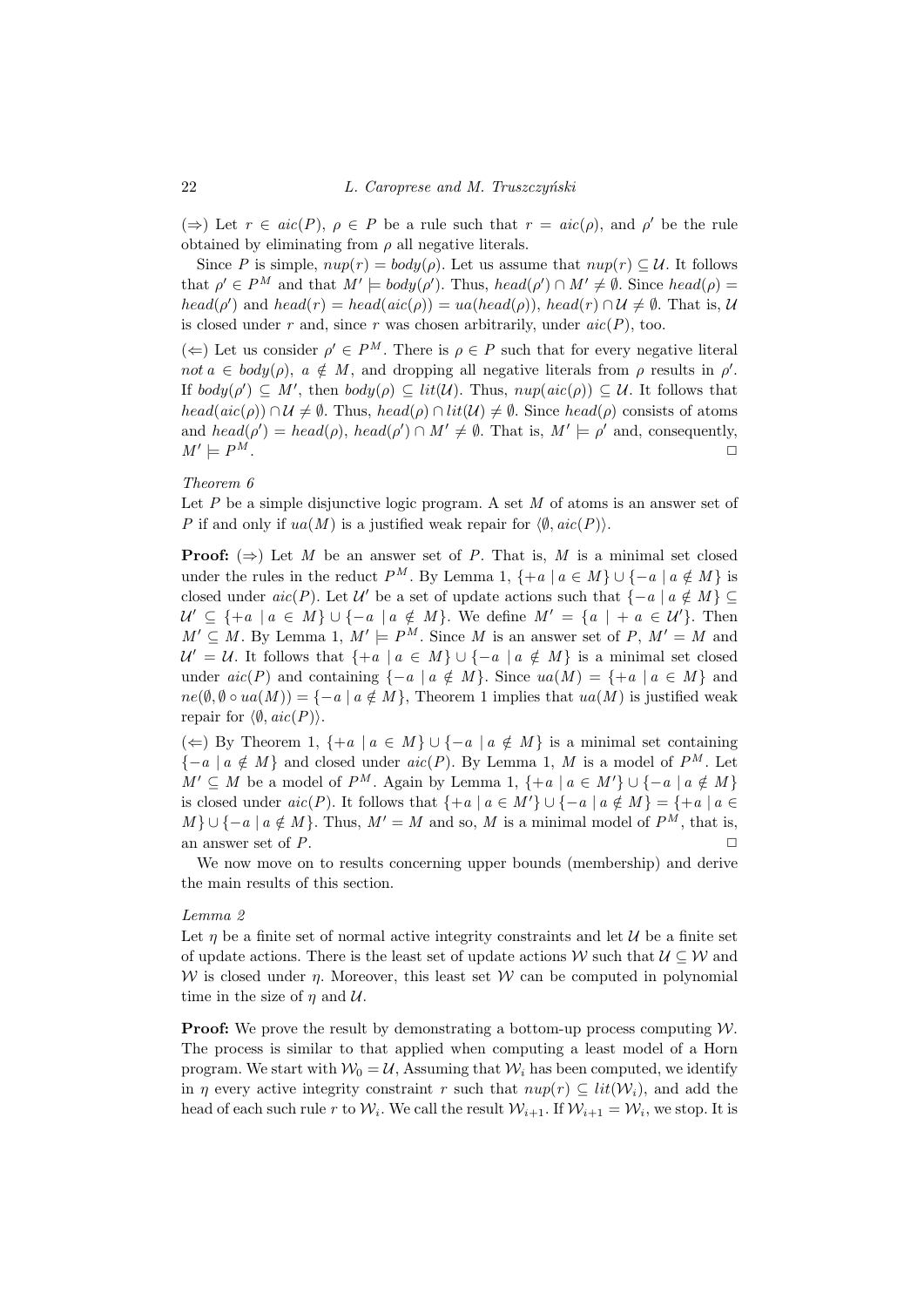straightforward to prove that the last set constructed in the process is closed under  $\eta$ , contains U, and is contained in every set that is closed under  $\eta$  and contains U. Moreover, the construction can be implemented to run in polynomial time.  $\Box$ 

#### Theorem 7

Let  $\mathcal I$  be a database and  $\eta$  a set of normal active integrity constraints. Then checking if there exists a justified repair (justified weak repair, respectively) for  $\langle \mathcal{I}, \eta \rangle$  is an NP-complete problem.

Proof: By Theorem 4, it is enough to prove the result for justified weak repairs.

(MEMBERSHIP) The following algorithm decides the problem: (1) Nondeterministically guess a consistent set of update actions  $\mathcal{E}$ . (2) Compute  $ne(\mathcal{I}, \mathcal{I} \circ \mathcal{E})$ . (3) If  $\mathcal{E} \cap ne(\mathcal{I}, \mathcal{I} \circ \mathcal{E}) \neq \emptyset$  return NO. Otherwise, compute the least set W of update actions that is closed under *n* and contains  $ne(\mathcal{I}, \mathcal{I} \circ \mathcal{E})$ . (4) If  $\mathcal{W} = \mathcal{E} \cup ne(\mathcal{I}, \mathcal{I} \circ \mathcal{E})$ . then return YES. Otherwise, return NO. From Lemma 2, it follows that the algorithm runs in polynomial time. From Theorem 1, it follows that the algorithm is correct.

(Hardness) The problem of the existence of an answer set of a simple normal logic program  $P$  is NP-complete. By Theorem 4 and Theorem 6,  $P$  has an answer set if and only if there exists a justified weak repair for  $\langle \emptyset, \text{aic}(P) \rangle$ . Since  $\text{aic}(P)$  can be constructed in polynomial time in the size of  $P$ , the result follows.  $\Box$ 

# Lemma 3

Let  $\eta$  be a finite set of active integrity constraints and let  $\mathcal{U}'$  and  $\mathcal{U}''$  be sets of update actions. The problem whether there is a set  $U$  of update actions such that U is closed under  $\eta$  and  $\mathcal{U}' \subseteq \mathcal{U} \subset \mathcal{U}''$  is in NP.

**Proof:** Once we nondeterministically guess  $U$ , checking all the required conditions can be implemented in polynomial time.  $\Box$ 

# Lemma 4

Let  $\eta$  be a finite set of active integrity constraints,  $\mathcal I$  a database, and  $\mathcal E$  be a set of update actions. The problem whether there is a set  $\mathcal{E}' \subset \mathcal{E}$  of update actions such that  $\mathcal{I} \circ \mathcal{E}' \models \eta$  is in NP.

**Proof:** Once we nondeterministically guess  $\mathcal{E}$ , checking all the required conditions can be implemented in polynomial time.  $\Box$ 

# Theorem 8

Let  $\mathcal I$  be a database and  $\eta$  a set of active integrity constraints. The problem of the existence of a justified weak repair for  $\langle \mathcal{I}, \eta \rangle$  is a  $\Sigma_2^P$ -complete problem.

**Proof:** (MEMBERSHIP) The problem can be decided by a nondeterministic polynomial-time Turing Machine with an NP-oracle. Indeed, in the first step, one needs to guess (nondeterministically) a consistent set  $\mathcal E$  of update actions. Setting  $\mathcal U$  =  $\mathcal{E} \cup ne(\mathcal{I}, \mathcal{I} \circ \mathcal{E})$ , one needs to verify that

- 1.  $\mathcal{E} \cap ne(\mathcal{I}, \mathcal{I} \circ \mathcal{E}) = \emptyset$
- 2. *U* is closed under  $\eta$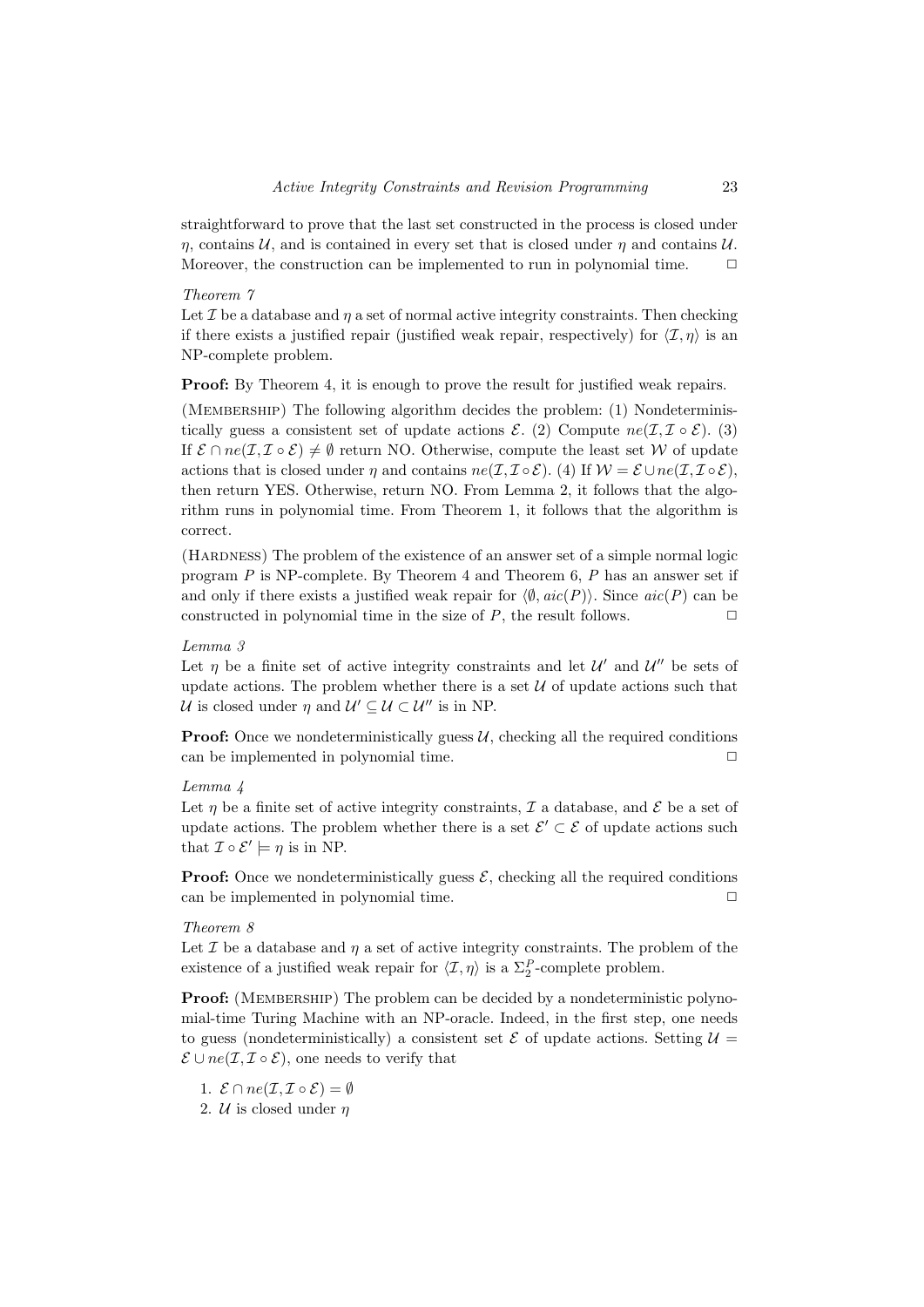3. for each U' such that  $ne(\mathcal{I}, \mathcal{I} \circ \mathcal{E}) \subseteq \mathcal{U}' \subseteq \mathcal{U}$  and U' closed under  $\eta, \mathcal{U}' = \mathcal{U}$ (by Lemma 3, one call to an NP-oracle suffices).

(HARDNESS) The problem of the existence of an answer set of a simple disjunctive logic program P is  $\Sigma_2^P$ -complete. By Theorem 6, P has an answer set if and only if there exists a justified weak repair for  $\langle \emptyset, \text{aic}(P) \rangle$ . Thus, the result follows.  $\Box$ 

#### Theorem 9

Let  $\mathcal I$  be a database and  $\eta$  a set of active integrity constraints. The problem of the existence of a justified repair for  $\langle \mathcal{I}, \eta \rangle$  is a  $\Sigma_2^P$ -complete problem.

Proof: (MEMBERSHIP) The problem can be decided by a nondeterministic polynomial-time Turing Machine with an NP-oracle. Indeed, in the first step, one needs to guess (nondeterministically) a consistent set  $\mathcal E$  of update actions. Setting  $\mathcal U$  =  $\mathcal{E} \cup ne(\mathcal{I}, \mathcal{I} \circ \mathcal{E})$ , one needs to verify that

- 1.  $\mathcal{E} \cap ne(\mathcal{I}, \mathcal{I} \circ \mathcal{E}) = \emptyset$
- 2. *U* is closed under  $\eta$
- 3. for each U' such that  $ne(\mathcal{I}, \mathcal{I} \circ \mathcal{E}) \subseteq \mathcal{U}' \subseteq \mathcal{U}$  and U' closed under  $\eta, \mathcal{U}' = \mathcal{U}$ (by Lemma 3, one call to an NP-oracle suffices)
- 4. for each  $\mathcal{E}'$  such that  $\mathcal{E}' \subset \mathcal{E}, \mathcal{I} \circ \mathcal{E}' \not\models \eta$  (By Lemma 4, one call to an NP-oracle suffices).

(HARDNESS) Since for the class of instances  $\langle \emptyset, \text{aic}(P) \rangle$  justified weak repairs coincide with justified repairs (Theorem 3), the result follows.  $\Box$ 

# 8 Some implications of the results obtained so far

We recall that given a database  $\mathcal I$  and a set  $\eta$  of aic's, the goal is to replace  $\mathcal I$ with  $\mathcal{I}'$  so that  $\mathcal{I}'$  satisfies  $\eta$ . The set of update actions needed to transform  $\mathcal{I}$  into  $\mathcal{I}'$  must at least be a repair for  $\langle \mathcal{I}, \eta \rangle$  (assuming we insist on change-minimality, which normally is the case). However, it should also obey preferences captured by the heads of constraints in *η*. Let us denote by  $\mathbf{R}(\mathcal{I}, \eta)$ ,  $\mathbf{WR}(\mathcal{I}, \eta)$ ,  $\mathbf{FR}(\mathcal{I}, \eta)$ ,  $\text{FWR}(\mathcal{I}, \eta)$ ,  $\text{JR}(\mathcal{I}, \eta)$ , and  $\text{JWR}(\mathcal{I}, \eta)$  the classes of repairs, weak repairs, founded repairs, founded weak repairs, justified repairs and justified weak repairs for  $\langle \mathcal{I}, \eta \rangle$ , respectively. Figure 1 shows the relationships among these classes, with all inclusions being in general proper. Under each class we also give the complexity of deciding whether a repair from that class exists.

Thus, given an instance  $\langle \mathcal{I}, \eta \rangle$  of the database repair problem, one might first attempt to select a repair for  $\langle \mathcal{I}, \eta \rangle$  from the most restricted set of repairs,  $\mathbf{JR}(\mathcal{I}, \eta^n)$ . Not only these repairs are strongly tied to preferences expressed by  $\eta$  — the related computational problems are relatively easy. The problem to decide whether  $\mathbf{J}\mathbf{R}(\mathcal{I},\eta^n)$  is empty is NP-complete. However, the class  $\mathbf{J}\mathbf{R}(\mathcal{I},\eta^n)$  is narrow and it may be that  $\mathbf{JR}(\mathcal{I}, \eta^n) = \emptyset$ . If it is so, the next step might be to try to repair I by selecting a repair from  $\text{JR}(\mathcal{I}, \eta)$ . This class of repairs for  $\langle \mathcal{I}, \eta \rangle$  reflects the preferences captured by  $\eta$ . Since it is broader than the previous one, there is a better possibility it will be non-empty. However, the computational complexity grows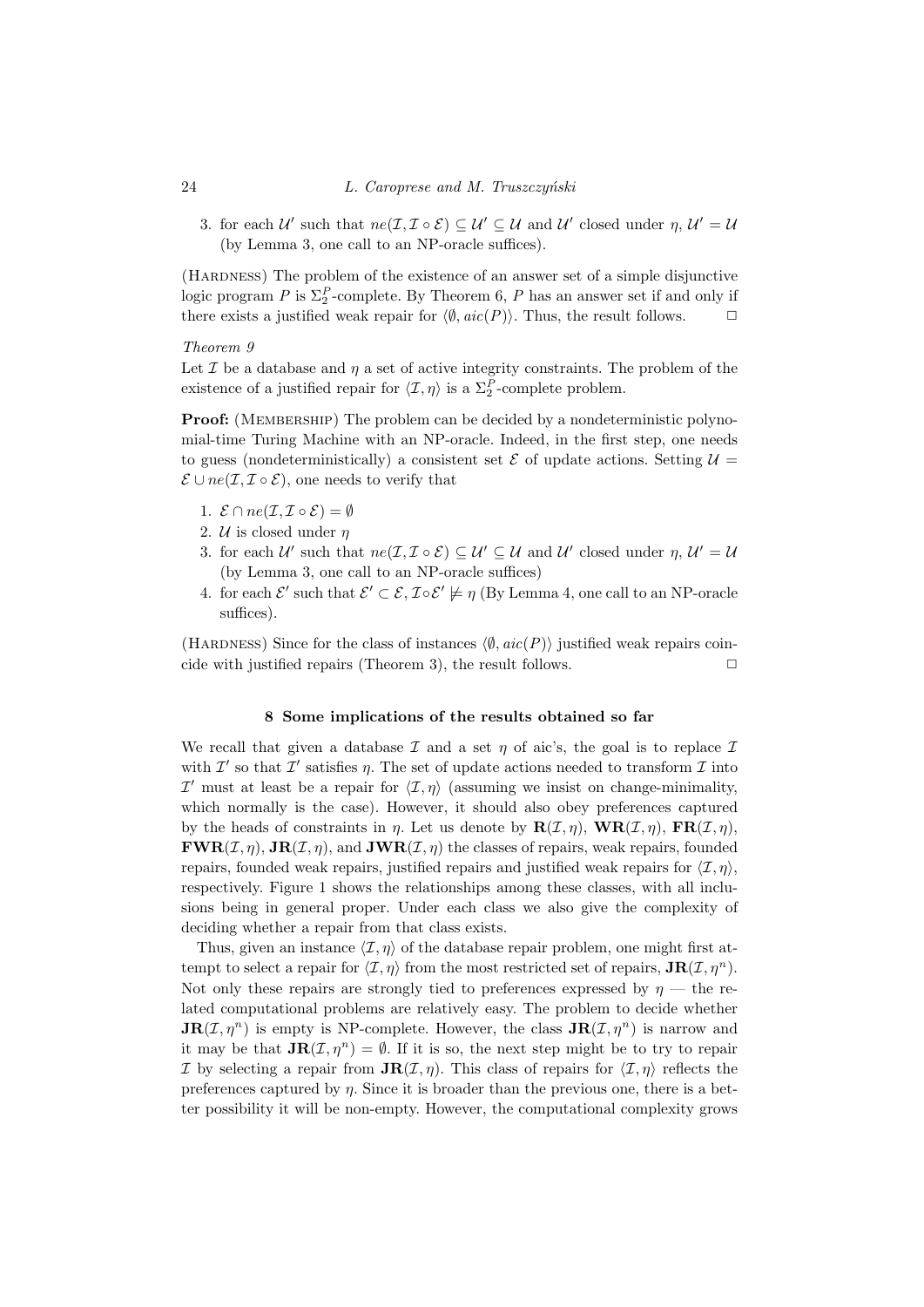FR(I, η<sup>n</sup> ) [Σ<sup>2</sup> <sup>P</sup> -c] =JR(I, η<sup>n</sup> ) ⊆ JR(I, η) ⊆ FR(I, η) ⊆ R(I, η) = R(I, η<sup>n</sup> ) [NP-c] [Σ<sup>2</sup> <sup>P</sup> -c] [Σ<sup>2</sup> <sup>P</sup> -c] [NP-c] [NP-c] ⊆ ⊆ ⊆ ⊆ JWR(I, η<sup>n</sup> ) ⊆ JWR(I, η) ⊆ FWR(I, η) ⊆ WR(I, η) = WR(I, η<sup>n</sup> ) [NP-c] [Σ<sup>2</sup> <sup>P</sup> -c] [NP-c] [NP-c] [NP-c] FWR(I, η<sup>n</sup> ) [NP-c]

Fig. 1. Relationships among classes of repairs

— the existence problem for  $\mathbf{JR}(\mathcal{I},\eta)$  is  $\Sigma_P^2$ -complete. If also  $\mathbf{JR}(\mathcal{I},\eta) = \emptyset$ , it still may be that founded repairs exist. Moreover, deciding whether a founded repair exists is not harder than the previous step. Finally, if there are no founded repairs, one still may consider just a repair. This is not quite satisfactory as it ignores the preferences encoded by  $\eta$  and concentrates only on the constraint enforcement. However, deciding whether a repair exists is "only" NP-complete. Moreover, this class subsumes all other classes of repairs and offers the best chance of success.

We note that if we fail to find a justified or founded repair in the process described above, we may decide that respecting preferences encoded in aic's is more important than the minimality of change postulate. In such case, rather to proceed to seek a repair, as discussed above, we also have an option to consider justified weak repairs of  $\langle \mathcal{I}, \eta \rangle$ , where the existence problem is  $\Sigma_2^P$ -complete and, then founded weak repairs for  $\langle \mathcal{I}, \eta \rangle$ , where the existence problem is NP-complete.

Finally, we point out that when we choose a smaller class  $\mathcal A$  of repairs (e.g.,  $J\mathbf{R}(\mathcal{I},\eta^n)$  instead of a more general one  $\mathcal{A}'$  (e.g.,  $J\mathbf{R}(\mathcal{I},\eta)$ ) we observe an important (and desirable) effect on consistent query answering. In consistent query answering (conservative reasoning) an atom a is true if it belongs to every repaired database, false if it does not belong to any repaired database, and unknown otherwise, that is, when it belongs to a proper subset of the set of repaired databases. It is clear that if  $A \subseteq \mathcal{A}'$ , the set of the true atoms under  $\mathcal{A}'$  is a subset of the set of the true atoms obtained by applying  $A$ , and the same holds for atoms that are false. In other words, the stronger the semantics, the larger the set of atoms that receive a definite truth value (are true or false).

#### 9 Revision Programming — an Overview

We review the basic terminology of revision programming, and recall the two semantics introduced by Marek, Truszczyński and Pivkina (1994; 1998; 2001): the semantics of supported revisions, and the semantics of justified weak revisions (originally referred to as justified revisions and renamed here for consistency with the general naming schema we use).

**Revision literals.** A revision literal is an expression  $\text{in}(a)$  or  $\text{out}(a)$ , where  $a \in At$ .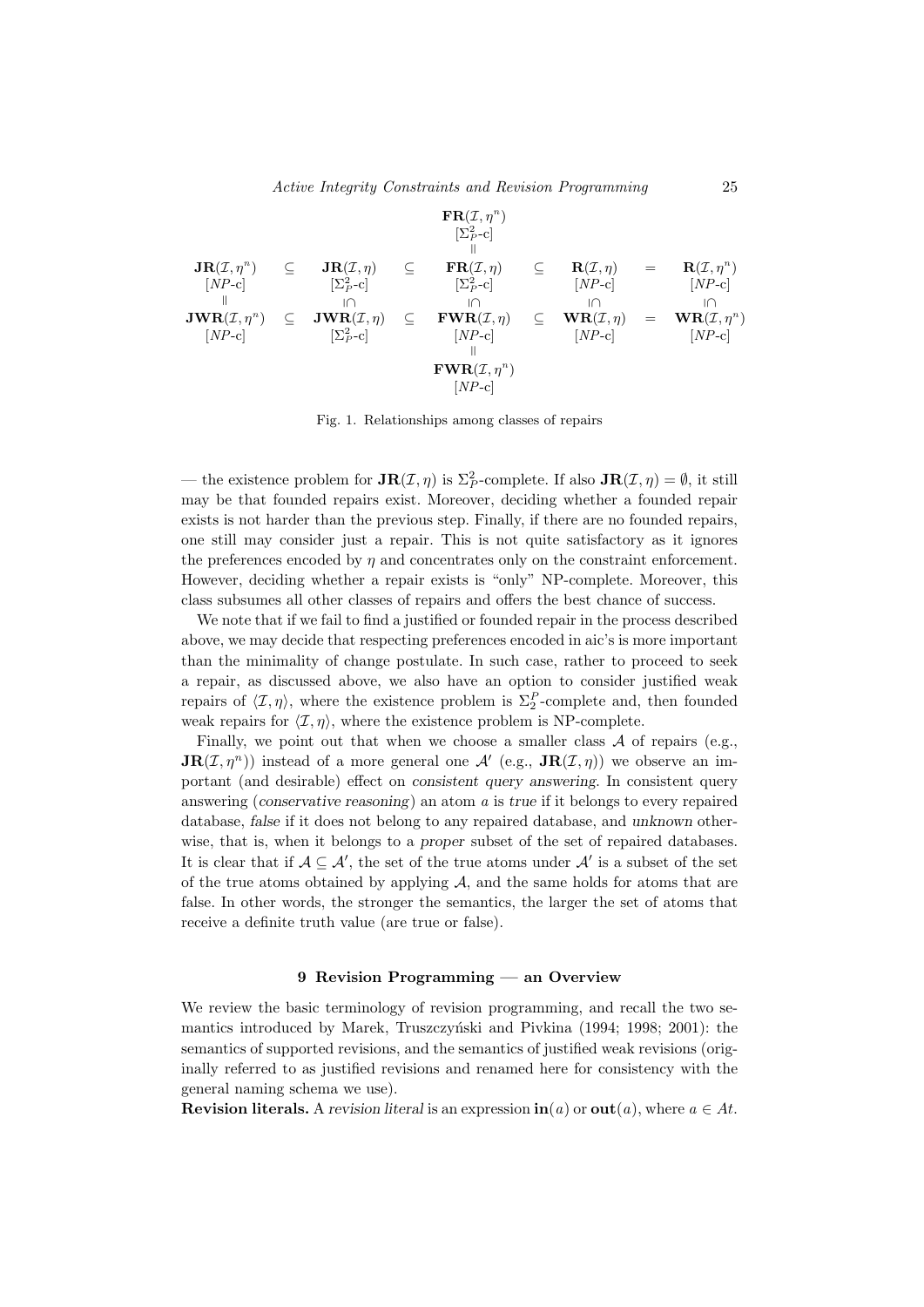Revision literals  $\mathbf{in}(a)$  and  $\mathbf{out}(a)$  are duals of each other. If  $\alpha$  is a revision literal, we denote its dual by  $\alpha^D$ . We extend this notation to sets of revision literals. We say that a set of revision literals is consistent if it does not contain a pair of dual literals. Revision literals represent elementary updates one can apply to a database. We define the result of applying a consistent set  $\mathcal U$  of revision literals to a database  $\mathcal I$  as follows:

$$
\mathcal{I} \oplus \mathcal{U} = (\mathcal{I} \cup \{a \mid \mathbf{in}(a) \in \mathcal{U}\}) \setminus \{a \mid \mathbf{out}(a) \in \mathcal{U}\}\
$$

Revision rules, normal rules and constraints. A revision rule is an expression of the form

$$
r = \alpha_1 | \dots | \alpha_k \leftarrow \beta_1, \dots, \beta_m,\tag{5}
$$

where k,  $m \geq 0$ ,  $k + m \geq 1$ , and  $\alpha_i$  and  $\beta_j$  are revision literals. The set  $\{\alpha_1, \dots, \alpha_k\}$ is the head of the rule (5); we denote it by  $head(r)$ . Similarly, the set  $\{\beta_1, \ldots, \beta_m\}$ is the body of the rule (5); we denote it by  $body(r)$ . A revision rule is normal if  $|head(r)| \leq 1$ . As in the case of active integrity constraints, we denote the empty head as ⊥. We call rules with the empty head constraints. If  $|body(r)| = 0$  we omit the implication symbol. Examples of revision rules are: (1)  $\text{in}(a)\text{out}(b) \leftarrow \text{in}(c)$ , (2)  $\text{in}(a)|\text{in}(c), (3) \text{in}(a) \leftarrow \text{out}(b), \text{and}(4) \perp \leftarrow \text{in}(a), \text{out}(b).$  The second rule is an example of a rule with the empty body, the third one is an example of a normal rule and the last one is an example of a constraint. The informal reading of a revision rule, say the first rule given above,  $\mathbf{in}(a)|\mathbf{out}(b) \leftarrow \mathbf{in}(c)$ , is: insert a or delete b, if c is present.

Revision programs. A revision program is a collection of revision rules. A revision program is normal if all its rules are normal.

**Entailment (satisfaction).** A database *I* satisfies a revision literal  $\text{in}(a)$  (out(b), respectively), if  $a \in \mathcal{I}$  ( $b \notin \mathcal{I}$ , respectively). A database  $\mathcal{I}$  satisfies a revision rule (5) if it satisfies at least one literal  $\alpha_i$ ,  $1 \leq i \leq k$ , whenever it satisfies every literal  $\beta_j$ ,  $1 \leq j \leq m$ . Finally, a database  $\mathcal I$  satisfies a revision program P, if  $\mathcal I$  satisfies every rule in P. We use the symbol  $\models$  to denote the satisfaction relation.

For revision literals  $\alpha = \text{in}(a)$  and  $\beta = \text{out}(b)$ , we set  $lit(\alpha) = a$  and  $lit(\beta) =$ not b. We extend this notation to sets of revision literals. We note that every database interprets revision literals and the corresponding propositional literals in the same way. That is, for every database  $\mathcal I$  and for every set of revision literals  $L, \mathcal{I} \models L$  if and only if  $\mathcal{I} \models lit(L)$ .

It follows that a revision rule (5) specifies an integrity constraint equivalent to the propositional formula:  $lit(\beta_1), \ldots, lit(\beta_m) \supset lit(\alpha_1), \ldots, lit(\alpha_k)$ . However, a revision rule is not only an integrity constraint. Through its syntax, it also encodes a preference on how to "fix" a database, when it violates the constraint. Not satisfying a revision rule  $r$  means satisfying all revision literals in the body of  $r$  and not satisfying any of the revision literals in the head of  $r$ . Thus, enforcing the constraint means constructing a database that (1) does not satisfy some revision literal in the body of  $r$ , or  $(2)$  satisfies at least one revision literal in the head of  $r$ . The underlying idea of revision programming is to prefer those revisions that result in databases with the property (2).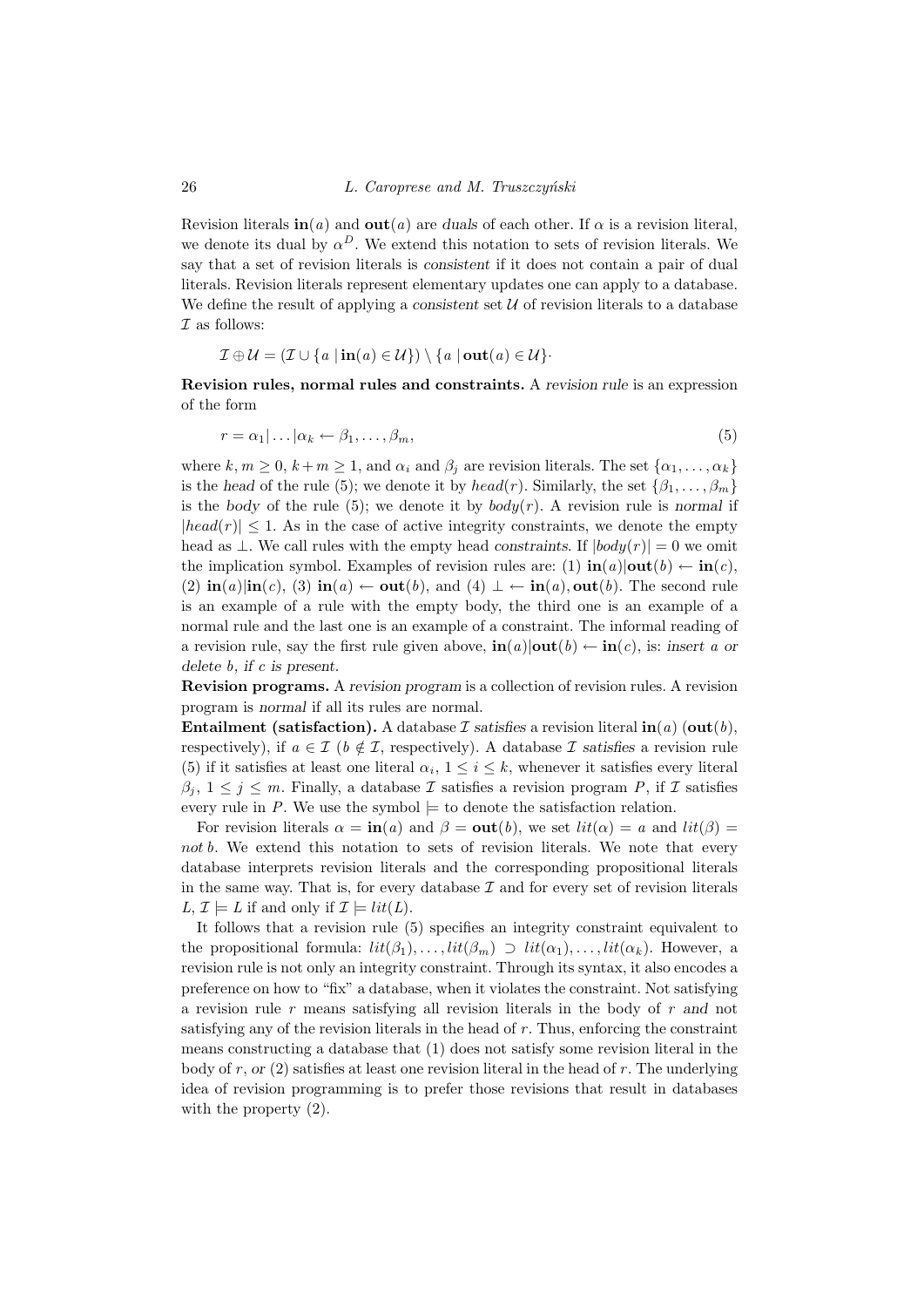As an example, let us consider the revision rule  $r = \text{in}(a) \leftarrow \text{out}(b)$ , and the empty database  $\mathcal I$ . Clearly,  $\mathcal I$  does not satisfy r. Although  $\mathcal I$  can be fixed either by inserting a, so that head(r) becomes true, or by inserting b, so that  $body(r)$ becomes false, the syntax of r makes the former preferred.

Normal revision programs were introduced and studied by Marek and Truszczynski (1994; 1998), who proposed the syntax and the semantics of supported and justified weak revisions. The formalism was extended by Pivkina (2001) to allow disjunctions of revision literals in the heads of rules, and the semantics of justified weak revisions was generalized to that case. We will now recall these definitions.

First, we define the notion of the inertia set. Let  $\mathcal I$  and  $\mathcal R$  be databases. We define the inertia set wrt  $\mathcal I$  and  $\mathcal R$ , denoted  $I(\mathcal I,\mathcal R)$ , by setting

$$
I(\mathcal{I},\mathcal{R}) = {\bf in}(a) | a \in \mathcal{I} \cap \mathcal{R} \} \cup {\bf out}(a) | a \notin \mathcal{I} \cup \mathcal{R} \}.
$$

In other words,  $I(\mathcal{I}, \mathcal{R})$  is the set of all no-effect revision literals for  $\mathcal{I}$  and  $\mathcal{R}$ , that is, revision literals that have no effect when revising  $\mathcal I$  into  $\mathcal R$ .

Now, let P be a normal revision program and R be a database. By  $P_R$  we denote the program obtained from P by removing each rule  $r \in P$  such that  $\mathcal{R} \not\models \text{body}(r)$ .

# Definition 5 (SUPPORTED UPDATES AND SUPPORTED REVISIONS)

Let P be a normal revision program and  $\mathcal I$  a database. A set  $\mathcal U$  of revision literals is a supported update of I wrt P if U is consistent and  $\mathcal{U} = head(P_{T \oplus \mathcal{U}})$ . A set E is a supported revision of I wrt P if  $\mathcal{E} = \mathcal{U} \setminus I(\mathcal{I}, \mathcal{I} \oplus \mathcal{U})$ , where U is a supported  $\Box$ 

Intuitively, a consistent set  $\mathcal U$  of revision literals is a supported update if it is precisely the set of literals "supported" by  $P$  and the database resulting from updating  $\mathcal I$  with  $\mathcal U$ . Eliminating from a supported revision all no-effect literals yields a supported revision.

While not evident explicitly from the definition, supported updates and revisions guarantee constraint enforcement, as proved by Marek and Truszczyński (1998).

## Proposition 3

Let P be a normal revision program and T a database. If  $\mathcal E$  is a supported revision of P, then  $\mathcal{I} \oplus \mathcal{E} \models P$ .

Supported updates do not take into account the inertia set. Supported revisions do, but only superficially: simply removing no-effect literals from the corresponding supported update. It is then not surprising that supported updates and revisions may be self-grounded and non-minimal, as we show in the following example.

#### Example 8

Let P be a revision program containing the rules  $\{in(a) \leftarrow in(b), in(b) \leftarrow in(a),\}$  $\textbf{in}(c) \leftarrow \textbf{out}(d)$ , and let T the empty database. T does not satisfy P as it violates the rule  $\textbf{in}(c) \leftarrow \textbf{out}(d)$ . One can check that set  $\mathcal{U} = {\textbf{in}(a), \textbf{in}(b), \textbf{in}(c)}$  modeling the insertions of  $a, b$  and  $c$ , is a supported update and a supported revision. However it is not minimal as its subset  $\{\mathbf{in}(c)\}\$ is sufficient to guarantee the satisfaction of  $P$ .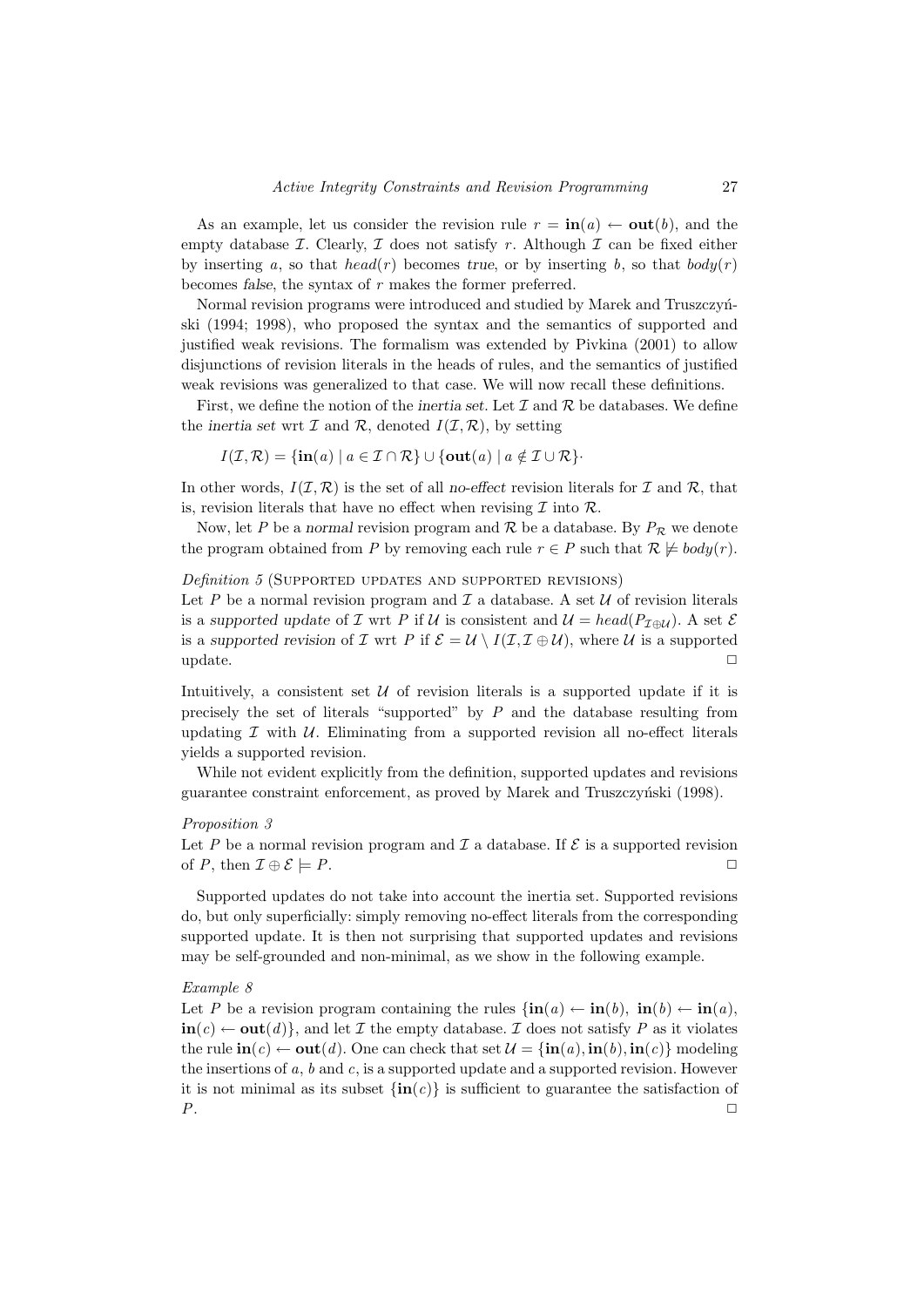The problem in the previous example is self-groundedness or the circularity of support between  $\text{in}(a)$  and  $\text{in}(b)$ . Each of them supports the other one but the set containing both is superfluous. To address the problem, Marek and Truszczynski (1994; 1998) proposed for normal revision programs the semantics of justified weak revisions, later extended to the disjunctive case by Pivkina (2001). The idea was to "ground" justified weak revisions in the program and the inertia set by means of a minimal closure.

## $Definition 6$  (MINIMAL CLOSED SETS OF REVISION LITERALS)

A set  $U$  of revision literals is closed under a revision program P (not necessarily normal) if for every rule  $r \in P$ , whenever  $body(r) \subseteq U$ , then  $head(r) \cap U \neq \emptyset$ . If U is closed under P and for every set  $\mathcal{U}' \subseteq \mathcal{U}$  closed under P, we have  $\mathcal{U}' = \mathcal{U}$ , then  $U$  is a minimal closed set for P.

With this definition in hand, we can define the concepts of justified updates and justified weak revisions.

# $Definition 7 (JUSTIFIED UPDATES AND JUSTIFIED WEAK REVISIONS)$

Let P be a revision program and let T be a database. A consistent set  $\mathcal U$  of revision literals is a P-justified update for  $\mathcal I$  if it is a minimal set closed under  $P\cup I(\mathcal I,\mathcal I\oplus\mathcal U)$ .

If U is a P-justified update for I, then  $U \setminus I(\mathcal{I}, \mathcal{I} \oplus U)$  is a P-justified weak revision for  $\mathcal{I}.$ 

We note that  $P \cup I(\mathcal{I}, \mathcal{I} \oplus \mathcal{U})$  is well defined as revision literals (and so, in particular, the revision literals in  $I(\mathcal{I}, \mathcal{I} \oplus \mathcal{U})$  are special revision rules (normal and with empty bodies).

The inertia set plays an essential role in the definition, as it is used directly in the definition of a  $P$ -justified update. Again, it is not self-evident from the definition that justified updates and justified weak revisions, when applied to an initial database yield a database satisfying the program. However, the definition does indeed imply so (Marek and Truszczyński 1998; Pivkina 2001).

#### Proposition 4

Let P be a revision program and  $\mathcal I$  a database. If  $\mathcal U$  is a justified update or justified weak revision of P, then  $\mathcal{I} \oplus \mathcal{U} \models P$ .

We point out that the original term for the justified weak revisions was justified revisions (Marek and Truszczyński 1998). We changed the name for consistency with the naming schema we used for active integrity constraints.

# 10 A Family of Declarative Semantics for Revision Programming

The two semantics in the previous section were defined based on how revisions are "grounded" in a program, an initial database, and the inertia set. The fundamental postulates of constraint enforcement and minimality of change played no explicit role in those considerations. The first one is no problem as it is a side effect of each of the two types of groundedness considered (cf. Propositions 3 and 4). The second one does not hold for supported revisions. And while Marek and Truszczyński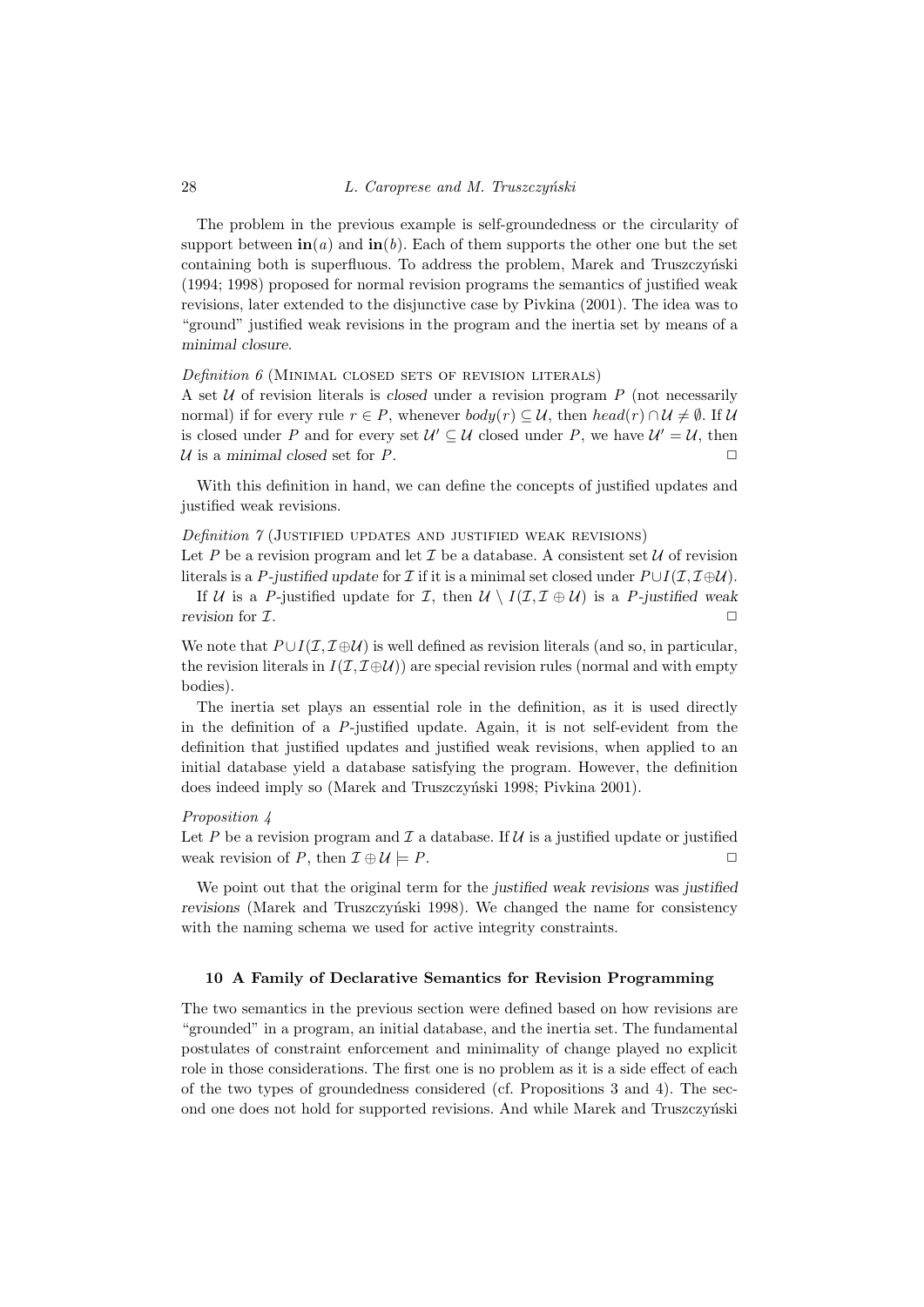(1998) proved that justified weak revisions are change-minimal in the case of normal revision programs, it is not so in the general case.

#### Example 9

Let P be a revision program consisting of the rules  $\text{in}(a)|\text{out}(b), \text{out}(a)|\text{in}(b)$ , and let I be the empty database. It is easy to verify that set  $\{in(a), in(b)\}$  is a justified weak revision. However, it is not minimal as  $\mathcal I$  is already consistent and no update is needed (or, in other words, the empty update fixes the consistency).  $\Box$ 

We will now develop a range of semantics for revision programs by taking the postulates of constraint enforcement and minimality of change explicitly into consideration.

#### Definition 8 (Weak Revisions and Revisions)

A consistent set  $U$  of revision literals is a weak revision of  $\mathcal I$  wrt a revision program P if (1)  $\mathcal{U} \cap I(\mathcal{I}, \mathcal{I} \oplus \mathcal{U}) = \emptyset$  (relevance — all revision literals in  $\mathcal{U}$  actually change I or, in other words, none of them is a no-effect literal wrt I and  $\mathcal{I} \oplus \mathcal{U}$ ; and (2)  $\mathcal{I} \oplus \mathcal{U} \models P$  (constraint enforcement). Further, U is a revision of T with respect to a revision program P if it is a weak revision and for every  $\mathcal{U}' \subseteq \mathcal{U}, \mathcal{I} \oplus \mathcal{U}' \models P$ implies that  $\mathcal{U}' = \mathcal{U}$  (minimality of change).

#### Example 10

Let  $P$  be the program consisting of the two rules from Example 9 and the rule  $\textbf{in}(c) \leftarrow \textbf{out}(d)$ . As before, let  $\mathcal{I} = \emptyset$ . There are several weak revisions of  $\mathcal{I}$  with respect to P, for instance,  $U_1 = {\text{in}(d)}$ ,  $U_2 = {\text{in}(d), \text{in}(a), \text{in}(b)}$ ,  $U_3 = {\text{in}(c)}$ , and  $\mathcal{U}_4 = {\bf{in}}(c), {\bf{in}}(a), {\bf{in}}(b)$ . The weak revisions  $\mathcal{U}_1$  and  $\mathcal{U}_3$  are minimal and so, they are revisions.

(Weak) revisions do not reflect the preferences on how to revise a database encoded in the syntax of revision rules. Justified weak revisions and supported revisions, which we discussed in the previous section, do.

# Example 10 (continued)

Both the semantics of supported revisions and justified weak revisions exclude the weak revisions  $\mathcal{U}_1 = {\text{in}(d)}$  and  $\mathcal{U}_2 = {\text{in}(d), \text{in}(a), \text{in}(b)}$ , in favor of  $\mathcal{U}_3 =$  ${\rm \{in\}}$  and  ${\mathcal U}_4 = {\rm \{in\}}(c),{\rm in\ }(a),{\rm in\ }(b)\}$  ( ${\mathcal U}_3$  and  ${\mathcal U}_4$  indeed are supported and justified weak revisions), thus preferring to satisfy the head of the rule  $\text{in}(c) \leftarrow \text{out}(d)$  rather than to violate its the body. Indeed, one can check that  $\mathcal{U}_3$  and  $\mathcal{U}_4$  are indeed both supported and justified weak revisions, while  $\mathcal{U}_1$  and  $\mathcal{U}_2$  are neither.

We will now introduce several additional semantics that aim to capture this preference. First, we define a new semantics for revision programs by strengthening the semantics of justified weak revisions. We do so simply by imposing changeminimality explicitly.

# $Definition 9 (JUSTIFIED REVISIONS)$

Let  $P$  be a revision program and let  $\mathcal I$  be a database. A  $P$ -justified weak revision  $\mathcal E$  for  $\mathcal I$  is a P-justified revision for  $\mathcal I$  if  $\mathcal E$  is a revision of  $\mathcal I$  wrt P (that is, for every set  $\mathcal{E}' \subseteq \mathcal{E}$  such that  $\mathcal{I} \oplus \mathcal{E}' \models P, \mathcal{E}' = \mathcal{E}$ .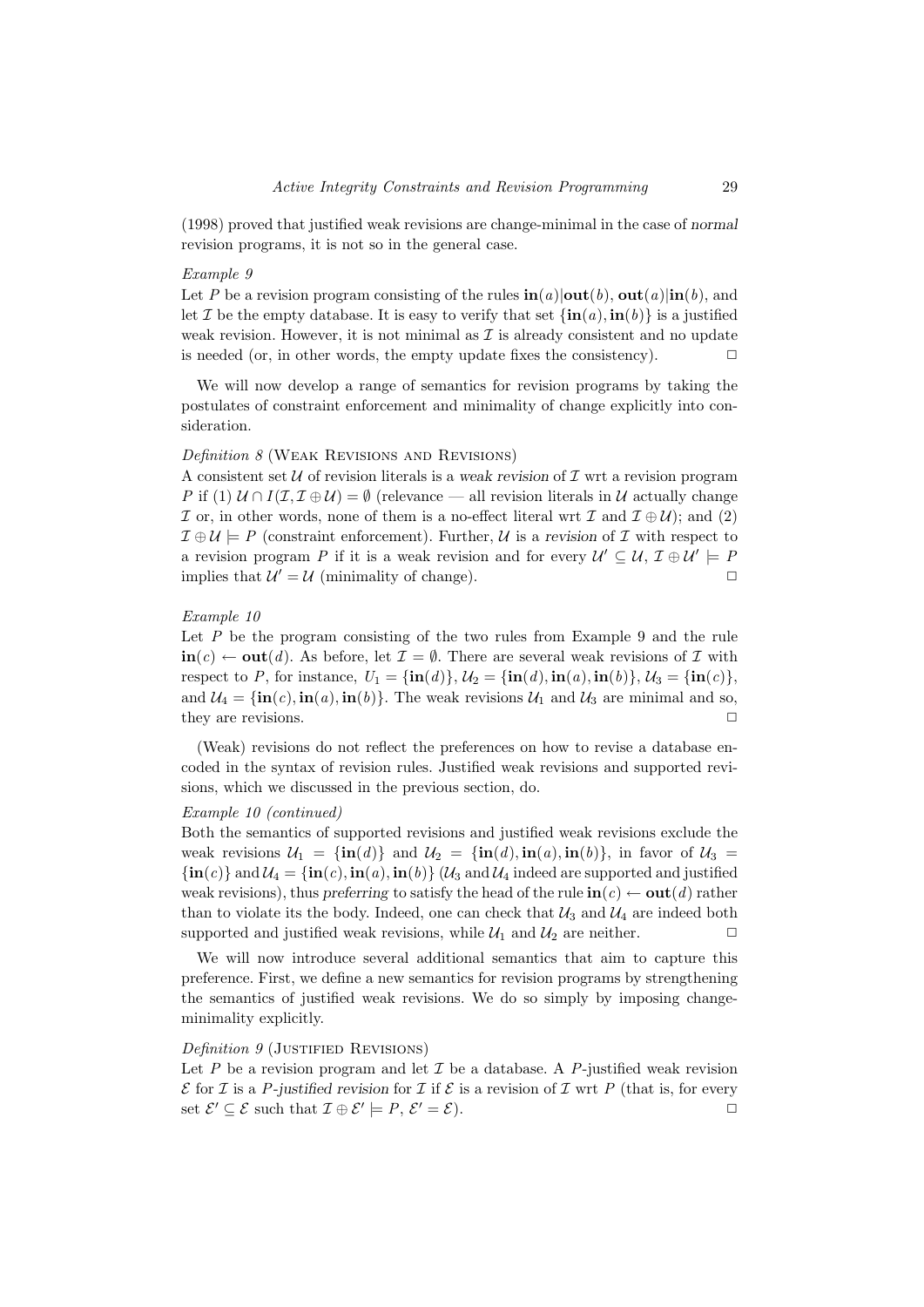#### Example 10 (continued)

Let us consider again Example 10. The set  $\mathcal{U}_3$  is a P-justified revision for  $\mathcal{I}$ , while  $\mathcal{U}_4$  is not, reflecting the fact that we require that P-justified revisions be revisions (that is, satisfy change minimality).  $\Box$ 

Justified revisions have several useful properties. They are change-minimal and are grounded in the program and the inertia set. However, as stable models of logic programs, to which they are closely related, in some settings they may be too restrictive.

# Example 11

Let  $P = {\rm \{inj}(a) \leftarrow \, {\rm \bf in}(a), \, {\rm \bf in}(a) \leftarrow \, {\rm \bf out}(a) \}$  and let  $\mathcal{I} = \emptyset$ . Clearly,  $\mathcal{I}$  is inconsistent with respect to P. The set  $\mathcal{U} = {\bf{in}}(a)$  is a revision of  $\mathcal I$  and one might argue that P provides it a justification: the two rules together "force" a into  $\mathcal{I}$ , as in any particular situation one of them applies and provides a justification for  $\mathbf{in}(a)$ . This type of an argument is known as "reasoning by cases." However, one can check that U is not a P-justified revision of  $\mathcal I$  and not a P-justified weak revision, either. Thus, justified (weak) revisions in general exclude such reasonings as valid.  $\Box$ 

To provide a semantics capturing such justifications, we introduce now the concept of foundedness and the semantics of founded (weak) revisions. We follow closely intuitions behind founded (weak) repairs.

# Definition 10 (FOUNDED (WEAK) REVISIONS)

Let  $\mathcal I$  be a database, P a revision program and, and  $\mathcal E$  a consistent set of revision literals.

- 1. A revision literal  $\alpha$  is P-founded wrt  $\mathcal I$  and  $\mathcal E$  if there is  $r \in P$  such that  $\alpha \in head(r), \mathcal{I} \oplus \mathcal{E} \models body(r), \text{ and } \mathcal{I} \oplus \mathcal{E} \models \beta^D, \text{ for every } \beta \in head(r) \setminus \{\alpha\}.$
- 2. The set  $\mathcal E$  is P-founded wrt  $\mathcal I$  if every element of  $\mathcal E$  is P-founded wrt  $\mathcal I$  and E.
- 3. E is a P-founded (weak) revision for  $\mathcal I$  if  $\mathcal E$  is a (weak) revision of  $\mathcal I$  wrt P and  $\mathcal E$  is P-founded wrt  $\mathcal I$ .

It is clear from the definition that P-foundedness of a revision literal  $\alpha$  with respect to a consistent set of revision literals  $\mathcal E$  can be established by considering rules in P independently of each other, which supports reasoning by cases such as the one used in Example 11 (in this specific case,  $\text{in}(a)$  is founded either because of the first rule or becaue of the second rule). Indeed, one can verify that the revision  $U$  in Example 11 is founded.

We note that condition (3) of the definition guarantees that founded (weak) revisions enforce constraints of the revision program. Next, directly from the definition, it follows that founded weak revisions are weak revisions. Similarly, founded revisions are revisions and so, they are change-minimal. Furthermore, founded revisions are founded weak revisions. However, there are (weak) revisions that are not founded, and founded weak revisions are not necessarily founded revisions, that is, are not change-minimal. The latter observation shows that foundedness is too weak a condition to guarantee change-minimality.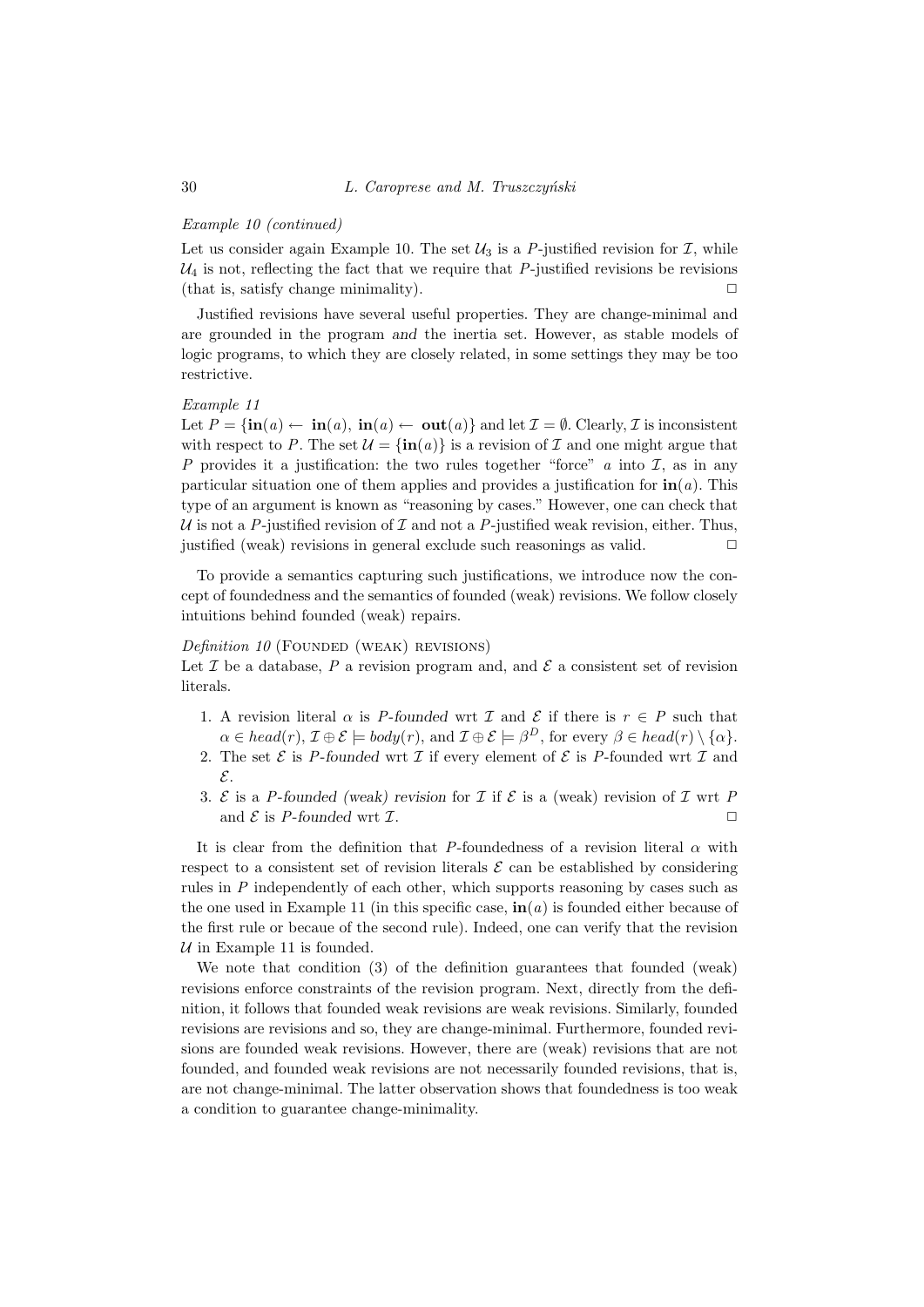## Example 12

Let P be the revision program containing the rules  $\{in(b) \leftarrow in(a), in(a) \leftarrow \}$  $\textbf{in}(b), \textbf{in}(c) \leftarrow \textbf{out}(d)$  and I the empty database. The set  $\{\textbf{in}(d)\}\$ is a revision of I wrt P. Therefore it is a weak revision of I wrt P. However, it is not a P-founded weak revision for  $\mathcal I$ . Therefore, it is not a P-founded revision for  $\mathcal I$ , either. The set  $\{\mathbf{in}(c), \mathbf{in}(a), \mathbf{in}(b)\}\$ is a P-founded weak revision for  $\mathcal I$  but not a P-founded revision for *I*. Indeed,  $\{in(c)\}$  is also a revision of *I* wrt *P*.

In the case of normal revision programs, founded weak revisions coincide with supported revisions.

#### Theorem 10

Let P be a normal revision program and  $\mathcal I$  a database. A set  $\mathcal E$  of revision literals is a P-founded weak revision of  $\mathcal I$  if and only if  $\mathcal E$  is a P-supported revision of  $\mathcal I$ .  $\Box$ 

**Proof:**( $\Rightarrow$ ) Let E be a P-founded weak revision of I and let  $\mathcal{U} = \mathcal{E} \cup (I(\mathcal{I}, \mathcal{I} \oplus \mathcal{E}) \cap$ head( $P_{\mathcal{I}\oplus\mathcal{E}}$ )). As  $\mathcal{E}$  is a weak revision of  $\mathcal I$  with respect to  $P, \mathcal{E} \cap I(\mathcal{I}, \mathcal{I}\oplus\mathcal{E}) = \emptyset$ . Therefore,  $\mathcal{E} = \mathcal{U} \setminus I(\mathcal{I}, \mathcal{I} \oplus \mathcal{E})$  and  $\mathcal{I} \oplus \mathcal{E} = \mathcal{I} \oplus \mathcal{U}$ . It follows that  $\mathcal{E} = \mathcal{U} \setminus I(\mathcal{I}, \mathcal{I} \oplus \mathcal{U})$ and so, it will suffice to prove that  $\mathcal U$  is a supported update of  $\mathcal I$  with respect to P. To this end, we first note that  $U$  is consistent. Indeed:

- 1.  $\mathcal E$  is consistent (it is a weak revision):
- 2.  $I(\mathcal{I}, \mathcal{I} \oplus \mathcal{E})$  is consistent;

and so,  $\mathcal E$  is a weak revision of  $P$ .

3. If  $\alpha \in \mathcal{E}$  then the literal  $\alpha^D \notin I(\mathcal{I}, \mathcal{I} \oplus \mathcal{E})$ .

Next, we prove that  $\mathcal{U} = head(P_{\mathcal{I} \oplus \mathcal{U}})$ . Let  $\alpha \in \mathcal{U}$ . We have two cases: either  $\alpha \in I(\mathcal{I}, \mathcal{I} \oplus \mathcal{E}) \cap head(P_{\mathcal{I} \oplus \mathcal{E}})$  or  $\alpha \in \mathcal{E}$ . The first case trivially verifies the assertion. In the second case, as  $\mathcal E$  is a P-founded weak revision of  $\mathcal I$ , there exists  $r \in P$  such that  $\alpha = head(r)$  and  $\mathcal{I} \oplus \mathcal{E} \models body(r)$  (cf. Definition 5). Thus,  $r \in P_{\mathcal{I} \oplus \mathcal{E}}$  and  $\alpha \in head(P_{\mathcal{I} \oplus \mathcal{E}})$ . As  $\mathcal{I} \oplus \mathcal{E} = \mathcal{I} \oplus \mathcal{U}$  we have  $\alpha \in head(P_{\mathcal{I} \oplus \mathcal{U}})$ .

Conversely, let  $\alpha \in head(P_{\mathcal{I} \oplus \mathcal{U}})$ . We have two cases:  $\alpha \in I(\mathcal{I}, \mathcal{I} \oplus \mathcal{E})$ , and  $\alpha \notin$  $I(\mathcal{I}, \mathcal{I} \oplus \mathcal{E})$ . In the first case,  $\alpha \in \mathcal{U}$  (by the definition of  $\mathcal{U}$ ). In the second case, we reason as follows. Since  $\alpha \in head(P_{\tau \oplus \mathcal{U}})$ , there exists  $r \in P$  such that  $\alpha = head(r)$ and  $\mathcal{I} \oplus \mathcal{U} \models body(r)$ . Thus,  $\mathcal{I} \oplus \mathcal{E} \models body(r)$ . As  $\mathcal{E}$  is a weak revision,  $\mathcal{I} \oplus \mathcal{E} \models r$ . Consequently,  $\mathcal{I} \oplus \mathcal{E} \models \alpha$ . Since  $\alpha \notin I(\mathcal{I}, \mathcal{I} \oplus \mathcal{E}), \mathcal{I} \not\models \alpha$  and so,  $\alpha \in \mathcal{E}$ . Thus,  $\alpha \in \mathcal{U}$ . (←) Let  $\mathcal E$  be a P-supported revision of  $\mathcal I$ . It follows that  $\mathcal E = \mathcal U \setminus I(\mathcal I, \mathcal I \oplus \mathcal U)$ , where U is a P-supported update of I wrt P. It follows that  $\mathcal{I} \oplus \mathcal{E} = \mathcal{I} \oplus \mathcal{U}$ . Consequently,  $\mathcal{E} \cap I(\mathcal{I}, \mathcal{I} \oplus \mathcal{E}) = \emptyset$  and, by Proposition 3,  $\mathcal{I} \oplus \mathcal{E} \models P$ . Since  $\mathcal{E} \subseteq \mathcal{U}, \mathcal{E}$  is consistent

Let  $\alpha \in \mathcal{E}$ . As  $\mathcal{E} \subseteq \mathcal{U}$ , there exists  $r \in P$  such that  $\alpha = head(r)$  and  $\mathcal{I} \oplus \mathcal{U} \models$  $body(r)$ . Thus,  $\mathcal{I} \oplus \mathcal{E} \models body(r)$ , too. Consequently,  $\alpha$  is P-founded wrt  $\mathcal{I}$  and  $\mathcal{E}$ . It follows that  $\mathcal E$  is a P-founded weak revision of  $\mathcal I$ .

At an intuitive level, we already argued earlier that foundedness is less restrictive than the condition defining justified updates, which is behind justified (weak) revisions. We will now make this intuition formal.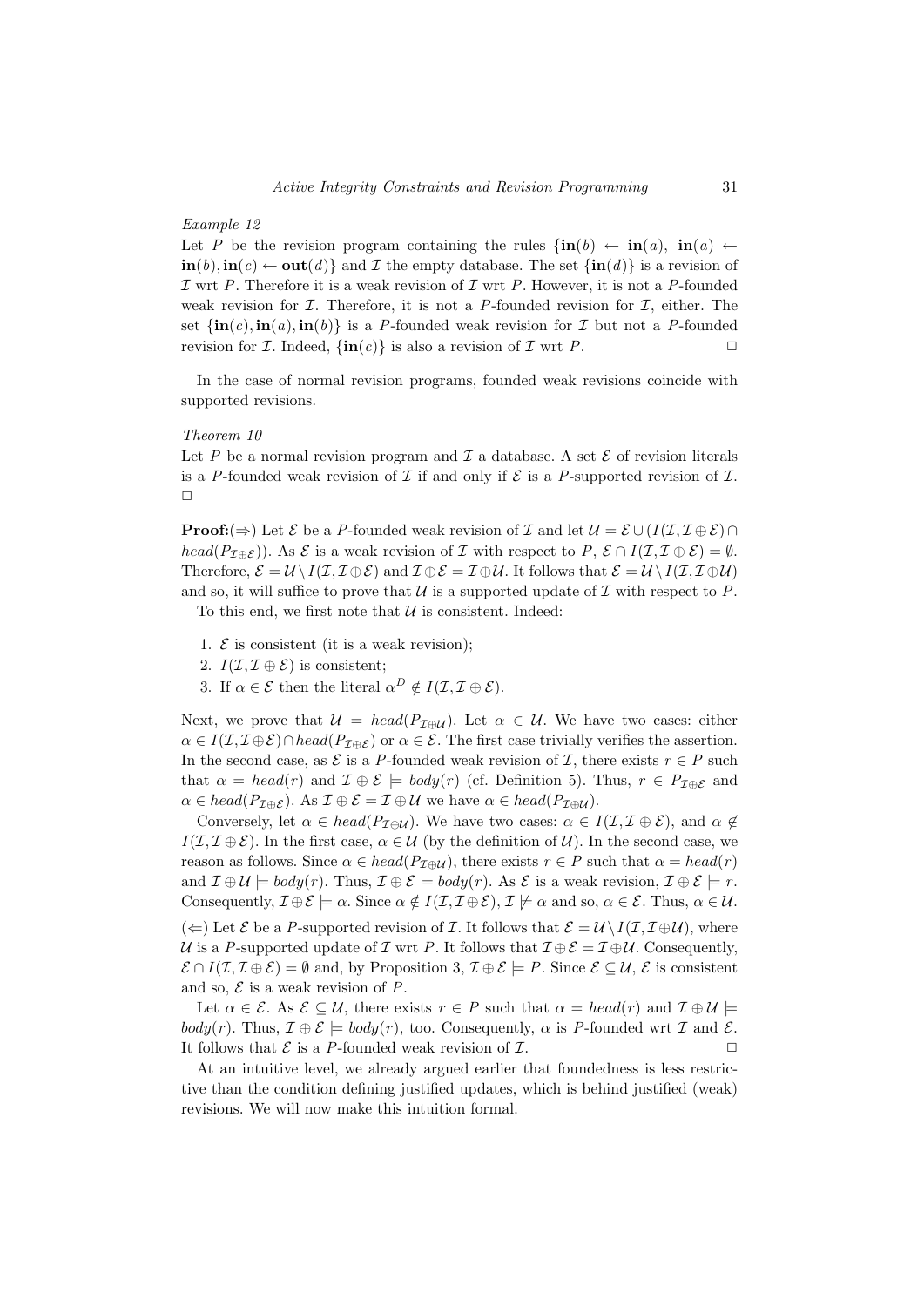Theorem 11

Let P be a revision program and let T be a database. If a set  $\mathcal E$  of revision literals is a P-justified (weak) revision of  $\mathcal I$ , then it is a P-founded (weak) revision of  $\mathcal I$ .

**Proof:** Let  $\mathcal{E}$  be a P-justified weak revision of  $\mathcal{I}$ . By Proposition 4,  $\mathcal{I} \oplus \mathcal{E} \models P$ . Moreover, there is a P-justified update U for I such that  $\mathcal{E} = \mathcal{U} \setminus I(\mathcal{I}, \mathcal{I} \oplus \mathcal{U})$ . It follows that  $\mathcal{I} \oplus \mathcal{U} = \mathcal{I} \oplus \mathcal{E}$  and  $\mathcal{E} \cap I(\mathcal{I}, \mathcal{I} \oplus \mathcal{E}) = \emptyset$ . Since U s consistent (by the definition),  $\mathcal E$  is consistent and so,  $\mathcal E$  is a weak revision of  $\mathcal I$  with respect to P.

To show that  $\mathcal E$  is a P-founded weak revision of  $\mathcal I$ , we need to prove that  $\mathcal E$  is P-founded wrt I. Let  $\alpha \in \mathcal{E}$ . We recall that by the definition, U is a minimal set closed under  $P \cup I(\mathcal{I}, \mathcal{I} \oplus \mathcal{U})$ . As U is minimal,  $\mathcal{U}' = \mathcal{U} \setminus {\alpha}$  is not closed under  $P \cup I(\mathcal{I}, \mathcal{I} \oplus \mathcal{U})$ . As  $\alpha \notin I(\mathcal{I}, \mathcal{I} \oplus \mathcal{U})$  there is a revision rule  $r \in P$  such that  $body(r) \subseteq \mathcal{U}'$  and  $head(r) \cap \mathcal{U}' = \emptyset$ . Since  $\mathcal{U}' \subseteq \mathcal{U}$ ,  $body(r) \subseteq \mathcal{U}$ . It follows that  $\mathcal{I} \oplus \mathcal{U} \models body(r)$  and so,  $\mathcal{I} \oplus \mathcal{E} \models bd(r)$ .

We recall that U is closed under P. Thus,  $head(r) \cap U = {\alpha}$ . Let  $\beta \in head(r) \setminus$  $\{\alpha\}$ . It follows that  $\beta \notin \mathcal{U}$  and so,  $\beta \notin \mathcal{E}$  and  $\beta \notin I(\mathcal{I},\mathcal{I}\oplus\mathcal{U})$ . If  $\mathcal{I} \models \beta$ , then  $\beta \notin I(\mathcal{I}, \mathcal{I} \oplus \mathcal{U})$  implies that  $\mathcal{I} \oplus \mathcal{U} \not\models \beta$ . If  $\mathcal{I} \not\models \beta$ , then  $\beta \notin \mathcal{E}$  implies  $\mathcal{I} \oplus \mathcal{E} \not\models \beta$ . In each case  $\mathcal{I} \oplus \mathcal{E} \models \beta^D$ . It follows that  $\alpha$  is P-founded wrt  $\mathcal{I}$ . Thus,  $\mathcal{E}$  is P-founded wrt  $\mathcal I$  and so, it is a P-founded weak revision of  $\mathcal I$ 

Next, let us assume that  $\mathcal E$  is a P-justified revision of  $\mathcal I$ . Then,  $\mathcal E$  is a P-justified weak revision of  $\mathcal I$  and so, a P-founded weak revision of  $\mathcal I$  (by the argument above). In particular, it is P-founded wrt  $\mathcal I$ . Moreover, since  $\mathcal E$  is a P-justified revision of I, it is a revision of I wrt P. Therefore,  $\mathcal E$  it is a P-founded revision of I wrt P.  $\Box$ The converse implications do not hold in general (cf. Example 11).

As in the case of active integrity constraints, revision rules can be normalized. Namely, for a revision rule  $r = \alpha_1 | \dots | \alpha_k \leftarrow \phi$  by  $r^n$  we denote the set of normal revision rules as follows:  $r^n = \{r\}$ , if  $k \leq 1$  or, if  $k \geq 2$ ,  $r^n = \{r_1, \ldots, r_k\}$ , where  $r_i = \alpha_i \leftarrow \alpha_1^D, \ldots, \alpha_{i-1}^D, \alpha_{i+1}^D, \ldots, \alpha_k^D, \phi$ . For a revision program P, we define  $P^n = \bigcup_{r \in P} r^n$ . One can prove the following result (we omit the details as they are quite similar to those we presented above).

#### Theorem 12

Let P be a revision program and let T be a database. A set  $\mathcal E$  of revision literals is a (weak) revision of  $\mathcal I$  with respect to  $P^n$  ( $P^n$ -founded (weak) revision of  $\mathcal I$ , respectively) if and only if it is a (weak) revision of  $\mathcal I$  with respect to  $P$  (P-founded (weak) revision of  $\mathcal{I}$ , respectively). Moreover, if  $\mathcal{E}$  is a  $P<sup>n</sup>$ -justified (weak) revision of  $I$ , then it is a P-justified (weak) revision of  $I$ .

To summarize our discussion so far, revision programs can be assigned the semantics of (weak) revisions, justified (weak) revisions and founded (weak) revisions. Thanks to Theorem 12, we can also assign to a revision program  $P$  the semantics of  $P<sup>n</sup>$ -justified revisions. Let us denote the classes of the corresponding types of revisions by  $\text{Rev}(\mathcal{I}, P)$ ,  $\text{WRev}(\mathcal{I}, P)$ ,  $\text{JRev}(\mathcal{I}, P)$ ,  $\text{JWRev}(\mathcal{I}, P)$ ,  $\text{FRev}(\mathcal{I}, P)$ and  $\mathbf{FWRev}(\mathcal{I}, P)$ . The relationships between the semantics we discussed above are demonstrated in Figure 2. One can show that none of the containment relations can be replaced with the equality.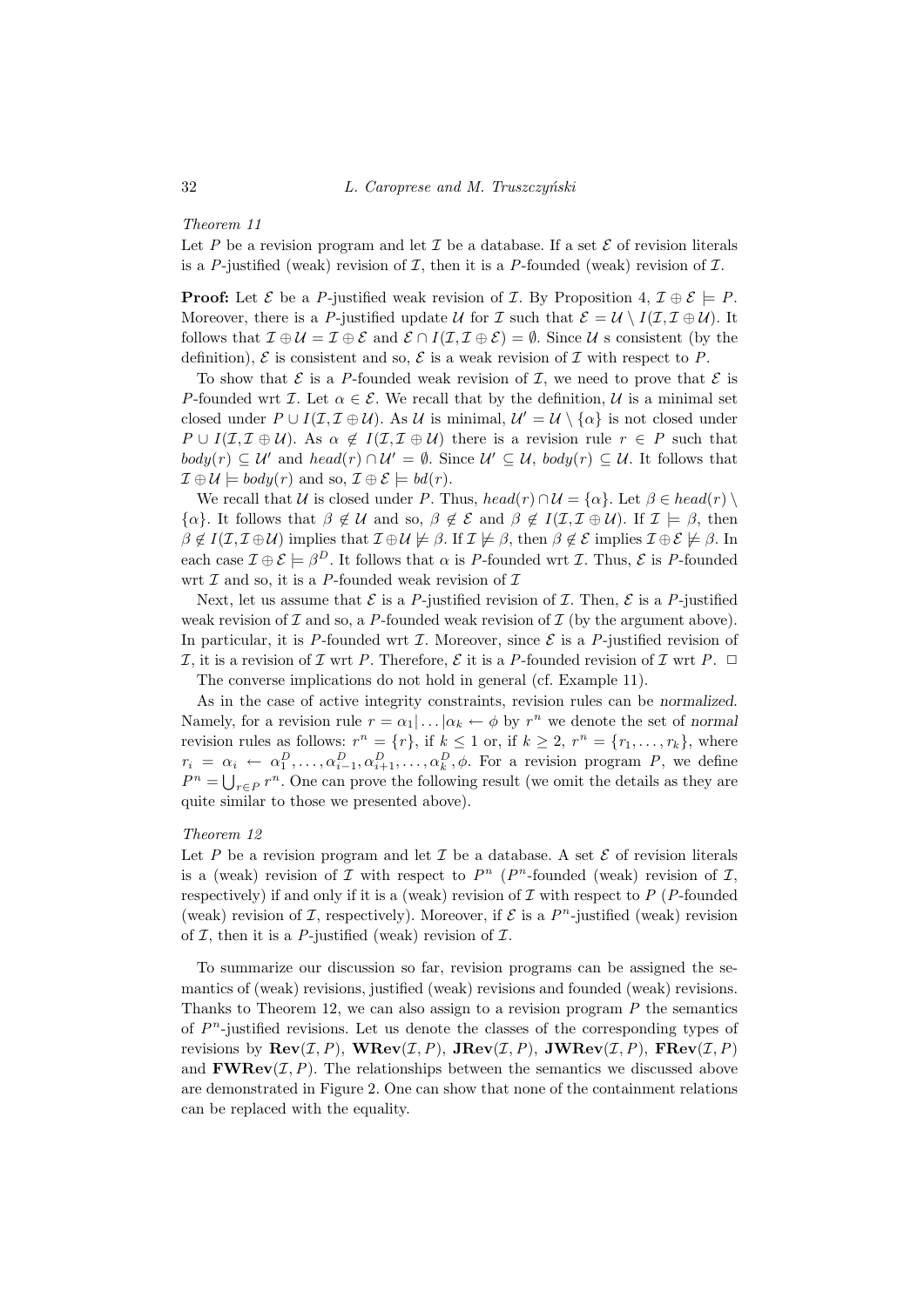$\mathbf{FRev}(\mathcal{I}, P^n)$  $\mathbf{FRev}(\mathcal{I}, P)$  $\mathbf{JRev}(\mathcal{I}, P^n)$  $\subseteq$  JRev $(\mathcal{I}, P)$   $\subseteq$  FRev $(\mathcal{I}, P)$   $\subseteq$  Rev $(\mathcal{I}, P)$  $\textbf{Rev}(\mathcal{I}, P^n)$  $\frac{\parallel}{{\bf JWRev}(\mathcal{I}, P)}$  $JWRev(T, P)$ n  $\cap$   $\cap$  n  $\cap$  n  $\cap$  n  $\cap$  n  $\cap$  n  $\cap$  n  $\cap$  n  $\cap$  n  $\cap$  n  $\cap$  n  $\cap$  n wRev(I, P)  $\subseteq$  WRev(I, P) = WRev(I, P)  $W$ **Rev** $(\mathcal{I}, P)$ l∩<br> $\mathcal{L}(\mathcal{I}, P^n)$  $\mathbb{F}$ WRev $(\mathcal{I}, P^n)$ 

Fig. 2. The containment relations for the semantics of revision programs

The similarities revision programs show to sets of active integrity constraints are striking. In the next section, we will now establish the precise connection.

# 11 Connections between Revision Programs and Active Integrity **Constraints**

To relate revision programs and active integrity constraints, we first note that we can restrict the syntax of revision programs without affecting their expressivity.

A proper revision rule is a revision rule that satisfies the following condition: any literal in the head is not the dual of any literal in the body.

Let P be a revision program and let  $r_1$  and  $r_2$  be revision rules

$$
\alpha|\alpha_1|\dots|\alpha_k \leftarrow \alpha^D, \beta_1, \dots, \beta_m
$$

and

$$
\alpha_1 | \dots | \alpha_k \leftarrow \alpha^D, \beta_1, \dots, \beta_m,
$$

respectively (that is,  $r_2$  differs from  $r_1$  in that it drops  $\alpha$  from the head).

#### Lemma 5

Let  $\mathcal I$  be a database. Under the notation introduced above, a set of revision literals U is a (weak) revision of I with respect to  $P \cup \{r_1\}$  ( $P \cup \{r_1\}$ -founded (weak) revision,  $P \cup \{r_1\}$ -justified (weak) revision of  $\mathcal I$ , respectively) if and only if  $\mathcal U$  is a (weak) revision of I with respect to  $P \cup \{r_2\}$  ( $P \cup \{r_2\}$ -founded (weak) revision,  $P \cup \{r_2\}$ -justified (weak) revision of  $\mathcal{I}$ , respectively).

Proof: The claim is evident for the case of weak revisions and revisions. The case of justified (weak) revisions follows from the observation that a consistent set  $U$  of revision literals is a closed set for  $P \cup \{r_1\} \cup I(\mathcal{I}, \mathcal{I} \oplus \mathcal{U})$  if and only if  $\mathcal U$  is a closed set for  $P \cup \{r_2\} \cup I(\mathcal{I}, \mathcal{I} \oplus \mathcal{U}).$ 

For the case of founded (weak) revisions, it is enough to prove that a set  $U$  of revision literals is  $P \cup \{r_1\}$ -founded wrt I if and only if U is  $P \cup \{r_2\}$ -founded wrt  $I$ . When proceeding in either direction, we have that  $U$  is consistent.

Let  $\beta \in \mathcal{U}$  be  $P \cup \{r_1\}$ -founded wrt  $\mathcal{I}$  and  $\mathcal{U}$ , and let  $r \in P \cup \{r_1\}$  be the rule providing support to  $\beta$ . If  $r \neq r_1$ ,  $r \in P$  and so,  $\beta$  is  $P \cup \{r_2\}$ -founded wrt  $\mathcal I$  and  $\mathcal U$ . Thus, let us assume that  $r = r_1$ . If  $\beta = \alpha$ , then  $\alpha \in \mathcal{U}$  and, consequently,  $\mathcal{I} \oplus \mathcal{U} \models \alpha$ . Since  $\mathcal{I} \oplus \mathcal{U} \models body(r_1), \mathcal{I} \oplus \mathcal{U} \models \alpha^D$ , a contradiction. Thus,  $\beta \neq \alpha$ . It is easy to see that in such case,  $r_2$  supports  $\beta$  (given U). Thus,  $\beta$  is  $P \cup \{r_2\}$ -founded wrt  $\mathcal I$ in this case, too. It follows that  $U$  is  $P \cup \{r_2\}$ -founded wrt  $\mathcal{I}$ .

Conversely, let  $\beta \in \mathcal{U}$  be  $P \cup \{r_2\}$ -founded wrt  $\mathcal{I}$  and  $\mathcal{U}$ , and let  $r \in P \cup \{r_2\}$  be the rule providing support to  $\beta$ . As before, if  $r \neq r_2$ , the claim follows. If  $r = r_2$ ,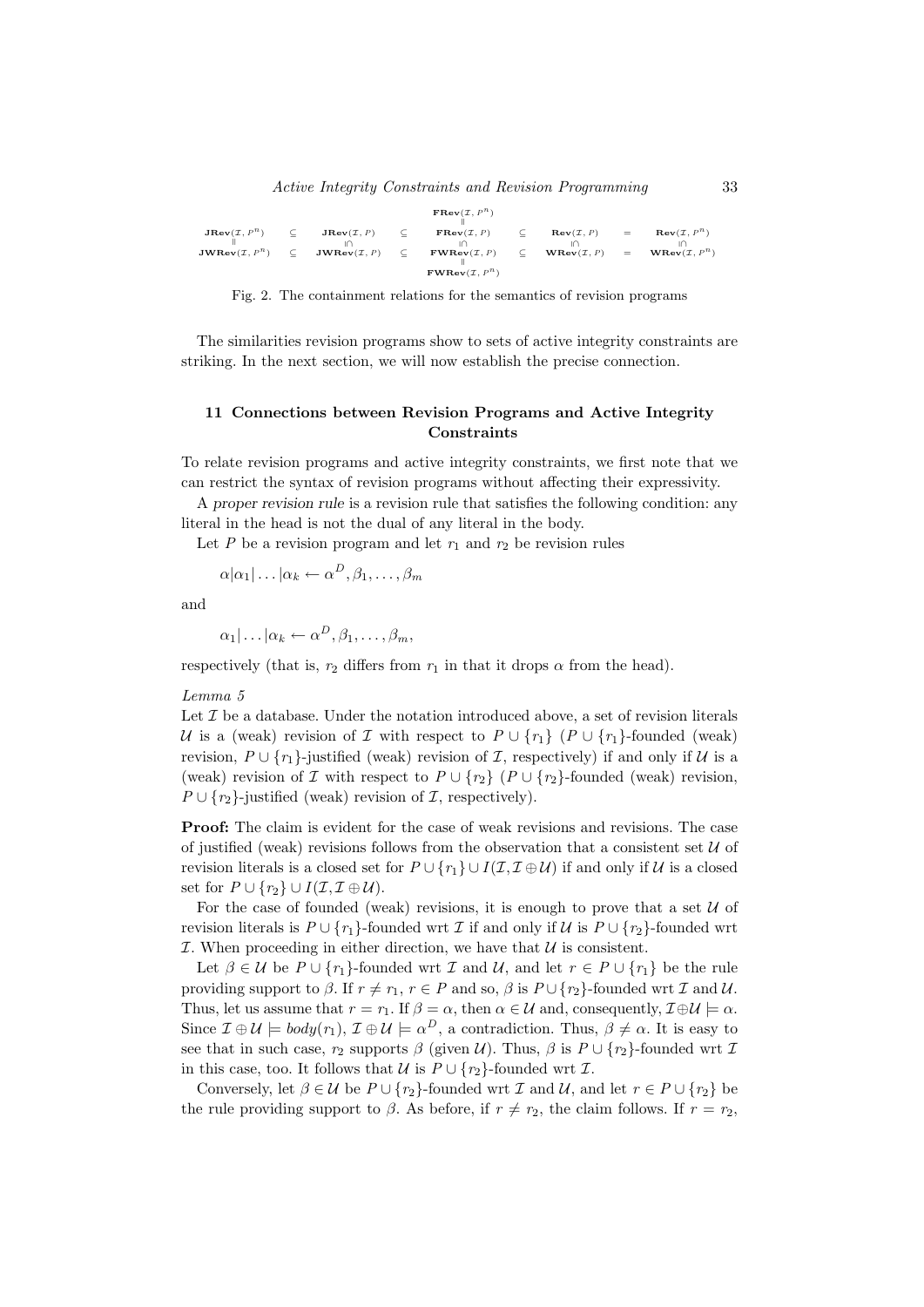then  $\beta \neq \alpha$ . Since  $r_2$  supports  $\beta$ , one can check that  $r_1$  supports,  $\beta$ , too. Thus,  $\beta$  is  $P \cup \{r_1\}$ -founded wrt  $\mathcal I$  and  $\mathcal U$ . Consequently,  $\mathcal U$  is  $P \cup \{r_1\}$ -founded wrt  $\mathcal I$   $\Box$ 

Lemma 5 shows that the literals in the head of a revision rule which are dual of literals in the body are useless and can be dropped. In other words, there is no loss of generality in considering just proper revision programs.

# Example 13

Let P be the revision program containing the rules  $\{\text{in}(b)|\text{out}(a) \leftarrow \text{in}(a), \text{out}(d)\}\$  $\textbf{in}(c) \leftarrow \textbf{out}(c)$ . Its properized version is  $\{\textbf{in}(b) \leftarrow \textbf{in}(a), \textbf{out}(d) \leftarrow \textbf{out}(c)\}\$ .  $\Box$ 

#### Theorem 13

Let  $P$  be a revision program. There is a proper revision program  $P'$  such that for every database  $\mathcal{I}$ , (weak) revisions of  $\mathcal{I}$  with respect to P (P-founded (weak) revisions,  $P$ -justified (weak) revisions of  $I$ , respectively) coincide with (weak) revisions of  $I$  with respect to  $P'$  ( $P'$ -founded (weak) revisions,  $P'$ -justified (weak) revisions of  $\mathcal I$ , respectively).

**Proof:** Lemma 5 implies that the program  $P'$  obtained from  $P$  by repeated application of the process described above (replacement of rules of the form  $r_1$  with the corresponding rules of the form  $r_2$ ) has the required property.  $\Box$ 

We denote the "properized" version of a revision program  $P$  as  $prop(P)$ .

We extend to revision literals the operator  $ua(\cdot)$  defined for propositional literals. If  $\alpha = \text{in}(a)$ , we define  $ua(\alpha) = +a$ . If  $\alpha = \text{out}(a)$ , we define  $ua(\alpha) = -a$ .

Definition 11

Given a proper revision rule  $r$  of the form

$$
\alpha_1 | \ldots | \alpha_k \leftarrow \beta_1, \ldots \beta_m
$$

we denote by  $AIC(r)$  the active integrity constraint

$$
lit(\beta_1),...,lit(\beta_m), lit(\alpha_1)^D,...,lit(\alpha_k)^D \supset ua(\alpha_1)|...|ua(\alpha_k)
$$

For example, given the proper revision rule  $r : \text{in}(a) \leftarrow \text{out}(b)$ , the corresponding active integrity constraint  $AIC(r)$  is of the form not b, not a  $\supset +a$ . We note that if r is a constraint  $(k = 0)$ ,  $AIC(r)$  is simply an integrity constraint. The operator  $AIC(\cdot)$  is extended to proper revision programs in the standard way. It is easy to show that for each database  $\mathcal{I}, \mathcal{I} \models P$  if and only if  $\mathcal{I} \models AIC(P)$ . The following lemma establishes a direct connection between the concepts of closure under active integrity constraints and revision programs.

#### Lemma 6

Let r be a proper revision rule. A set  $\mathcal E$  of revision literals is closed under P if and only if  $ua(\mathcal{E})$  is closed under  $AIC(r)$ .

**Proof:** First, we observe that as r is proper,  $nup(AIC(r)) = lit(body(r))$ . Moreover head( $AIC(r)$ ) = ua(head(r)). We know that  $\mathcal E$  is closed under r if and only if  $body(r) \not\subseteq \mathcal{E}$  or  $head(r) \cap \mathcal{E} \neq \emptyset$ . This holds if and only if  $lit(body(r)) \not\subseteq lit(\mathcal{E}) =$  $lit(ua(\mathcal{E}))$  or  $ua(head(r)) \cap ua(\mathcal{E}) \neq \emptyset$ , which is equivalent to  $nup(AIC(r)) \nsubseteq$  $lit(ua(\mathcal{E}))$  or  $head(AIC(r)) \cap ua(\mathcal{E}) \neq \emptyset$ . This, however, is the definition of  $AIC(r)$ closed under  $ua(\mathcal{E})$ .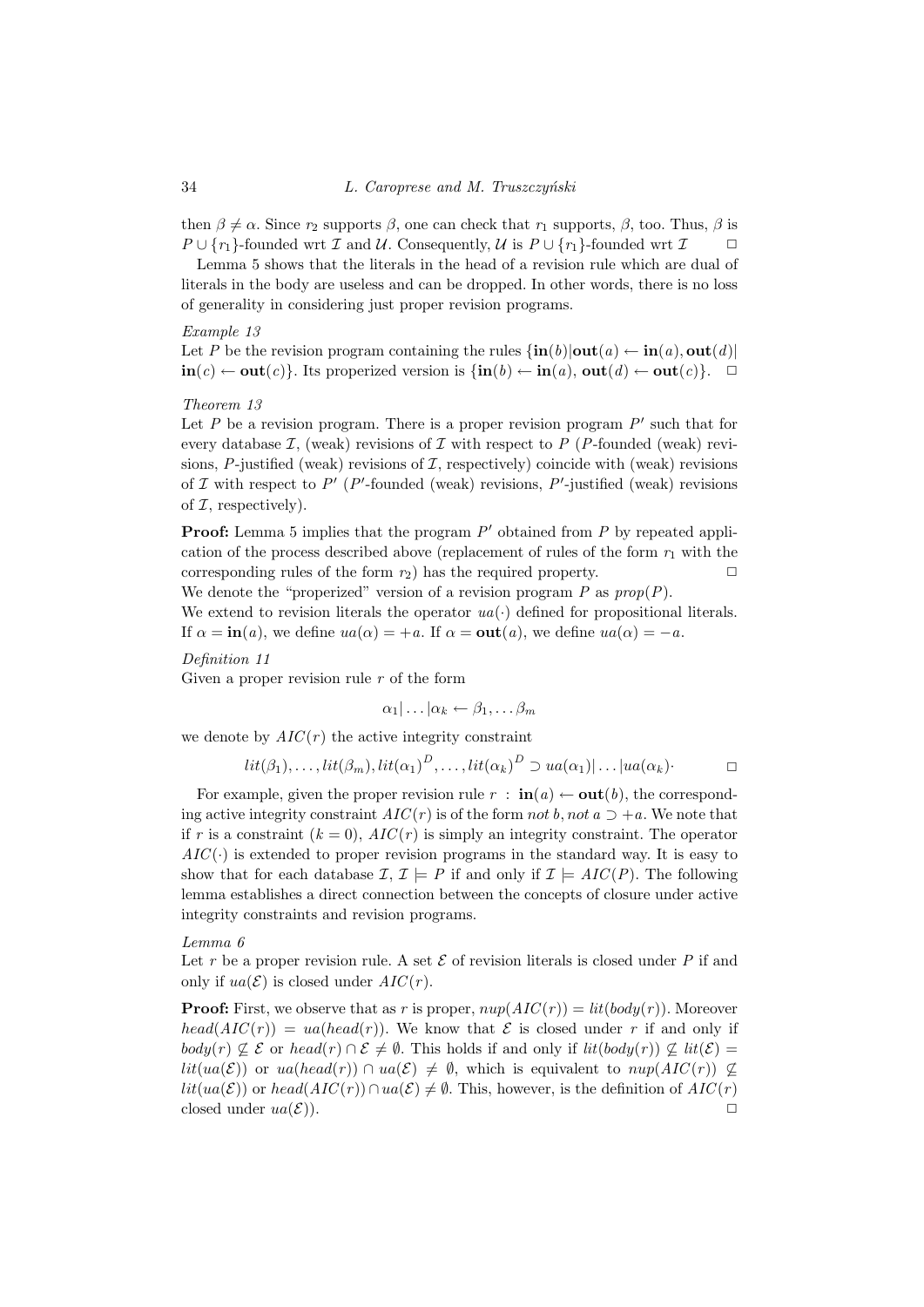## Corollary 3

Let P be a proper revision program. A set  $\mathcal E$  of revision literals is a minimal set closed under P if and only if  $ua(\mathcal{E})$  is a minimal set closed under  $AIC(r)$ .

**Proof:** Straightforward from Lemma 6. ◯

# Theorem 14

Let P be a proper revision program. A set  $\mathcal E$  of revision literals is a (weak) revision (respectively, P-justified (weak) revision, P-founded (weak) revision) of  $\mathcal I$  wrt P if and only if  $ua(\mathcal{E})$  is a (weak) repair (respectively, justified (weak) repair, founded (weak) repair) for  $\langle \mathcal{I}, AIC(P) \rangle$ .

# Proof:

(1) A set  $\mathcal E$  of revision literals is a weak revision of  $\mathcal I$  wrt P if and only if  $ua(\mathcal E)$  is a weak repair for  $\langle \mathcal{I}, AIC(P) \rangle$ .

Indeed, by the definition,  $\mathcal E$  is a weak revision of  $\mathcal I$  with respect to P if and only if

(a)  $\mathcal{I} \cap \{a \mid \text{in}(a) \in \mathcal{E}\} = \emptyset$ ,  $\{a \mid \text{out}(a) \in \mathcal{E}\} \subseteq \mathcal{I}$ ; and (b)  $\mathcal{I} \oplus \mathcal{E} \models P$ .

Similarly,  $ua(\mathcal{E})$  is a weak repair for  $\langle \mathcal{I}, AIC (P) \rangle$  if and only if

- (a)  $\mathcal{I} \cap \{a \mid +a \in ua(\mathcal{E})\} = \emptyset$ ,  $\{a \mid -a \in ua(\mathcal{E})\} \subseteq \mathcal{I}$ ; and
- (b)  $\mathcal{I} \circ ua(\mathcal{E}) \models AIC(P).$

By our earlier comments, for every database  $\mathcal{J}, \mathcal{J} \models P$  if and only if  $\mathcal{J} \models AIC(P)$ . Since  $\mathcal{I} \oplus \mathcal{E} = \mathcal{I} \circ ua(\mathcal{E})$ , the assertion follows.

(2) Next, we prove that  $\mathcal E$  is a revision of  $\mathcal I$  wrt  $P$  if and only if  $ua(\mathcal E)$  is a repair for  $\langle \mathcal{I}, AIC(P) \rangle$ .

By (1),  $\mathcal E$  is a weak revision of  $\mathcal I$  wrt P if and only if  $ua(\mathcal E)$  is a weak repair for  $\langle I, AIC(P) \rangle$ . Moreover, we have that the mapping  $\mathcal{E} \mapsto ua(\mathcal{E})$  is a bijection between sets of revision literals and sets of update actions such that  $\mathcal{I} \oplus \mathcal{E} \models P$  if and only if  $\mathcal{I} \circ ua(\mathcal{E}) \models AIC(P)$ . Thus, a set  $\mathcal{E}$  of revision literals is such that for each  $\mathcal{E}' \subseteq \mathcal{E}$ the fact  $\mathcal{I} \oplus \mathcal{E}' \models P$  implies  $\mathcal{E}' = \mathcal{E}$  (minimality of  $\mathcal{E}$ ) if and only if  $ua(\mathcal{E})$  is a set of update actions such that for each  $\mathcal{F}' \subseteq ua(\mathcal{E})$  the fact  $\mathcal{I} \circ \mathcal{F}' \models AIC(P)$  implies  $\mathcal{F}' = ua(\mathcal{E})$  (minimality of  $ua(\mathcal{E})$ .

(3) We now prove that  $\mathcal E$  is a P-justified weak revision of  $\mathcal I$  if and only if  $ua(\mathcal E)$  is a justified weak repair for  $\langle \mathcal{I}, AIC (P) \rangle$ .

 $(\Rightarrow)$  Since  $\mathcal E$  is a P-justified weak revision of  $\mathcal I$ , there exists a P-justified weak update of I, say U, such that  $\mathcal{E} = U \setminus I(\mathcal{I}, \mathcal{I} \oplus U)$ . By the definition, U is consistent and it is a minimal set containing  $I(\mathcal{I}, \mathcal{I} \oplus \mathcal{U})$  and closed under P. It follows that the action set  $ua(\mathcal{U})$  is consistent and, by Corollary 3, it is a minimal set containing  $ua(I(\mathcal{I}, \mathcal{I} \oplus \mathcal{U}))$ and closed under  $AIC(P)$ . We now observe that  $ua(I(\mathcal{I}, \mathcal{I} \oplus \mathcal{U})) = ne(\mathcal{I}, \mathcal{I} \circ ua(\mathcal{U}))$ . Thus,  $ua(\mathcal{U})$  is a justified action set for  $\langle \mathcal{I}, AIC(P) \rangle$  and  $ua(\mathcal{U}) \setminus ne(\mathcal{I}, \mathcal{I} \circ ua(\mathcal{U}))$  =  $ua(\mathcal{E})$  is a justified weak repair for  $\langle \mathcal{I}, AIC(P) \rangle$ .

 $(\Leftarrow)$  There exists a justified action set for  $\langle I, AIC (P) \rangle$ , say U, such that  $ua(\mathcal{E}) =$  $U \setminus ne(\mathcal{I}, \mathcal{I} \circ \mathcal{U})$ . The action set U is consistent, contains  $ne(\mathcal{I}, \mathcal{I} \circ \mathcal{U})$  and it is closed under  $AIC(P)$ . By our comments above, there is a set of revision literals V such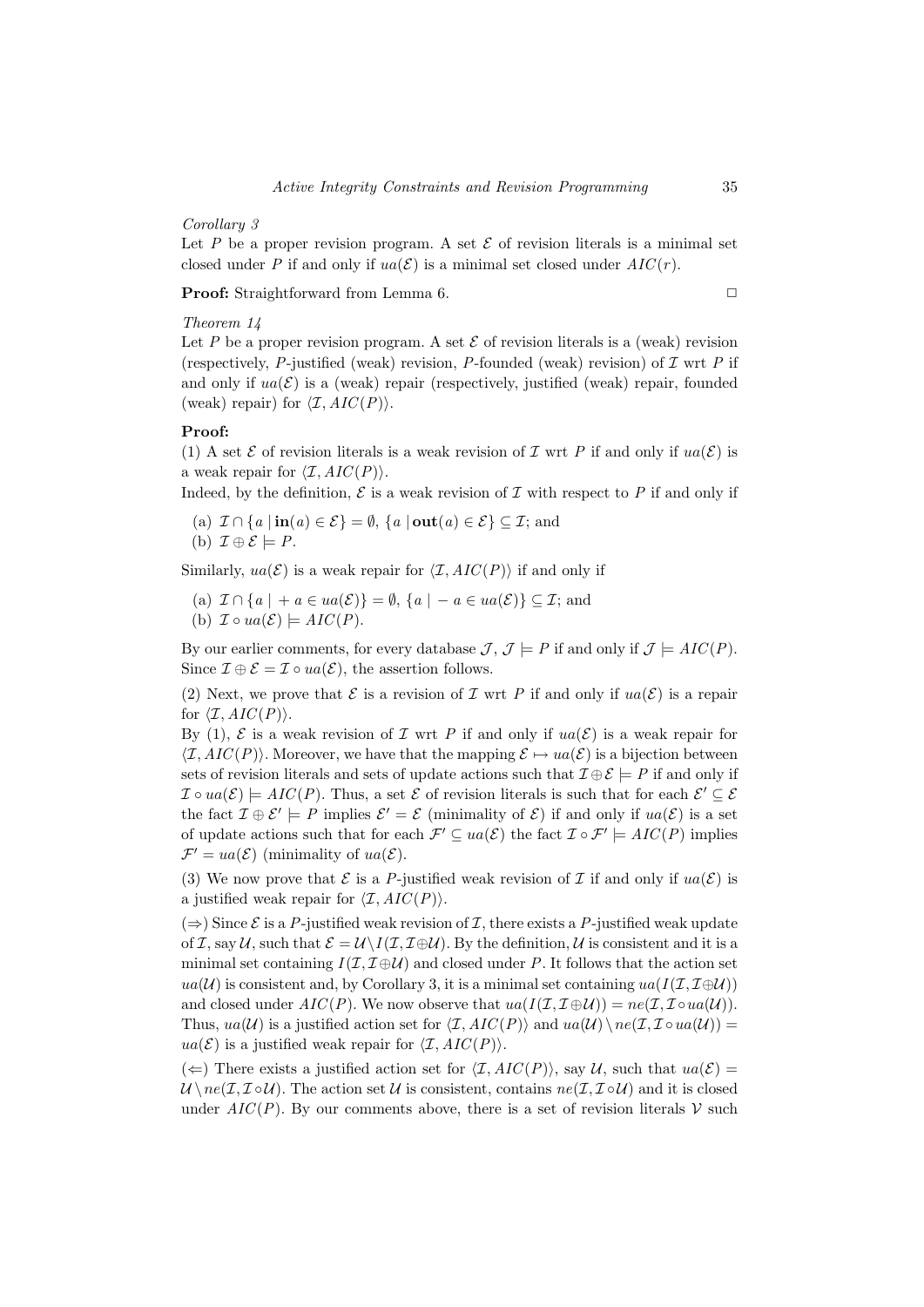that  $ua(\mathcal{V}) = \mathcal{U}$ . Moreover,  $ne(\mathcal{I}, \mathcal{I} \circ \mathcal{U}) = ua(I(\mathcal{I}, \mathcal{I} \oplus \mathcal{V}))$ . It follows that the set V is consistent and, by Corollary 3, it is a minimal set containing  $I(\mathcal{I}, \mathcal{I} \oplus \mathcal{V})$  and closed under P. Thus, V is a P-justified weak update for I and  $V \setminus I(\mathcal{I}, \mathcal{I} \oplus V) = \mathcal{E}$ is a P-justified weak revision for  $\mathcal{I}$ .

(4) By (3) and by the argument we used in (2) to show that the minimality of  $\mathcal E$  is equivalent to the minimality of  $ua(\mathcal{E}), \mathcal{E}$  is a P-justified revision of  $\mathcal I$  if and only if  $ua(\mathcal{E})$  is a justified repair for  $\langle \mathcal{I}, AIC (P) \rangle$ .

(5) Finally, we prove that  $\mathcal E$  is a P-founded (weak) revision of  $\mathcal I$  if and only if  $ua(\mathcal E)$ is a founded (weak) repair for  $\langle \mathcal{I}, AIC(P) \rangle$ .

 $(\Rightarrow)$  Let E be a P-founded (weak) revision of I. By (1) and (2),  $ua(\mathcal{E})$  is a (weak) repair for  $\langle I, AIC(P) \rangle$ . Therefore, we have to show that  $ua(\mathcal{E})$  is founded wrt  $\langle \mathcal{I}, AIC(P) \rangle$ . Let us consider an arbitrary element of  $ua(\mathcal{E})$ . It is of the form  $ua(\alpha)$ , for some revision literal  $\alpha \in \mathcal{E}$ .

Since  $\mathcal E$  is P-founded wrt  $\mathcal I$ , there exists  $r \in P$  such that  $\mathcal I \oplus \mathcal E \models body(r)$ , and  $\mathcal{I} \oplus \mathcal{E} \models \gamma^D$ , for every  $\gamma \in \mathit{head}(r)$  different from  $\alpha$ . Let  $\rho$  be the corresponding active integrity constraint in  $AIC(P)$ , that is,  $\rho = AIC(r)$ . Since r is proper,  $lit(body(r)) = nup(\rho)$ . Thus,  $\mathcal{I} \circ ua(\mathcal{E}) \models nup(\rho)$ . Moreover, since  $head(\rho) = ua(head(r)),$  for every  $\delta \in head(\rho)$  other than  $ua(\alpha), \mathcal{I} \circ ua(E) \models \delta^D$ .

Thus,  $ua(\alpha)$  is founded wrt  $\langle I, AIC(P) \rangle$  and  $ua(\mathcal{E})$  and so,  $ua(\mathcal{E})$  is founded with respect to  $\langle \mathcal{I}, AIC(P) \rangle$ .

 $(\Leftarrow)$  This implication can be proved by a similar argument. We omit the details.  $\Box$ The results of this section show that proper revision programs can be interpreted as sets of active integrity constraints so that the corresponding semantics match. However, it is easy to see that the mapping  $AIC(\cdot)$  is a one-to-one and onto mapping between the collection of proper revision programs and the collections of sets of active integrity constraints. Thus, also conversely, sets of active integrity constraints can be interpreted as revision programs.

#### Example 14

Let  $\eta$  be the following set of active integrity constraints:

 $r_1 = a, b, not c \supset -a | + c$  $r_2 =$  not  $d \supset +d$  $r_3 = a \supset \perp$ 

The corresponding revision program is:

 $\rho_1 = \textbf{out}(a)|\textbf{in}(c) \leftarrow \textbf{in}(b)$  $\rho_2 = \mathbf{in}(d)$  $\rho_3 = \qquad \qquad \perp \quad \leftarrow \quad \textbf{in}(a)$ 

The correspondence between sets of active integrity constraints and proper revision programs allows us to adapt results from one setting to another and conversely. Moreover, in many cases, once we have a result for proper revision programs, we can lift it to the general case, too. For instance, as in the case of sets of active integrity constraints and justified (weak) repairs, a special structure of a revision program with respect to the original database ensures minimality of justified weak revisions. Specifically, we have the following corollary of Theorem 3.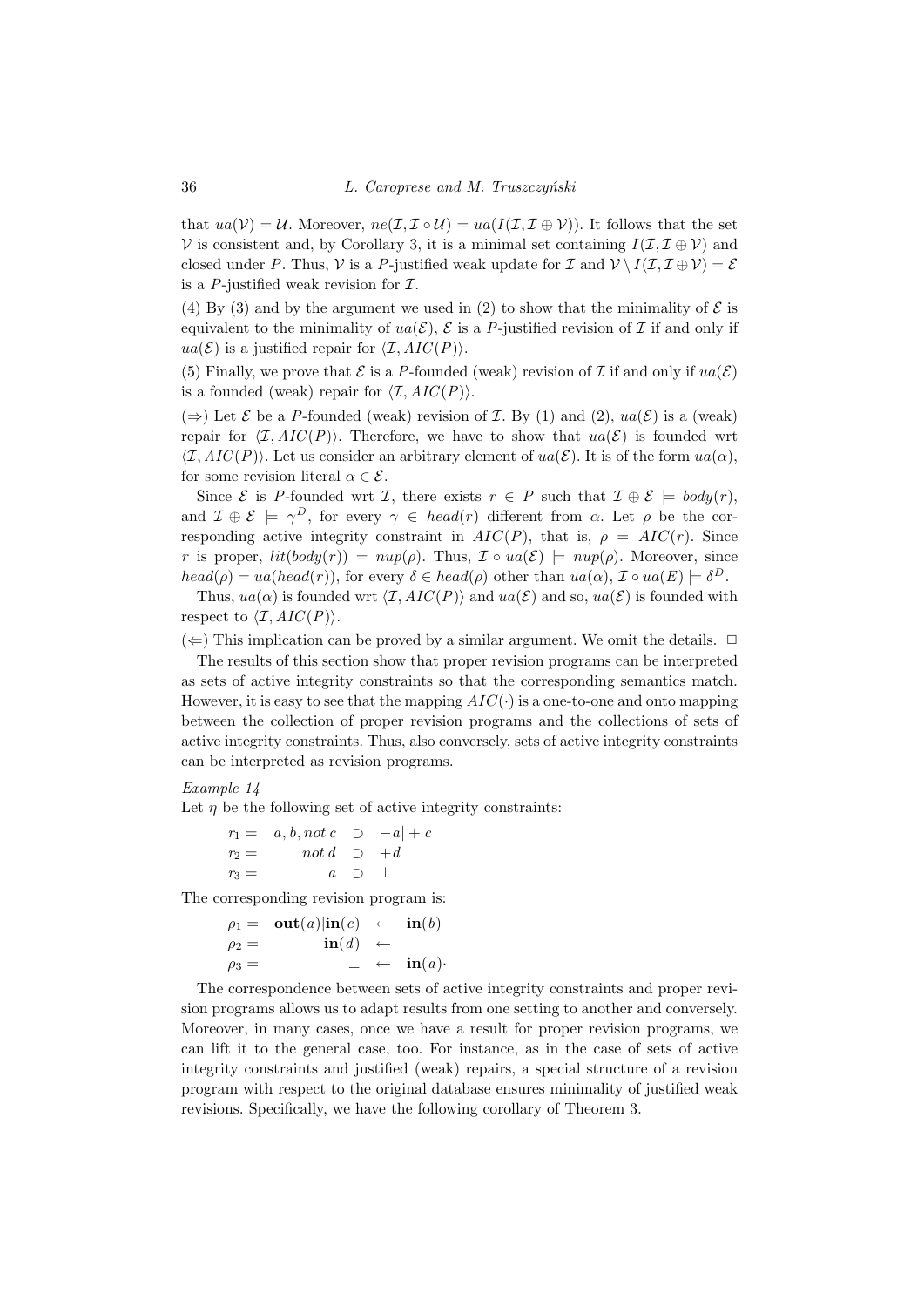# Theorem 15

Let T be a database and P a revision program such that for each revision literal  $\alpha$ appearing in the head of a rule in  $P, \mathcal{I} \models \alpha^D$ . If  $\mathcal{E}$  is a P-justified weak revision for  $I$ , then  $\mathcal E$  is a P-justified revision for  $I$ .

**Proof:** (Sketch) Clearly, the properized version  $P'$  of  $P$  also satisfies the assumption of the theorem. By the correspondence results between proper revision programs and sets of aic's, it follows that E is a P'-justified revision for  $\mathcal I$ . As  $\mathcal I$  has the same justified revisions with respect to  $P'$  and  $P$ , the result follows.  $\Box$ 

Moreover, for normal revision programs justified weak revisions are justified revisions no matter what the initial database, as stated in the following corollary to Theorem 4. The argument is essentially the same as the one above and we omit it.

# Theorem 16

Let  $\mathcal I$  be a database and  $P$  a normal revision program. If  $\mathcal E$  is a P-justified weak revision for  $I$ , then  $\mathcal E$  is a justified revision for  $I$ .

# 12 Computation and Complexity Results for Revision Programming

Thanks to the equivalence properties reported in Section 11 we can derive the results about computation and complexity for revision programming from the corresponding results for active integrity constraints presented in Section 7.

# Theorem 17

Let  $\mathcal I$  be a database and  $P$  a normal revision program. Then checking if there exists a P-justified revision (P-justified weak revision, respectively) for  $\mathcal I$  is an NP-complete problem.

**Proof.** By Theorem 13 we know that this problem is equivalent to check if there exists a P'-justified revision (P'-justified weak revision, respectively) for  $\mathcal I$  where  $P'$  is the properized version of  $P$  that can be computed in polynomial time. The result follows from Theorems 7 and Theorem 14.  $\Box$ 

# Theorem 18

Let  $\mathcal I$  be a database and  $P$  a revision program. Then checking if there exists a P-justified revision (P-justified weak revision, respectively) for  $\mathcal I$  is a  $\Sigma_2^P$ -complete problem.

**Proof.** By Theorem 13 we know that this problem is equivalent to check if there exists a P'-justified revision (P'-justified weak revision, respectively) for  $\mathcal I$  where  $P'$  is the properized version of  $P$  that can be computed in polynomial time. The result follows from Theorems 8, 9 and 14.  $\Box$ 

## Theorem 19

Let  $\mathcal I$  be a database and  $P$  a revision program. Then checking if there exists a P-founded revision (P-founded weak revision, respectively) for  $\mathcal I$  is a  $\Sigma_2^P$ -complete (NP-complete, respectively) problem.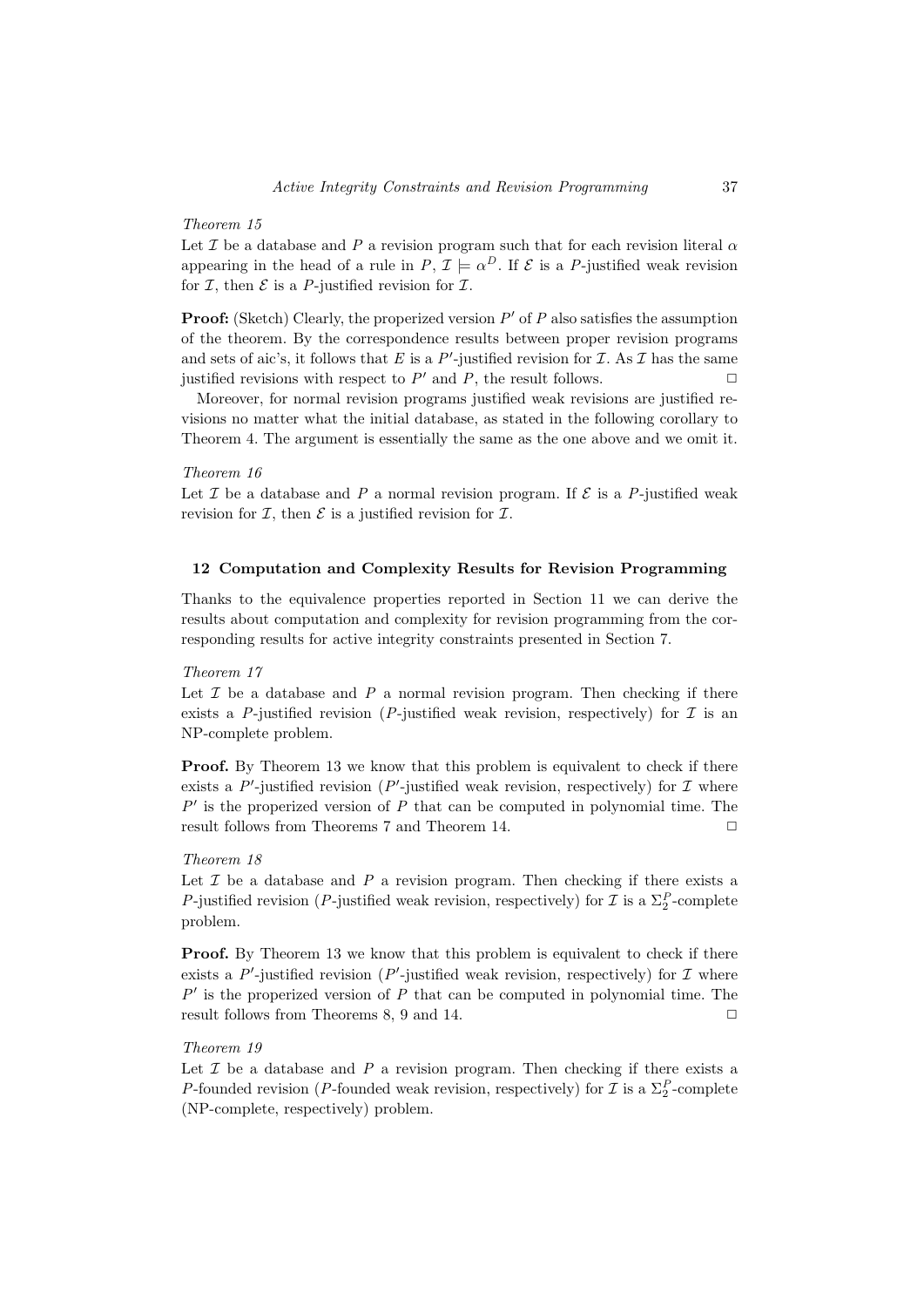

Fig. 3. Complexity results for the semantics of revision programs

**Proof.** By Theorem 13 we know that this problem is equivalent to check if there exists a P'-founded revision (P'-founded weak revision, respectively) for  $\mathcal I$  where  $P'$  is the properized version of  $P$  that can be computed in polynomial time. The result follows from complexity results by Caroprese et al. (2006) and Theorem 14.  $\Box$ 

We summarize the complexity results obtained in this section in Figure 3.

We note that comments we made at the end of Section 8 apply here as well. In a nutshell, a semantics of justified revisions, reflecting the principles of groundedness (no circular "self-justifications") and minimality of change, seems to be well motivated and so most appealing for applications. However, as we pointed out earlier, it may be too restrictive. Thus, in all these cases, when consistency of a database needs to be restored and justified revisions do not exist, other semantics may provide an acceptable solution. The discussion of that issue, involving also computational complexity trade-offs, follows essentially the same line as that in Section 8.

# 13 Shifting Theorem

In this section we study the *shifting* transformation (Marek and Truszczynski 1998). The process consists of transforming an instance  $\langle \mathcal{I}, \eta \rangle$  of the database repair problem to a syntactically isomorphic instance  $\langle \mathcal{I}', \eta' \rangle$  by changing integrity constraints to reflect the "shift" of  $\mathcal I$  into  $\mathcal I'$ . A semantics for database repair problem has the shifting property if the repairs of the "shifted" instance of the database update problem are precisely the results of modifying the repairs of the original instance according to the shift from  $\mathcal I$  to  $\mathcal I'$ . The shifting property is important. If a semantics of database updates has it, the study of that semantics can be reduced to the case when the input database is the empty set, a major conceptual simplification.

#### Example 15

Let  $\mathcal{I} = \{a, b\}$  and let  $\eta_5 = \{a, b \supset -a | -b\}$ . There are two founded repairs for  $\langle \mathcal{I}, \eta_5 \rangle$ :  $\mathcal{E}_1 = \{-a\}$  and  $\mathcal{E}_2 = \{-b\}$ . Let  $\mathcal{W} = \{a\}$ . We will now "shift" the instance  $\langle \mathcal{I}, \eta_5 \rangle$  with respect to W. To this end, we will first modify I by changing the status in  $\mathcal I$  of elements in  $\mathcal W$ , in our case, of a. Since  $a \in \mathcal I$ , we will remove it. Thus, I "shifted" with respect to W becomes  $\mathcal{J} = \{b\}$ . Next, we will modify  $\eta_5$ correspondingly, replacing literals and update actions involving a by their duals. That results in  $\eta'_5 = \{not \ a, b \supset a \mid -b\}$ . One can check that the resulting instance  $\langle \mathcal{J}, \eta_5' \rangle$  of the update problem has two founded repairs: {+a} and {−b}. Moreover,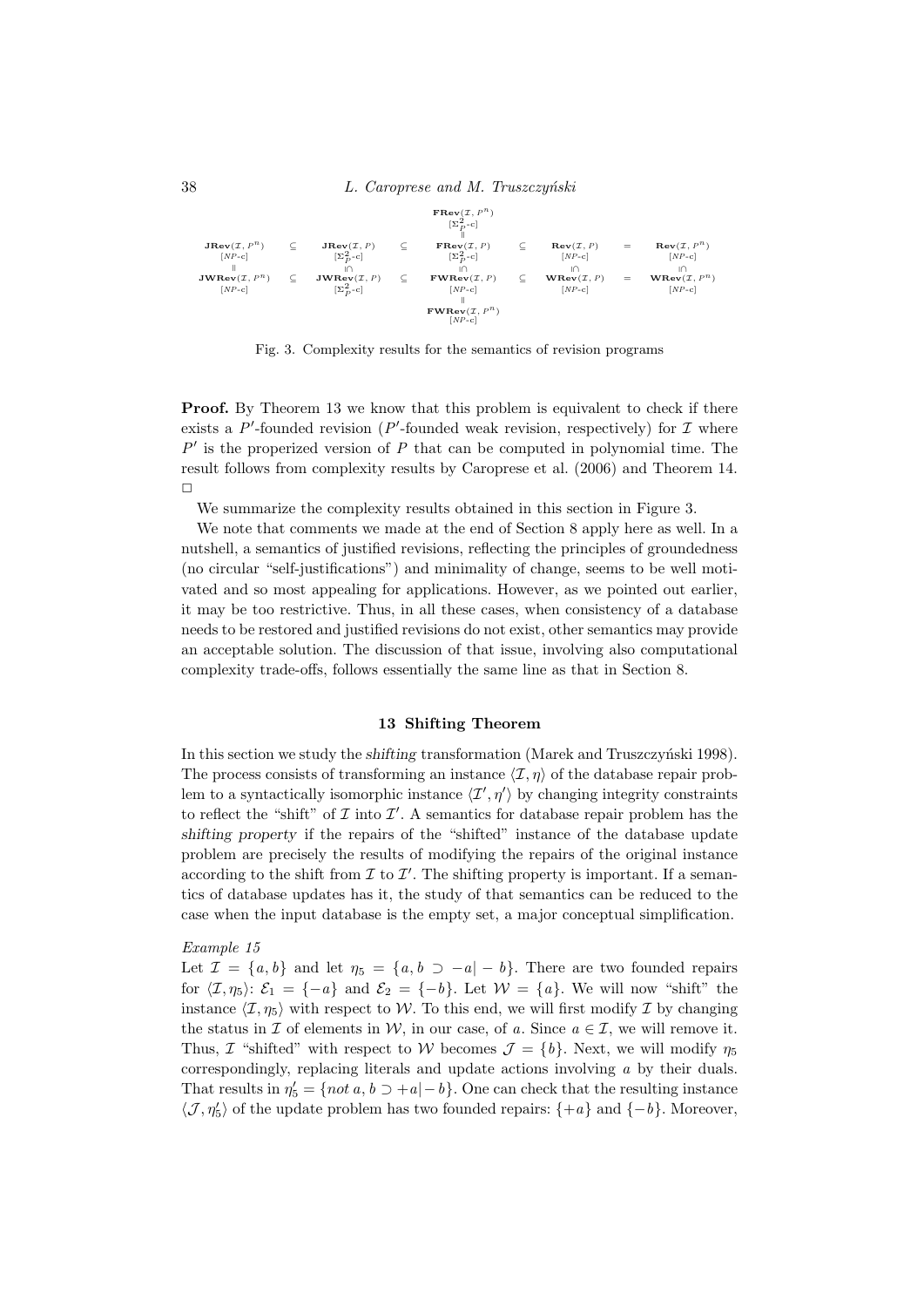they can be obtained from the founded repairs for  $\langle \mathcal{I}, \eta_5 \rangle$  by consistently replacing  $-a$  with  $+a$  and  $+a$  with  $-a$  (the latter does not apply in this example). In other words, the original update problem and its shifted version are isomorphic.  $\Box$ 

The situation presented in Example 15 is not coincidental. In this section we will show that the semantics of (weak) repairs, founded (weak) repairs and justified (weak) repairs satisfy the shifting property. To facilitate the presentation, we placed proofs of all the results in the appendix.

We start by observing that shifting a database  $\mathcal I$  to a database  $\mathcal I'$  can be modeled by means of the symmetric difference operator. Namely, we have  $\mathcal{I}' = \mathcal{I} \div \mathcal{W}$ , where  $W = \mathcal{I} \div \mathcal{I}'$ . This identity shows that one can shift any database  $\mathcal{I}$  into any database  $\mathcal{I}'$  by forming a symmetric difference of  $\mathcal I$  with some set W of atoms (specifically,  $W = \mathcal{I} \div \mathcal{I}'$ . We will now extend the operation of shifting a database with respect to  $W$  to the case of literals, update actions and integrity constraints. To this end, we introduce a shifting operator  $T_W$ .

#### Definition 12

Let W be a database and  $\ell$  a literal or an update action. We define

$$
T_{\mathcal{W}}(\ell) = \begin{cases} \ell^D & \text{if } \text{the atom of } \ell \text{ is in } \mathcal{W} \\ \ell & \text{if } \text{the atom of } \ell \text{ is not in } \mathcal{W} \end{cases}
$$

and we extend this definition to sets of literals or update actions, respectively.

Furthermore, if op is an operator on sets of literals or update actions (such as conjunction or disjunction), for every set  $X$  of literals or update actions, we define

 $T_{\mathcal{W}}(op(X)) = op(T_{\mathcal{W}}(X))$ 

Finally, for an active integrity constraint  $r = \phi \supset \psi$ , we set

$$
T_{\mathcal{W}}(r) = T_{\mathcal{W}}(\phi) \supset T_{\mathcal{W}}(\psi)
$$

We extend the notation to sets active integrity constraints in the standard way.  $\Box$ 

To illustrate the last two parts of the definition, we note that when op stands for the conjunction of a set of literals and  $X = \{L_1, \ldots, L_n\}$ , where every  $L_i$  is a literal,  $T_{\mathcal{W}}(op(X)) = op(T_{\mathcal{W}}(X))$  specializes to

 $T_{\mathcal{W}}(L_1,\ldots,L_n)=T_{\mathcal{W}}(L_1),\ldots,T_{\mathcal{W}}(L_n)$ 

Similarly, for an active integrity constraint

 $r = L_1, \ldots, L_n \supset \alpha_1 | \ldots | \alpha_m$ 

we obtain

$$
T_{\mathcal{W}}(r) = T_{\mathcal{W}}(L_1), \ldots, T_{\mathcal{W}}(L_n) \supset T_{\mathcal{W}}(\alpha_1) \ldots \mid T_{\mathcal{W}}(\alpha_m)
$$

To summarize, we overload the notation  $T_W$  and interpret it based on the type of the argument.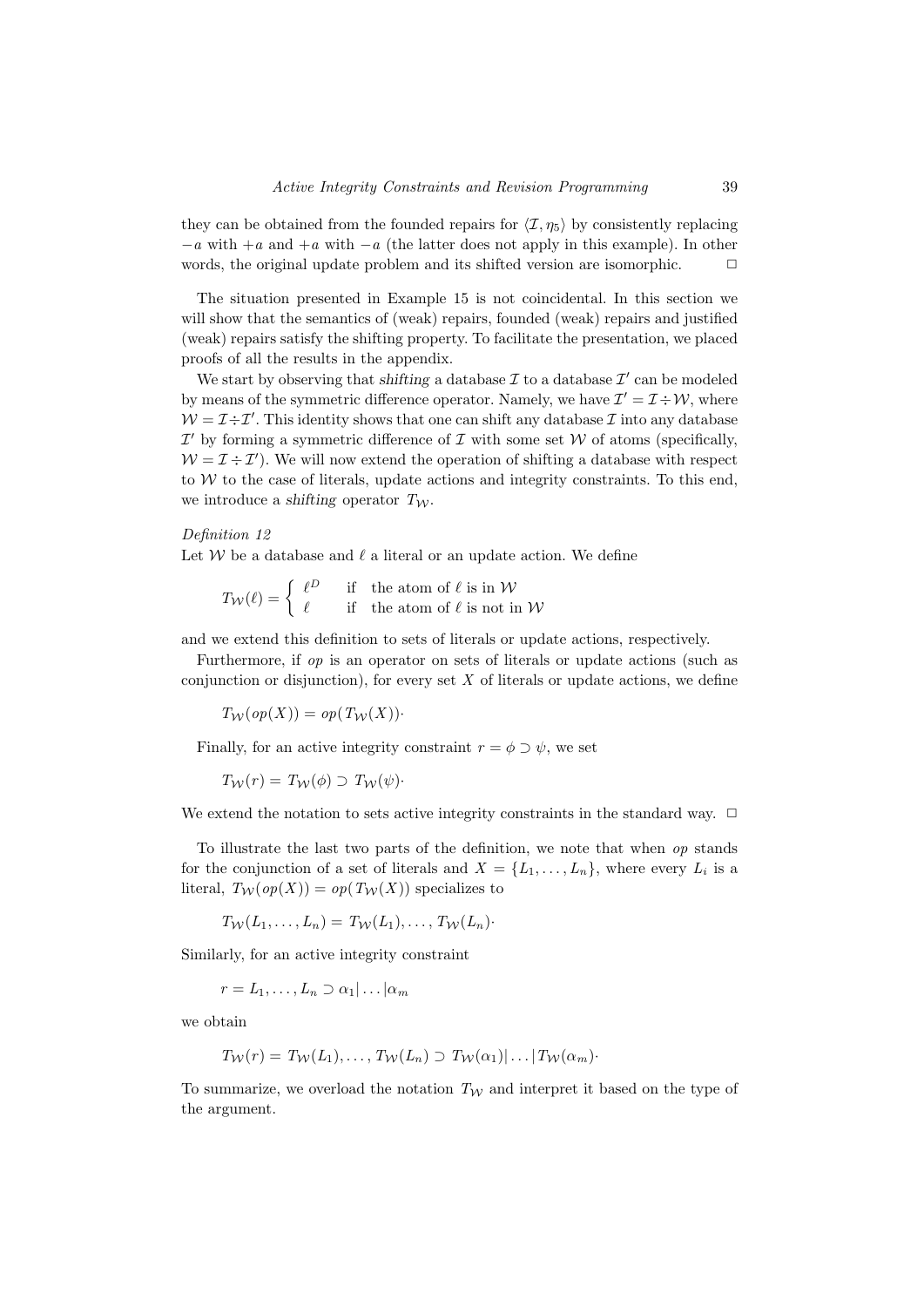Theorem  $20$  (SHIFTING THEOREM FOR (WEAK) REPAIRS AND FOUNDED REPAIRS)

Let  $\mathcal I$  and  $\mathcal W$  be databases. For every set  $\eta$  of active integrity constraints and for every consistent set  $\mathcal E$  of update actions, we have

- 1. E is a weak repair for  $\langle \mathcal{I}, \eta \rangle$  if and only if  $T_W(\mathcal{E})$  is a weak repair for  $\langle \mathcal{I} \div$  $W, T_W(\eta)$
- 2. E is a repair for  $\langle \mathcal{I}, \eta \rangle$  if and only if  $T_W(\mathcal{E})$  is a repair for  $\langle \mathcal{I} \div \mathcal{W}, T_W(\eta) \rangle$
- 3. E is founded for  $\langle \mathcal{I}, \eta \rangle$  if and only if  $T_W(\mathcal{E})$  is founded for  $\langle \mathcal{I} \div \mathcal{W}, T_W(\eta) \rangle$
- 4. E is a founded (weak) repair for  $\langle \mathcal{I}, \eta \rangle$  if and only if  $T_W(\mathcal{E})$  is a founded (weak) repair for  $\langle \mathcal{I} \div \mathcal{W}, T_{\mathcal{W}}(\eta) \rangle$
- 5. E is an justified (weak) repair for  $\langle \mathcal{I}, \eta \rangle$  if and only if  $T_{\mathcal{W}}(\mathcal{E})$  is a justified (weak) repair for  $\langle \mathcal{I} \div \mathcal{W}, T_{\mathcal{W}}(\eta) \rangle$ .

Theorem 20 implies that in the context of (weak) repairs, founded (weak) repairs or justified (weak) repairs, an instance  $\langle \mathcal{I}, \eta \rangle$  of the database update problem can be shifted to the instance with the empty initial database. That property can simplify studies of these semantics as well as the development of algorithms for computing repairs and for consistent query answering, as it allows us to eliminate one of the parameters (the initial database) from considerations. In many cases it also allows us to relate semantics of database repairs to some semantics of logic programs with negation. Formally, we have the following corollary.

# Corollary 4

Let T be a database and  $\eta$  a set of active integrity constraints. Then E is a weak repair (repair, founded weak repair, founded repair, justified weak repair, justified repair, respectively) for  $\langle \mathcal{I}, \eta \rangle$  if and only if  $T_{\mathcal{I}}(\mathcal{E})$  is a weak repair (repair, founded weak repair, founded repair, justified weak repair, justified repair, respectively) for  $\langle \emptyset, T_{\mathcal{I}}(\eta) \rangle.$ 

The concept of of shifting can also be stated for revision programming. First, we note that the operator  $T_w(\cdot)$  defined above can be extended to revision literals, revision rules and revision programs. Its formal definition and many properties have been presented by Marek et al. (1999). The following theorem gathers those results, as well as their extensions to the case of new semantics we introduced in our paper.

# Theorem 21

(SHIFTING THEOREM FOR REVISION PROGRAMS) Let  $\mathcal I$  and  $\mathcal W$  be databases. For every revision program G and every consistent set  $\mathcal E$  of revision literals, we have

- 1. E is a (weak) revision for T with respect to G if and only if  $T_w(\mathcal{E})$  is a (weak) revision for  $\mathcal I$  with respect to  $T_{\mathcal W}(G)$
- 2. E is a G-justified (weak) revision for T if and only if  $T_w(\mathcal{E})$  is a  $T_w(G)$ justified (weak) revision for  $\mathcal I$
- 3. E is a G-founded (weak) revision for I if and only if  $T_w(\mathcal{E})$  is a  $T_w(G)$ founded (weak) revision for  $\mathcal I$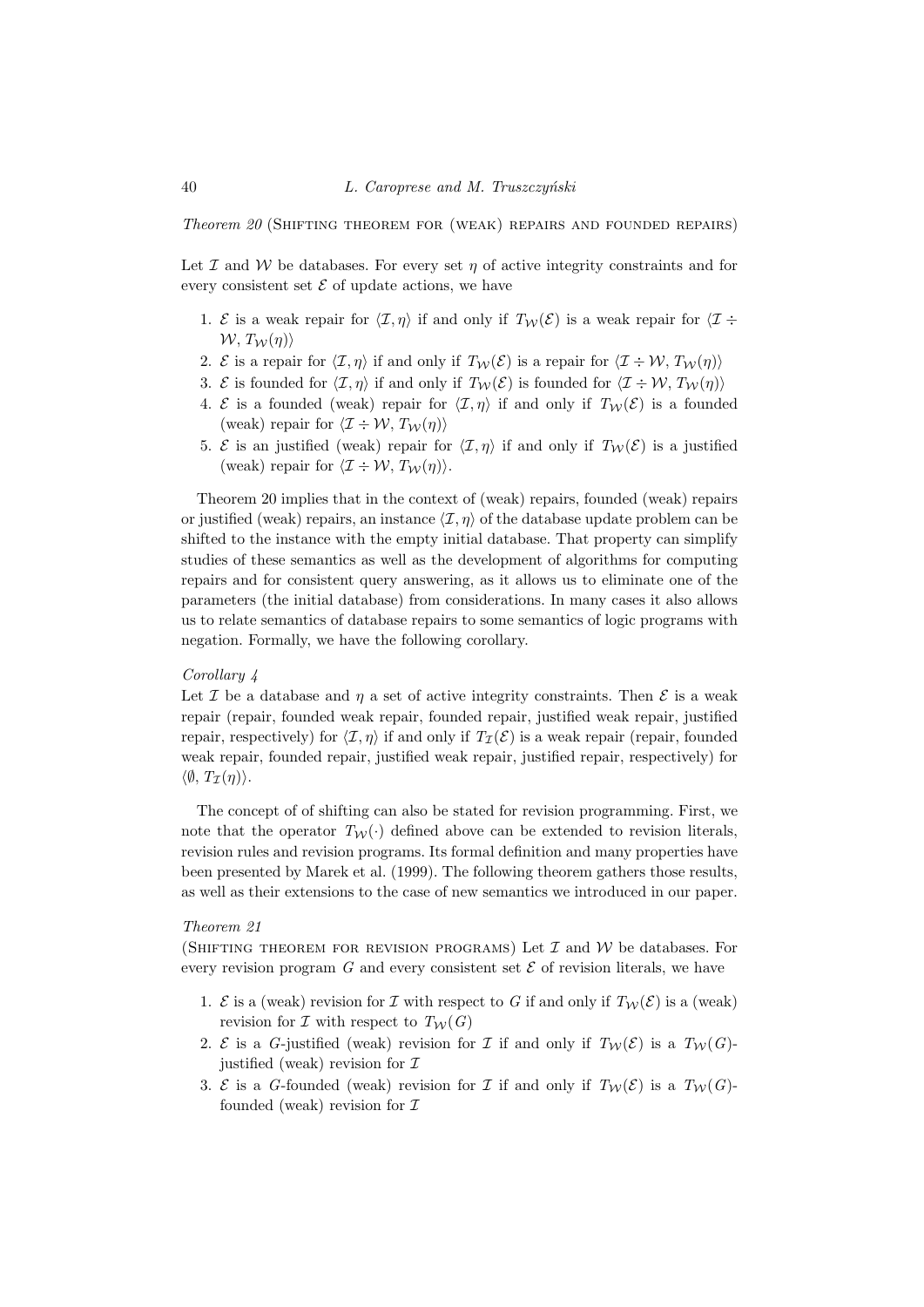#### 14 Conclusion

In the paper we studied two formalisms for describing policies on enforcing integrity constraints on databases in the presence of preferences on alternative ways to do so: active integrity constraints (Caroprese et al. 2006) and revision programming (Marek and Truszczyński 1998).

The original semantics proposed for active integrity constraints is based on the concept of a founded repair. A founded repair is a set of update actions (insertions and deletions) to be performed over the database in order to make it consistent, that is minimal and supported by active integrity constraints. The original semantics for revision programs is based on the concept of justified revision. A justified revision is a set of revision literals that can be inferred by means of the revision program and by the inertia set, that is the set of all atoms that do not change their state of presence in or absence from a database during the revision process.

We proved that in the context of their original semantics, these two formalisms differ. That is, under some natural interpretation of revision programs as sets of active integrity constraints the set of repairs corresponding to justified revisions is contained in the set of founded repairs (and the containment is, in general, proper). This observation demonstrated that basic intuitions behind the two semantics are essentially different and opened a possibility of expanding each formalism by semantics grounded in the ideas developed in the other one.

Following this direction, we introduced a new semantics for active integrity constraints, based on ideas underlying revision programming and, conversely, a new semantics for revision programs based on intuitions behind founded repairs. With the new semantics available, we showed that the interpretation of revision programs as sets of active integrity constraints, mentioned above, establishes a precise match between these two formalism: it preserves their semantics once they are correctly aligned. In other words, we proved that the two formalisms are equivalent through a simple modular (rule-wise) syntactic transformation. That offers a strong indication of the adequacy of each formalism as the foundation for declarative specifications of policies for enforcing integrity constraints. Moreover, the broad frameworks of semantics we have available in each case provide us with means of handling the problem of "non-executability" of the policies encoded into integrity constraints under a particular semantics: once that turns out to be the case, one can chose to select a less restrictive one.

For each formalism and each semantics we established the complexity of the basic existence of repair (revision) problem. Furthermore, we proved that each formalism and each semantics satisfies the shifting property. Shifting consists of transforming an instance of a database repair problem to another syntactically isomorphic instance by changing active integrity constraints or revision programs to reflect the "shift" from the original database to the new one.

These latter results are essential for relating repair (revision) formalisms we studied with logic programming and, specifically, with programs that generalize standard disjunctive logic programs by allowing default literals also in the heads of disjunctive rules (the Lifschitz-Woo programs (Lifschitz and Woo 1992); cf. work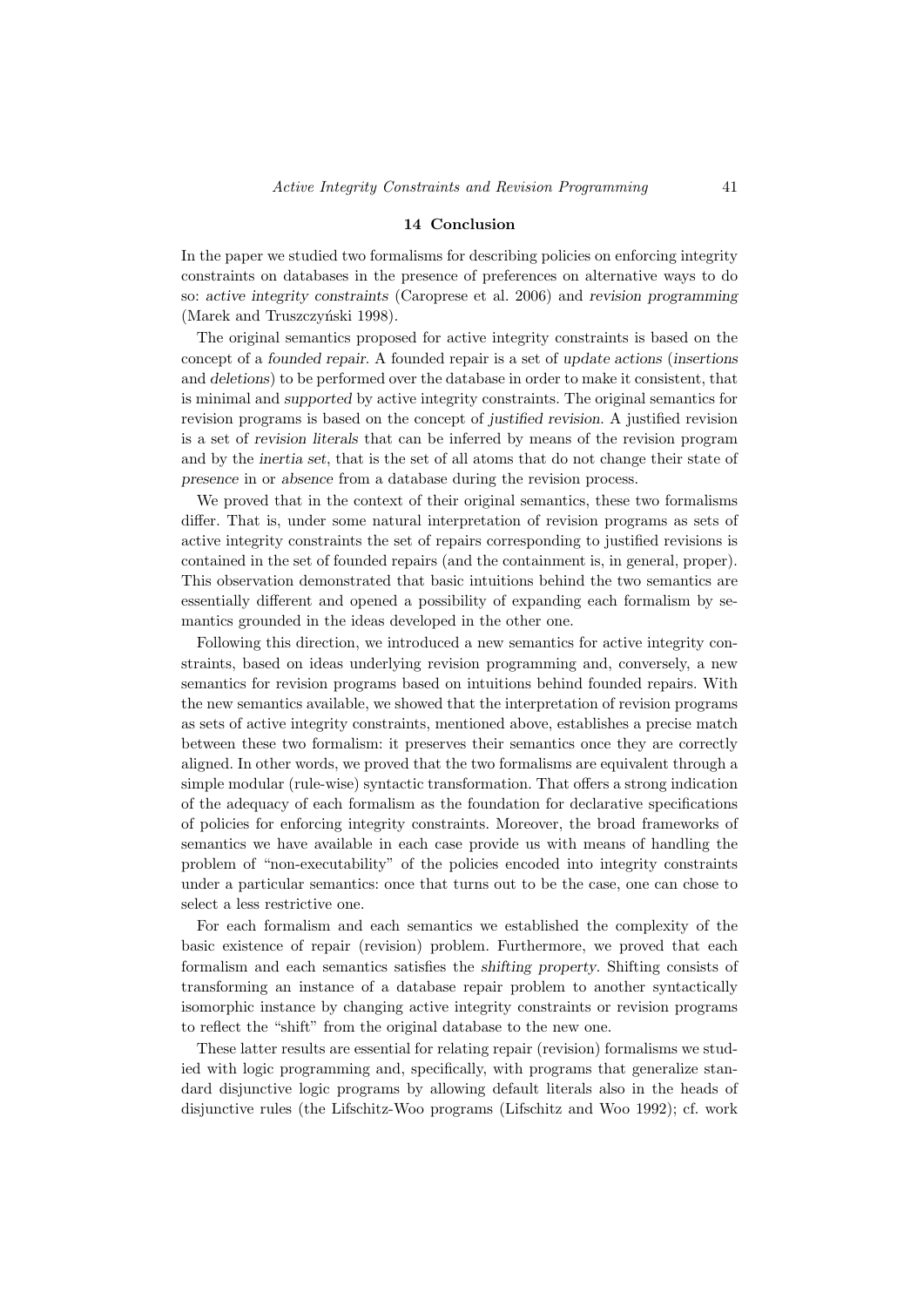by Marek at al. (1999) and Pivkina (2001) for some early results exploiting shifting to relate revision and logic programming).

Our work opens and forms the foundation for several research directions. The first of them concerns implementations of algorithms for computing repairs (revisions) under the semantics discussed here in the first-order setting covering built-in predicates and aggregates. An important aspect of that research is to identify classes of databases and integrity constraints, for which the existence and the uniqueness of repairs (revisions) of particular types is assured.

The second problem concerns consistent query answering in the setting of active integrity constraints. The problem is to compute answers to queries to a database that is inconsistent with respect to its active integrity constraints without computing the repairs explicitly, thus extending the approach of consistent query answering (Arenas et al. 1999; Arenas et al. 2003; Chomicki 2007) to the setting of active integrity constraints.

Next, there is the question whether a still narrower classes of repairs could be identified based on the analysis of all active integrity constraints (revision program rules) that would resolve conflicts among them (multiple possible repairs or revisions result precisely from the need to choose which constraint or rule to use when several are applicable) either based on their specificity (an approach used with some success in default logic) or on explicit rankings of the relative importance of active integrity constraints and revision rules.

Finally, we note that all the semantics discussed in the paper give rise to knowledge base operators that could be analyzed from the standpoint of Katsuno-Mendelzon postulates. To this end, we observe that we can view a set of databases as the set of models of some formula and so, as a knowledge base in the sense of Katsuno and Mendelzon (Katsuno and Mendelzon 1991). Let  $\eta$  be a set of active integrity constraints and, for the sake of illustration, let us focus our attention on the semantics of justified repairs. Given a set of databases (a knowledge base),  $\mathcal{I}$ , we can assign to it another set of databases (knowledge base),  $\mathcal{I}'$ , consisting of all  $\eta$ -justified repairs of all databases in I. In that way we obtain a knowledge base update operator determined by  $\eta$  and the semantics justified repairs. It is an interesting problem to determine which of the Katsuno-Mendelzon postulates are satisfied by that operator (and by the other ones that arise by choosing a different update semantics).

# Acknowledgments

The authors thank anonymous reviewers for many insightful comments that resulted in substantial improvements to the original manuscript. This work was partially supported by the NSF grants IIS-0325063 and IIS-0913459, and the KSEF grant KSEF-1036-RDE-008.

# References

ARENAS, M., BERTOSSI, L. E., AND CHOMICKI, J. 1999. Consistent query answers in inconsistent databases. In Proceedings of the 18th ACM SIGACT-SIGMOD-SIGART Symposium on Principles of Database Systems - PODS 1999. ACM Press, 68–79.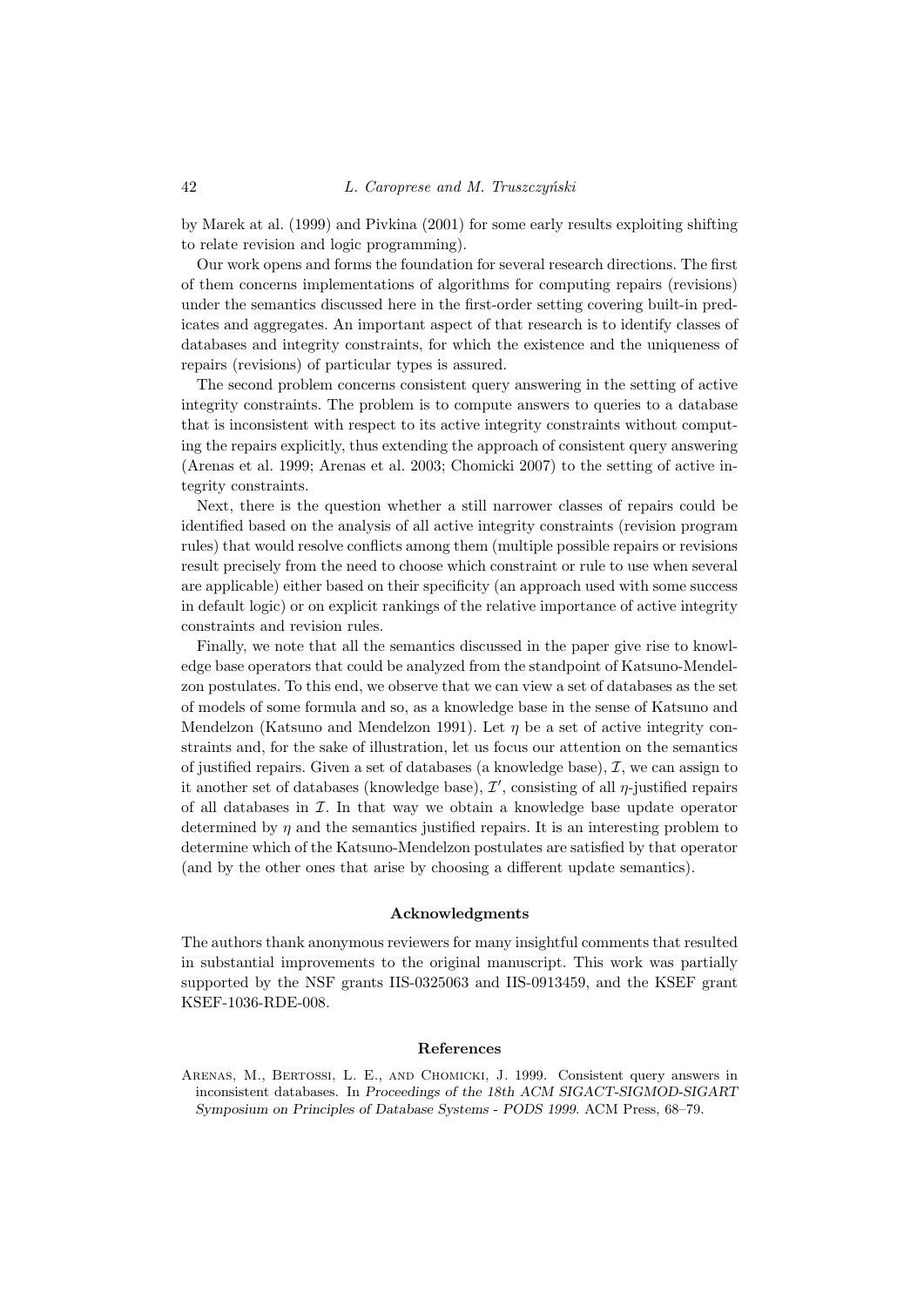- Arenas, M., Bertossi, L. E., and Chomicki, J. 2003. Answer sets for consistent query answering in inconsistent databases. TPLP 3, 4-5, 393–424.
- Bravo, L. and Bertossi, L. 2006. Semantically correct query answers in the presence of null values.
- Caroprese, L., Greco, S., Sirangelo, C., and Zumpano, E. 2006. Declarative semantics of production rules for integrity maintenance. In Proceedings of 22th International Conference on Logic Programming (ICLP-2006). Springer, 26–40.
- CAROPRESE, L. AND TRUSZCZYŃSKI, M. 2008a. Declarative semantics for active integrity constraints. In Proceedings of 24th International Conference on Logic Programming (ICLP-2008). Springer, 269–283.
- CAROPRESE, L. AND TRUSZCZYŃSKI, M. 2008b. Declarative semantics for revision programming and connections to active integrity constraints. In Proceedings of 11th European Conference on Logics in Artificial Intelligence (JELIA-2008). Springer, 100–112.
- Chakravarthy, U. S., Grant, J., and Minker, J. 1990. Logic-based approach to semantic query optimization. ACM Trans. Database Syst. 15, 2, 162–207.
- Chomicki, J. 2007. Consistent query answering: Five easy pieces. In Proceedings of the 11th International Conference on Database Theory - ICDT 2007. Lecture Notes in Computer Science, vol. 4353. Springer, 1–17.
- EITER, T. AND GOTTLOB, G. 1995. On the computational cost of disjunctive logic programming: propositional case. Annals of Mathematics and Artificial Intelligence 15, 289–323.
- GELFOND, M. AND LIFSCHITZ, V. 1991. Classical negation in logic programs and disjunctive databases. New Generation Computing 9, 365–385.
- GRECO, G., GRECO, S., AND ZUMPANO, E. 2003. A logical framework for querying and repairing inconsistent databases. IEEE Trans. Knowl. Data Eng. 15, 6, 1389–1408.
- Jagadish, H. V., Mendelzon, A. O., and Mumick, I. S. 1999. Managing conflicts between rules. Journal of Computer and System Sciences 58, 1, 13–28.
- KATSUNO, H. AND MENDELZON, A. O. 1991. On the difference between updating a knowledge base and revising it. In KR. 387–394.
- Lifschitz, V. and Woo, T. 1992. Answer sets in general nonmonotonic reasoning. In Proceedings of 3rd International Conference on Principles of Knowledge Representation and Reasoning (KR-1992). Springer, 603–614.
- Lopatenko, A. and Bertossi, L. 2006. Consistent query answering by minimal-size repairs. Database and Expert Systems Applications, International Workshop on 0, 558–562.
- MAREK, W., PIVKINA, I., AND TRUSZCZYŃSKI, M. 1999. Revision programming = logic programming + integrity constraints. In Proceedings of 12th International Workshop on Computer Science Logic (CSL-1998). Springer, 73–89.
- MAREK, W. AND TRUSZCZYŃSKI, M. 1991. Autoepistemic logic. Journal of the ACM 38, 588–619.
- MAREK, W. AND TRUSZCZYŃSKI, M. 1994. Revision specifications by means of programs. In Proceedings of European Conference on Logics in Artificial Intelligence (JELIA-1994). Springer, 122–136.
- MAREK, W. AND TRUSZCZYŃSKI, M. 1998. Revision programming. Theoretical Computer Science 190, 241–277.
- Marileo, M. C. and Bertossi, L. E. 2007. The consistency extractor system: Querying inconsistent databases using answer set programs. In Proceedings of the 1st International Conference on Scalable Uncertainty Management - SUM 2007, H. Prade and V. S. Subrahmanian, Eds. Lecture Notes in Computer Science, vol. 4772. Springer, 74–88.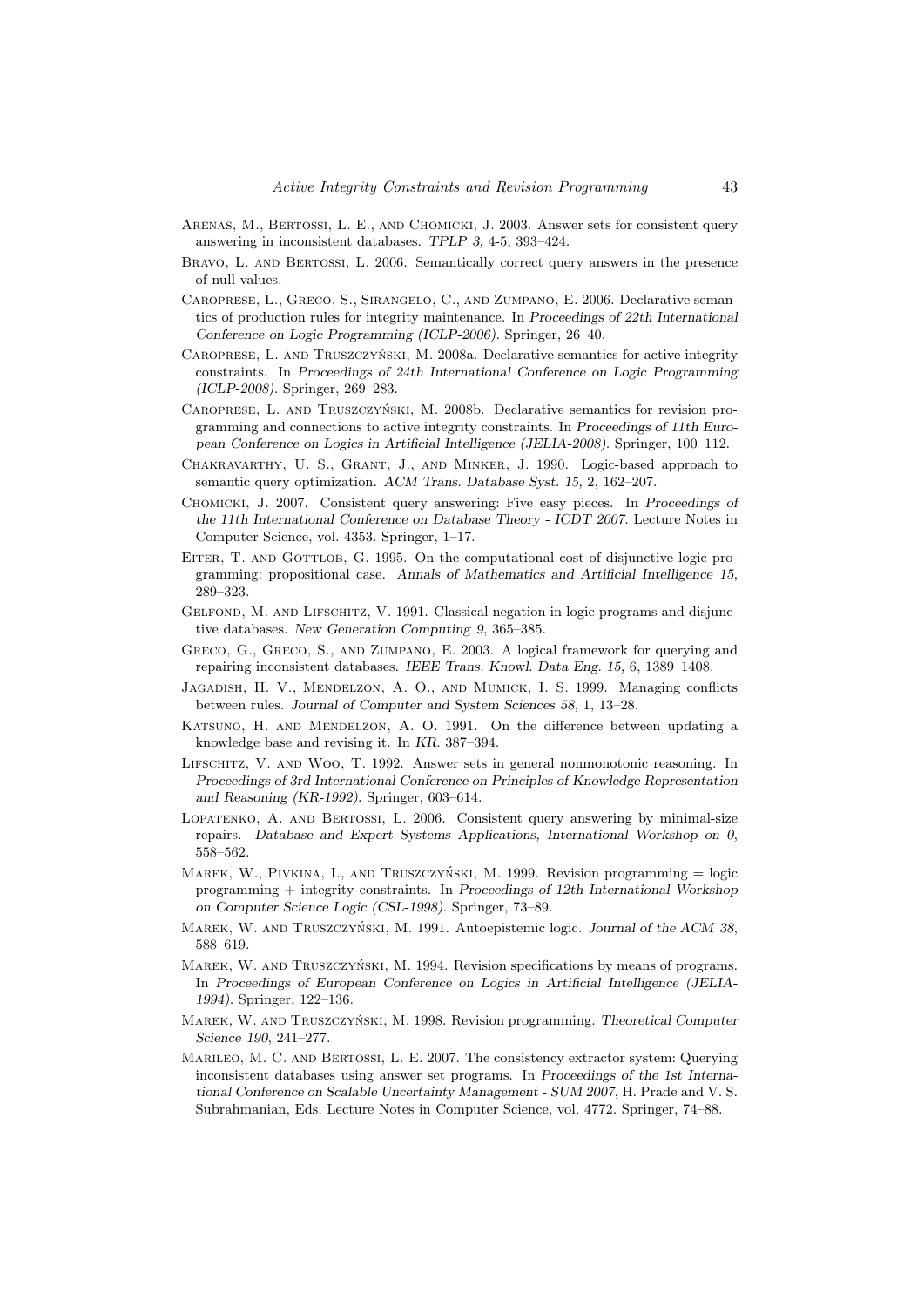- McCarthy, J. and Hayes, P. 1969. Some philosophical problems from the standpoint of artificial intelligence. In Machine Intelligence 4, B. Meltzer and D. Michie, Eds. Edinburgh University Press, 463–502.
- Pivkina, I. 2001. Revision programming: a knowledge representation formalism. Ph.D. thesis, Department of Computer Science, University of Kentucky.
- WIDOM, J. AND CERI, S. 1996. Conclusions and future directions. In Active Database Systems: Triggers and Rules For Advanced Database Processing. Morgan Kaufmann, 293–302.

WINSLETT, M. 1990. Updating Logical Databases. Cambridge University Press.

# Appendix

We present here the proofs of the two shifting theorems. The proofs are based on several auxiliary results.

# Lemma 7

Let  $W$  be a database.

- 1. For every update action  $\alpha$ ,  $T_{\mathcal{W}}(lit(\alpha)) = lit(T_{\mathcal{W}}(\alpha))$
- 2. For every set A of literals (update actions, active integrity constraints, respectively)  $T_{\mathcal{W}}(T_{\mathcal{W}}(A)) = A$
- 3. For every consistent set A of literals (update actions, respectively),  $T_w(\mathcal{A})$ is consistent
- 4. For every databases  $\mathcal I$  and  $\mathcal R$ ,  $T_{\mathcal W}(ne(\mathcal I,\mathcal R)) = ne(\mathcal I \div \mathcal W, \mathcal R \div \mathcal W)$
- 5. For every active integrity constraint r,  $nup(T_W(r)) = T_W(nup(r))$ .

**Proof:** (1) - (3) follow directly from the definitions. We omit the details.

4. Let  $\alpha \in ne(\mathcal{I} \div \mathcal{W}, \mathcal{R} \div \mathcal{W})$ . If  $\alpha = +a$ , then it follows that  $a \in (\mathcal{I} \div \mathcal{W})$  $(\mathcal{R} \div \mathcal{W})$ . Let us assume that  $a \in \mathcal{W}$ . Then  $a \notin \mathcal{I} \cup \mathcal{R}$  and, consequently,  $-a \in ne(\mathcal{I}, \mathcal{R})$ . Since  $a \in \mathcal{W}$ ,  $+a = T_{\mathcal{W}}(-a)$ . Thus,  $\alpha \in T_{\mathcal{W}}(ne(\mathcal{I}, \mathcal{R}))$ . The case when  $\alpha = -a$  can be dealt with in a similar way. It follows that  $ne(\mathcal{I} \div \mathcal{W}, \mathcal{R} \div \mathcal{W}) \subseteq T_{\mathcal{W}}(ne(\mathcal{I}, \mathcal{R})).$ 

Let  $\mathcal{I}' = \mathcal{I} \div \mathcal{W}$  and  $\mathcal{R}' = \mathcal{R} \div \mathcal{W}$ . Then  $\mathcal{I} = \mathcal{I}' \div \mathcal{W}$ ,  $\mathcal{R} = \mathcal{R}' \div \mathcal{W}$  and, by applying the inclusion we just proved to  $\mathcal{I}'$  and  $\mathcal{R}'$ , we obtain

$$
ne(\mathcal{I},\mathcal{R})=ne(\mathcal{I'}\div\mathcal{W},\mathcal{R'}\div\mathcal{W})\subseteq T_{\mathcal{W}}(ne(\mathcal{I'},\mathcal{R'}))\cdot
$$

Consequently,

$$
T_{\mathcal{W}}(ne(\mathcal{I},\mathcal{R})) \subseteq T_{\mathcal{W}}(T_{\mathcal{W}}(ne(\mathcal{I}',\mathcal{R}'))) = ne(\mathcal{I} \div \mathcal{W},\mathcal{R} \div \mathcal{W})\cdot
$$

Thus, the claim follows.

5. Let  $L \in nup(T_\mathcal{W}(r))$ . We have  $L \in body(T_\mathcal{W}(r))$  and  $L^D \notin lit(head(T_\mathcal{W}(r))$ . Clearly, head( $T_W(r)$ ) =  $T_W(head(r))$  and  $body(T_W(r)) = T_W(body(r))$ . Thus,  $L \in T_{\mathcal{W}}(body(r))$  and  $L^D \notin T_{\mathcal{W}}(head(r))$ . Consequently,  $T_{\mathcal{W}}(L) \in$  $body(r)$ . Moreover, since  $T_w(L^D) = (T_w(L))^D$ ,  $(T_w(L))^D \notin head(r)$ . It follows that  $T_{\mathcal{W}}(L) \in nup(r)$  and so,  $L \in T_{\mathcal{W}}(nup(r))$ . Hence,  $nup(T_{\mathcal{W}}(r)) \subseteq$  $T_{\mathcal{W}}(nup(r)).$ 

Applying this inclusion to an active integrity constraint  $s = T_W(r)$ , we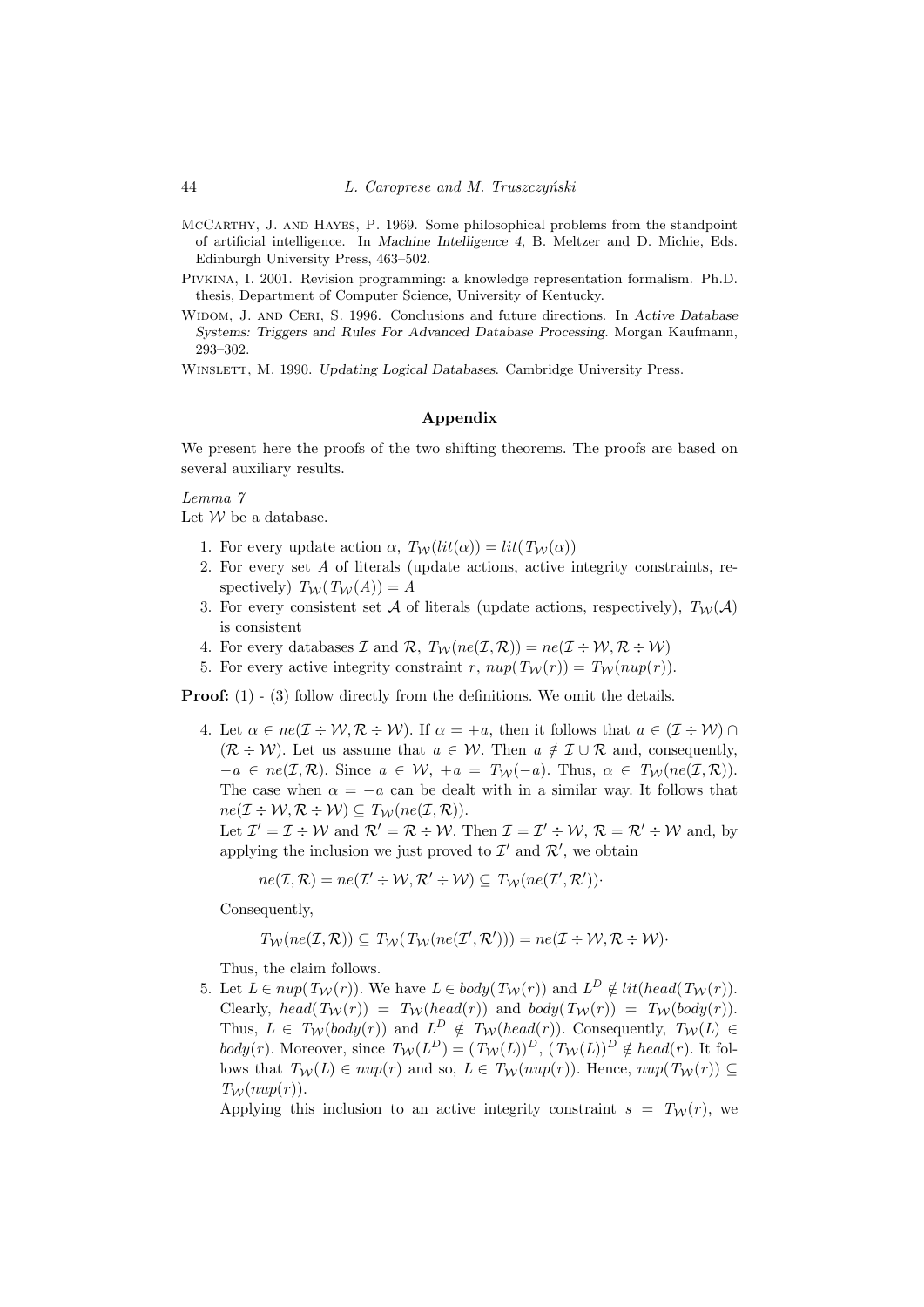obtain  $nup(r) \subseteq T_W(nup(T_W(r)))$ . This, in turn, implies  $T_W(nup(r)) \subseteq$  $T_{\mathcal{W}}(T_{\mathcal{W}}(nup(T_{\mathcal{W}}(r)))) = nup(T_{\mathcal{W}}(r))$ . Thus, the equality  $nup(T_{\mathcal{W}}(r)) =$  $T_{\mathcal{W}}(nup(r))$  follows.

Lemma 8

Let I and W be databases and let L be a literal or an update action. Then  $\mathcal{I} \models L$ if and only if  $\mathcal{I} \div \mathcal{W} \models T_{\mathcal{W}}(L)$ .

**Proof:**  $(\Rightarrow)$  Let us assume that  $\mathcal{I} \models L$ . If  $L = a$ , where a is an atom, then  $a \in \mathcal{I}$ . There are two cases:  $a \in \mathcal{W}$  and  $a \notin \mathcal{W}$ . In the first case,  $a \notin \mathcal{I} \div \mathcal{W}$  and  $T_{\mathcal{W}}(a) = not a$ . In the second case,  $a \in \mathcal{I} \div \mathcal{W}$  and  $T_{\mathcal{W}}(a) = a$ . In each case,  $\mathcal{I} \div \mathcal{W} \models T_{\mathcal{W}}(a)$ , that is,  $\mathcal{I} \div \mathcal{W} \models T_{\mathcal{W}}(L)$ .

The case  $L = not$  a, where a is an atom, is similar. First, we have that  $a \notin \mathcal{I}$ . If  $a \in W$  then  $a \in \mathcal{I} \div W$  and  $T_{\mathcal{W}}(not\ a) = a$ . If  $a \notin W$  then  $a \notin \mathcal{I} \div W$  and  $T_{\mathcal{W}}(not\ a) = not\ a$ . In each case,  $\mathcal{I} \div \mathcal{W} \models T_{\mathcal{W}}(not\ a)$ , that is,  $\mathcal{I} \div \mathcal{W} \models T_{\mathcal{W}}(L)$ .

 $(\Leftarrow)$  Let us assume that  $\mathcal{I} \div \mathcal{W} \models T_{\mathcal{W}}(L)$ . Then,  $(I \div \mathcal{W}) \div \mathcal{W} = \mathcal{I}$  and  $T_{\mathcal{W}}(T_{\mathcal{W}}(L)) =$ L. Thus,  $\mathcal{I} \models L$  follows by the implication  $(\Rightarrow)$ .

Lemma 9

Let  $\mathcal I$  and  $\mathcal W$  be databases, and let  $\mathcal U$  be a consistent set of update actions. Then  $(\mathcal{I} \circ \mathcal{U}) \div \mathcal{W} = (\mathcal{I} \div \mathcal{W}) \circ T_{\mathcal{W}}(\mathcal{U}).$ 

**Proof:** We note that since U is consistent,  $T_W(\mathcal{U})$  is consistent, too. Thus, both sides of the identity are well defined.

Let  $a \in (\mathcal{I} \circ \mathcal{U}) \div \mathcal{W}$ . If  $+a \in T_{\mathcal{W}}(\mathcal{U})$ , then  $a \in (\mathcal{I} \div \mathcal{W}) \circ T_{\mathcal{W}}(\mathcal{U})$ . Thus, let us assume that  $+a \notin T_{\mathcal{W}}(\mathcal{U})$ . We have two cases.

Case 1:  $a \notin \mathcal{W}$ . From the definition of  $T_{\mathcal{W}}$ ,  $+a \notin \mathcal{U}$ . Since  $a \in (\mathcal{I} \circ \mathcal{U}) \div \mathcal{W}$ ,  $a \in \mathcal{I} \circ \mathcal{U}$  and, consequently,  $a \in \mathcal{I}$  and  $-a \notin \mathcal{U}$ . Thus,  $a \in (\mathcal{I} \div \mathcal{W})$  and  $-a \notin$  $T_{\mathcal{W}}(\mathcal{U})$  (otherwise, as  $T_{\mathcal{W}}(-a) = -a$ , we would have  $-a \in \mathcal{U}$ ). Consequently,  $a \in (\mathcal{I} \div \mathcal{W}) \circ T_{\mathcal{W}}(\mathcal{U}).$ 

Case 2:  $a \in \mathcal{W}$ . From the definition of  $T_{\mathcal{W}}$ ,  $-a \notin \mathcal{U}$ . Since  $a \in (\mathcal{I} \circ \mathcal{U}) \div \mathcal{W}$ ,  $a \notin \mathcal{I} \circ \mathcal{U}$ . Thus,  $a \notin \mathcal{I}$  and  $+a \notin \mathcal{U}$ . It follows that  $a \in \mathcal{I} \div \mathcal{W}$  and  $-a \notin T_{\mathcal{W}}(\mathcal{U})$  (otherwise we would have  $+a \in \mathcal{U}$ , as  $T_{\mathcal{W}}(-a) = +a$ , in this case). Hence,  $a \in (\mathcal{I} \div \mathcal{W}) \circ T_{\mathcal{W}}(\mathcal{U})$ .

If  $a \notin (I \circ \mathcal{U}) \div \mathcal{W}$ , we reason similarly. If  $-a \in T_{\mathcal{W}}(\mathcal{U})$ , then  $a \notin (\mathcal{I} \div \mathcal{W}) \circ T_{\mathcal{W}}(\mathcal{U})$ . Therefore, let us assume that  $-a \notin T_{\mathcal{W}}(\mathcal{U})$ . As before, there are two cases.

Case 1:  $a \notin W$  and thus  $-a \notin U$ . Since  $a \notin (\mathcal{I} \circ \mathcal{U}) \div W$ ,  $a \notin \mathcal{I} \circ \mathcal{U}$  and, consequently,  $a \notin \mathcal{I}$  and  $+a \notin \mathcal{U}$ . Thus,  $a \notin (\mathcal{I} \div \mathcal{W})$  and  $+a \notin T_{\mathcal{W}}(\mathcal{U})$ . Consequently,  $a \notin \mathcal{U}$  $(\mathcal{I} \div \mathcal{W}) \circ T_{\mathcal{W}}(\mathcal{U}).$ 

Case 2:  $a \in \mathcal{W}$  and thus  $+a \notin \mathcal{U}$ . In this case,  $a \in \mathcal{I} \circ \mathcal{U}$ . Thus,  $a \in \mathcal{I}$  and  $-a \notin \mathcal{U}$ . It follows that  $a \notin \mathcal{I} \div \mathcal{W}$  and  $+a \notin T_{\mathcal{W}}(\mathcal{U})$ . Hence,  $a \notin (\mathcal{I} \div \mathcal{W}) \circ T_{\mathcal{W}}(\mathcal{U})$ .  $\Box$ 

Lemma 10

Let  $\mathcal I$  and  $\mathcal W$  be databases,  $\mathcal U$  a consistent set of update actions, and  $L$  a literal or an action update. Then  $\mathcal{I} \circ \mathcal{U} \models L$  if and only if  $(\mathcal{I} \div \mathcal{W}) \circ T_{\mathcal{W}}(\mathcal{U}) \models T_{\mathcal{W}}(L)$ .  $\Box$ 

**Proof:** By Lemma 8,  $\mathcal{I} \circ \mathcal{U} \models L$  if and only if  $(\mathcal{I} \circ \mathcal{U}) \div \mathcal{W} \models T_{\mathcal{W}}(L)$ . By Lemma 9, the latter condition is equivalent to the condition  $(\mathcal{I} \div \mathcal{W}) \circ T_{\mathcal{W}}(\mathcal{U}) \models T_{\mathcal{W}}(L)$ .  $\Box$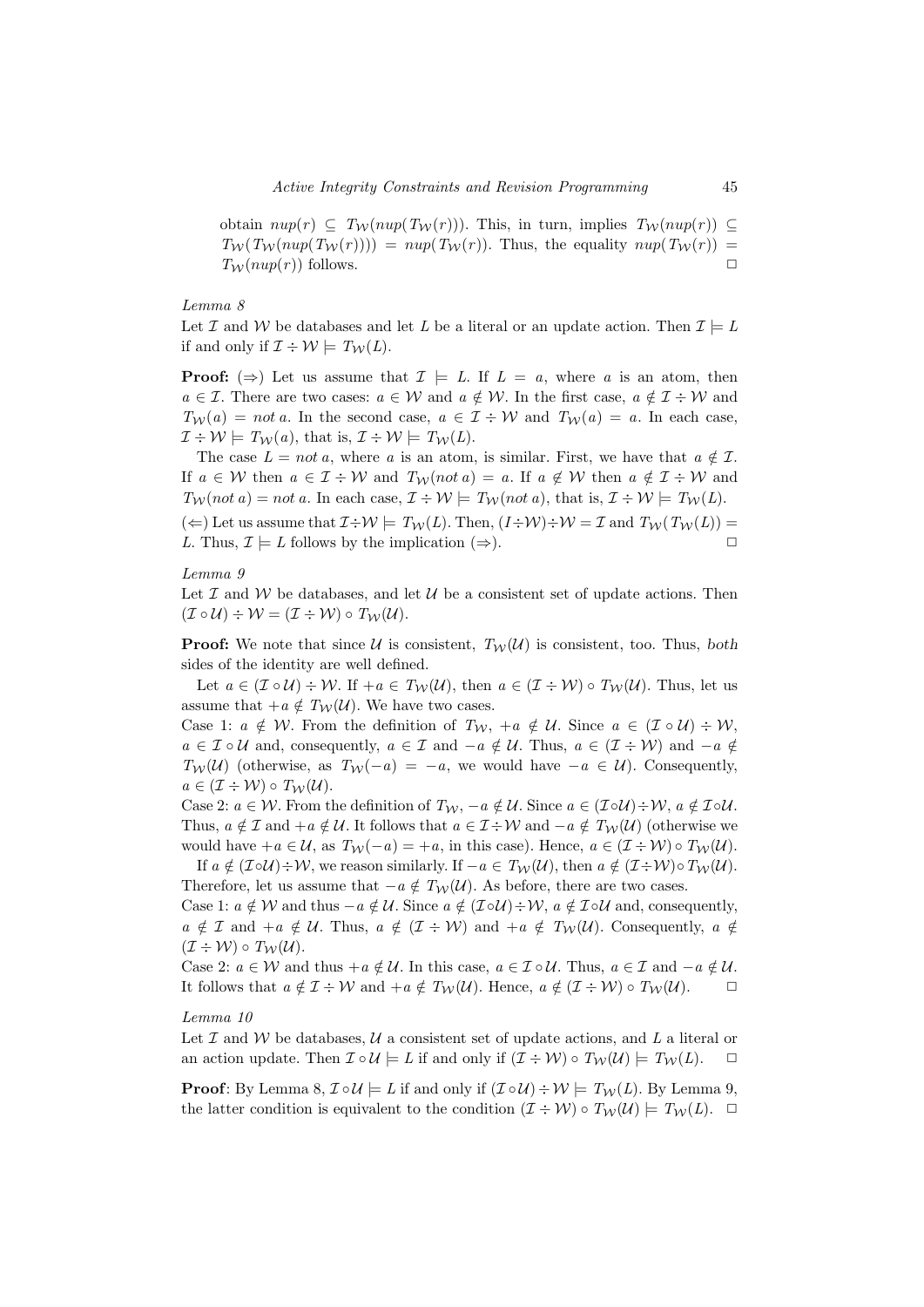Lemma 11

Let  $\mathcal I$  and  $\mathcal W$  be databases. For every set  $\eta$  of active integrity constraints and for every set U of update actions, U is a justified action set for  $\langle I, \eta \rangle$  if and only if  $T_{\mathcal{W}}(\mathcal{U})$  is a justified action set for  $\langle \mathcal{I} \div \mathcal{W}, T_{\mathcal{W}}(\eta) \rangle$ .

**Proof:** ( $\Rightarrow$ ) We have to prove that  $T_W(\mathcal{U})$  is consistent, and minimal among all supersets of  $ne(\mathcal{I} \div \mathcal{W}, (\mathcal{I} \div \mathcal{W}) \circ T_{\mathcal{W}}(\mathcal{U}))$  that are closed under  $T_{\mathcal{W}}(\eta)$ .

Since U is a justified action set for  $\langle \mathcal{I}, \eta \rangle$ , U is consistent and  $ne(\mathcal{I}, \mathcal{I} \circ \mathcal{U}) \subseteq \mathcal{U}$ . The former implies that  $T_W(\mathcal{U})$  is consistent (cf. Lemma 7(1)). The latter implies that  $ne(\mathcal{I} \div \mathcal{W}, (\mathcal{I} \div \mathcal{W}) \circ T_{\mathcal{W}}(\mathcal{U})) \subseteq T_{\mathcal{W}}(\mathcal{U})$  (cf. Lemma 7(2) and 9).

Next, we prove that  $T_{\mathcal{W}}(\mathcal{U})$  is closed under  $T_{\mathcal{W}}(\eta)$ . Let r be an active integrity constraint in  $T_W(\eta)$  such that  $body(r)$  is consistent,  $nup(r) \subseteq lit(T_W(\mathcal{U}))$ . Then, there exists  $s \in \eta$  such that  $r = T_W(s)$ . By Lemma 7(5),  $nup(r) = T_W(nup(s))$ . As  $T_{\mathcal{W}}(nup(s)) \subseteq lit(T_{\mathcal{W}}(\mathcal{U}))$ , we have that  $nup(s) \subseteq lit(\mathcal{U})$ . Since  $\mathcal{U}$  is closed under s, there exists  $\alpha \in head(s)$  such that  $\alpha \in \mathcal{U}$ . Thus, we obtain that  $T_{\mathcal{W}}(\alpha) \in$  $T_{\mathcal{W}}(head(s)) = head(r)$ , and that  $T_{\mathcal{W}}(\alpha) \in T_{\mathcal{W}}(\mathcal{U})$ . Consequently, head(r)  $\cap$  $T_{\mathcal{W}}(\mathcal{U}) \neq \emptyset$ . It follows that  $T_{\mathcal{W}}(\mathcal{U})$  is closed under r and so, also under  $T_{\mathcal{W}}(\eta)$ .

Finally, let us consider a set V of update actions such that  $ne(\mathcal{I} \div \mathcal{W}, (\mathcal{I} \div \mathcal{W}))$  $W$ )  $\circ$   $T_W(\mathcal{U})$   $\subseteq$   $V \subseteq T_W(\mathcal{U})$  and closed under  $T_W(\eta)$ . By Lemma 7(2) and 9,  $ne(\mathcal{I} \div \mathcal{W},(\mathcal{I} \div \mathcal{W}) \circ T_{\mathcal{W}}(\mathcal{U})) = T_{\mathcal{W}}(ne(\mathcal{I},\mathcal{I} \circ \mathcal{U}))$ . Thus,  $ne(\mathcal{I},\mathcal{I} \circ \mathcal{U}) \subseteq T_{\mathcal{W}}(\mathcal{V}) \subseteq \mathcal{U}$ . From the fact that V is closed under  $T_W(\eta)$  it follows that  $T_W(\mathcal{V})$  is closed under  $\eta$  (one can show it reasoning similarly as in the previous paragraph). As U is minimal in the class of supersets of  $ne(\mathcal{I}, \mathcal{I} \circ \mathcal{U})$  closed under  $\eta$ ,  $T_W(\mathcal{V}) = \mathcal{U}$  and so,  $V = T_W(\mathcal{U})$ . This completes the proof of the implication ( $\Rightarrow$ ).

(←) If  $T_W(\mathcal{U})$  is a justified action set for  $\langle \mathcal{I} \div \mathcal{W}, T_W(\eta) \rangle$ , the implication (⇒) yields that  $T_{\mathcal{W}}(T_{\mathcal{W}}(\mathcal{U})) = \mathcal{U}$  is a justified action set for  $\langle (\mathcal{I} \div \mathcal{W}) \div \mathcal{W} = \mathcal{I}, \eta \rangle$ .

### Proof of Theorem 20:

- 1. Let us assume that  $\mathcal E$  is a weak repair for  $\langle \mathcal I, \eta \rangle$ . It follows that  $\mathcal E$  is consistent. Since  $\mathcal{I} \circ \mathcal{E} \models \eta$ , by Lemma 10,  $(\mathcal{I} \div \mathcal{W}) \circ T_{\mathcal{W}}(\mathcal{E}) \models T_{\mathcal{W}}(\eta)$ . The converse implication follows from the one we just proved by Lemma 7(2).
- 2. As before, it suffices to show only one implication. Let  $\mathcal E$  be a repair for  $\langle \mathcal{I}, \eta \rangle$ . Then,  $\mathcal{E}$  is a weak repair for  $\langle \mathcal{I}, \eta \rangle$ . By (1),  $\mathcal{E}$  is a weak repair for  $\langle \mathcal{I} \div \mathcal{W}, T_{\mathcal{W}}(\eta) \rangle$ . Let  $\mathcal{E}' \subseteq T_{\mathcal{W}}(\mathcal{E})$  be such that  $(\mathcal{I} \div \mathcal{W}) \circ \mathcal{E}' \models T_{\mathcal{W}}(\eta)$ . It follows that  $T_{\mathcal{W}}(\mathcal{E}') \subseteq T_{\mathcal{W}}(T_{\mathcal{W}}(\mathcal{E})) = \mathcal{E}$ . Since  $\mathcal{E}$  is consistent,  $T_{\mathcal{W}}(\mathcal{E}')$  is consistent, too. By Lemma 10 and Lemma 7(2), since  $(\mathcal{I} \div \mathcal{W}) \circ \mathcal{E}' \models T_{\mathcal{W}}(\eta)$ , then  $\mathcal{I} \circ T_{\mathcal{W}}(\mathcal{E}') \models \eta$ . Since  $\mathcal{E}$  is a repair and  $T_{\mathcal{W}}(\mathcal{E}') \subseteq \mathcal{E}$ ,  $T_{\mathcal{W}}(\mathcal{E}') = \mathcal{E}$ . Thus,  $\mathcal{E}' = T_{\mathcal{W}}(\mathcal{E})$  and so,  $T_{\mathcal{W}}(\mathcal{E})$  is a repair for  $\langle \mathcal{I} \div \mathcal{W}, T_{\mathcal{W}}(\eta) \rangle$ .
- 3. As in two previous cases, we show only one implication. Thus, let us assume that  $\mathcal E$  is founded for  $\langle \mathcal I, \eta \rangle$ . Let  $\alpha \in T_{\mathcal W}(\mathcal E)$ . It follows that there is  $\beta \in \mathcal E$ such that  $\alpha = T_{\mathcal{W}}(\beta)$ . Since  $\mathcal{E}$  is founded with respect to  $\langle \mathcal{I}, \eta \rangle$ , there is an active integrity constraint r such that  $\beta \in head(r)$ ,  $\mathcal{I} \circ \mathcal{E} \models nup(r)$ , and for every  $\gamma \in head(r) \setminus {\{\beta\}}, \mathcal{I} \circ \mathcal{E} \models \gamma^D.$

Clearly, the active integrity constraint  $T_W(r)$  belongs to  $T_W(\eta)$  and  $\alpha =$  $T_{\mathcal{W}}(\beta)$  is an element of head( $T_{\mathcal{W}}(r)$ ). By Lemma 7(5), we have  $nup(r)$  =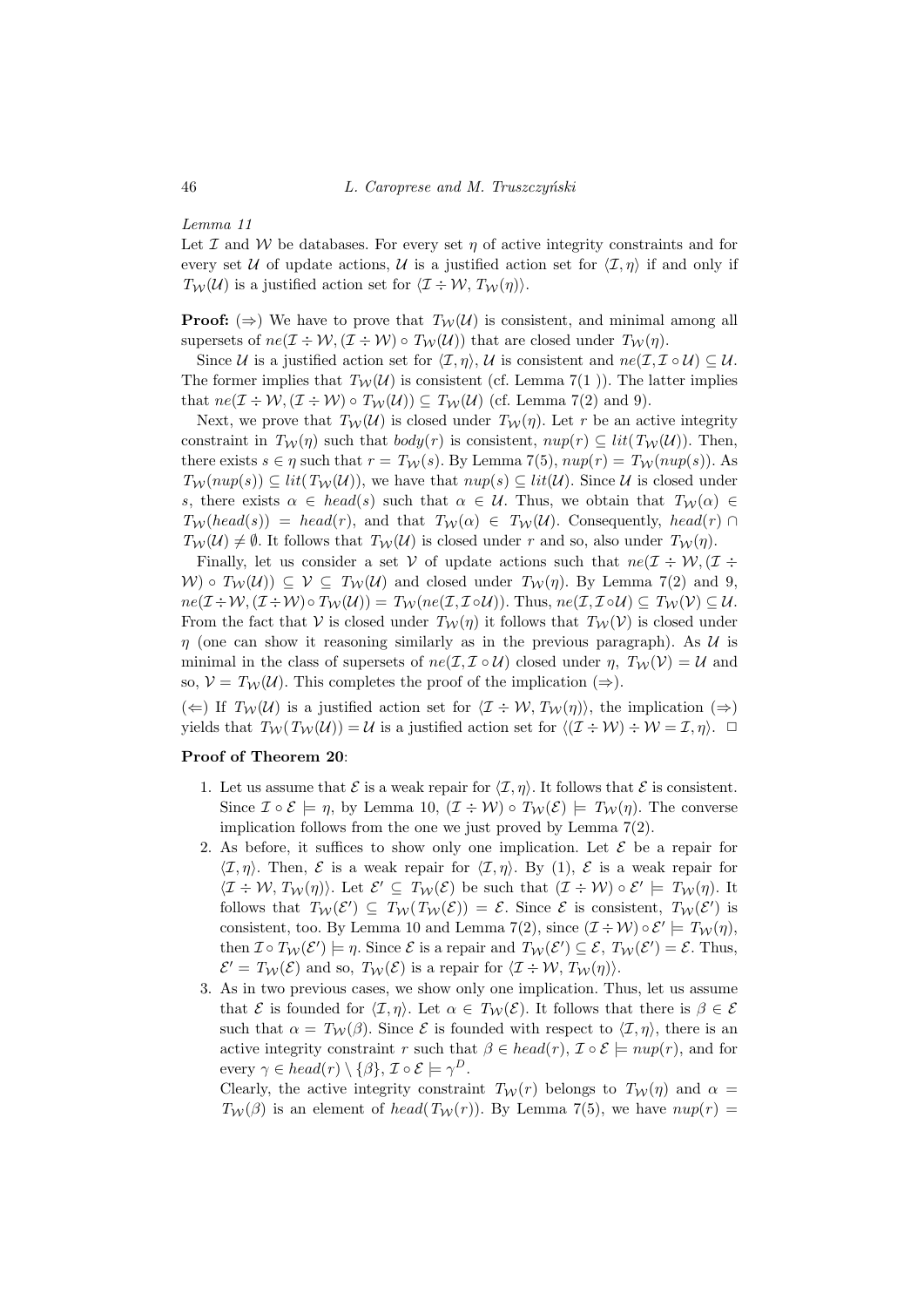$nup(T_W(r))$ . Thus, by Lemma 10,  $(\mathcal{I} \div \mathcal{W}) \circ T_W(\mathcal{E}) = nup(T_W(r))$ . Next, let  $\gamma \in head(T_\mathcal{W}(r)) \setminus {\alpha}.$  Then, there is  $\delta \in head(r) \setminus {\beta}$  such that  $\gamma = T_\mathcal{W}(\delta).$ Since  $\mathcal{I} \circ \mathcal{E} \models \gamma^D$ , it follows that  $(\mathcal{I} \div \mathcal{W}) \circ T_{\mathcal{W}}(\mathcal{E}) \models T_{\mathcal{W}}(\delta^D)$ , that is,  $(\mathcal{I} \div \mathcal{W}) \circ T_{\mathcal{W}}(\mathcal{E}) \models \gamma^D$ . Thus,  $\alpha$  is founded with respect to  $\langle \mathcal{I} \div \mathcal{W}, T_{\mathcal{W}}(\eta) \rangle$ and  $T_{\mathcal{W}}(\mathcal{E})$  and  $T_{\mathcal{W}}(\mathcal{E})$  is founded with respect to  $\langle \mathcal{I} \div \mathcal{W}, T_{\mathcal{W}}(\eta) \rangle$ .

- 4. This property is a direct consequence of (1), (2), and (3).
- 5. If  $\mathcal E$  is a justified weak repair for  $\langle \mathcal I, \eta \rangle$ , then  $\mathcal E \cap ne(\mathcal I, \mathcal I \circ \mathcal E) = \emptyset$  and  $\mathcal E \cup$  $ne(\mathcal{I}, \mathcal{I} \circ \mathcal{E})$  is a justified action set for  $\langle \mathcal{I}, \eta \rangle$  (Theorem 1). It follows that  $T_{\mathcal{W}}(\mathcal{E}) \cap T_{\mathcal{W}}(ne(\mathcal{I},\mathcal{I} \circ \mathcal{E})) = \emptyset$ . Moreover, by Lemma 11,  $T_{\mathcal{W}}(\mathcal{E} \cup ne(\mathcal{I},\mathcal{I} \circ \mathcal{E}))$ is a justified action set for  $\langle \mathcal{I} \div \mathcal{W}, T_{\mathcal{W}}(\eta) \rangle$ .

We have  $T_{\mathcal{W}}(ne(\mathcal{I},\mathcal{I}\circ\mathcal{E}))=ne(\mathcal{I}\div\mathcal{W},(\mathcal{I}\div\mathcal{W})\circ T_{\mathcal{W}}(\mathcal{E}))$ . Thus, again by Theorem 1,  $T_{\mathcal{W}}(\mathcal{E})$  is a justified weak repair for  $\langle \mathcal{I} \div \mathcal{W}, T_{\mathcal{W}}(\eta) \rangle$ .

If  $\mathcal E$  is a justified repair for  $\langle \mathcal I, \eta \rangle$ , then our argument shows that  $T_W(\mathcal E)$  is a justified weak repair for  $\langle \mathcal{I} \div \mathcal{W}, T_{\mathcal{W}}(\eta) \rangle$ . Moreover, since  $\mathcal{E}$  is a repair for I, by Theorem 20(2) we have that  $T_{\mathcal{W}}(\mathcal{E})$  is a repair for  $\mathcal{I} \div \mathcal{W}$ . It follows that  $T_W(\mathcal{E})$  is a justified repair for  $\langle \mathcal{I} \div \mathcal{W}, T_W(\eta) \rangle$ . The other implication can now be argued in the same way as in several other similar cases in the  $\Box$ 

# **Proof of Corollary 4:** The assertion follows directly from Theorem 20.  $\Box$ Next we turn to the shifting properties of revision programs. We will derive Theorem 21 from Theorem 20. To this end we need one more lemma.

# Lemma 12

Let  $I$  and  $W$  be databases,  $\mathcal E$  a set of revision literals,  $G$  a revision program and P a proper revision program. Then  $T_w(prop(G)) = prop(T_w(G)), T_w(ua(\mathcal{E})) =$  $ua(T_W(\mathcal{E}))$  and  $T_W(AIC(P)) = aic(T_W(P)).$ 

**Proof:** Straightforward from the definitions of  $prop(\cdot), T_W(\cdot), ua(\cdot)$  and  $AIC(\cdot)$ .  $\Box$ 

**Proof of Theorem 21:** Let  $P = prop(G)$  (that is the "properized" version of G). The following properties are equivalent:

- 1.  $\mathcal E$  is a (weak) revision for  $\mathcal I$  with respect to  $G$  (respectively,  $G$ -justified (weak) revision for  $I$ , G-founded (weak) revision for  $I$ )
- 2.  $\mathcal{E}$  is a (weak) revision for  $\mathcal I$  with respect to P (respectively, P-justified (weak) revision for  $I$ , P-founded (weak) revision for  $I$ )
- 3.  $ua(\mathcal{E})$  is a (weak) repair (respectively, justified (weak) repair, founded (weak) repair) for  $\langle \mathcal{I}, AIC(P) \rangle$
- 4.  $T_W(ua(\mathcal{E}))$  is a (weak) repair (respectively, justified (weak) repair, founded (weak) repair) for  $\langle \mathcal{I} \div \mathcal{W}, T_{\mathcal{W}}(AIC(P)) \rangle$
- 5.  $T_{\mathcal{W}}(\mathcal{E})$  is a (weak) revision for  $\mathcal{I} \div \mathcal{W}$  with respect to  $T_{\mathcal{W}}(P)$  (respectively,  $T_{\mathcal{W}}(P)$ -justified (weak) revision for  $\mathcal{I} \div \mathcal{W}$ ,  $T_{\mathcal{W}}(P)$ -founded (weak) revision for  $\mathcal{I} \div \mathcal{W}$
- 6.  $T_{\mathcal{W}}(\mathcal{E})$  is a (weak) revision for  $\mathcal{I} \div \mathcal{W}$  with respect to  $T_{\mathcal{W}}(G)$  (respectively,  $T_{\mathcal{W}}(G)$ -justified (weak) revision for  $\mathcal{I} \div \mathcal{W}$ ,  $T_{\mathcal{W}}(G)$ -founded (weak) revision for  $\mathcal{I} \div \mathcal{W}$ ).